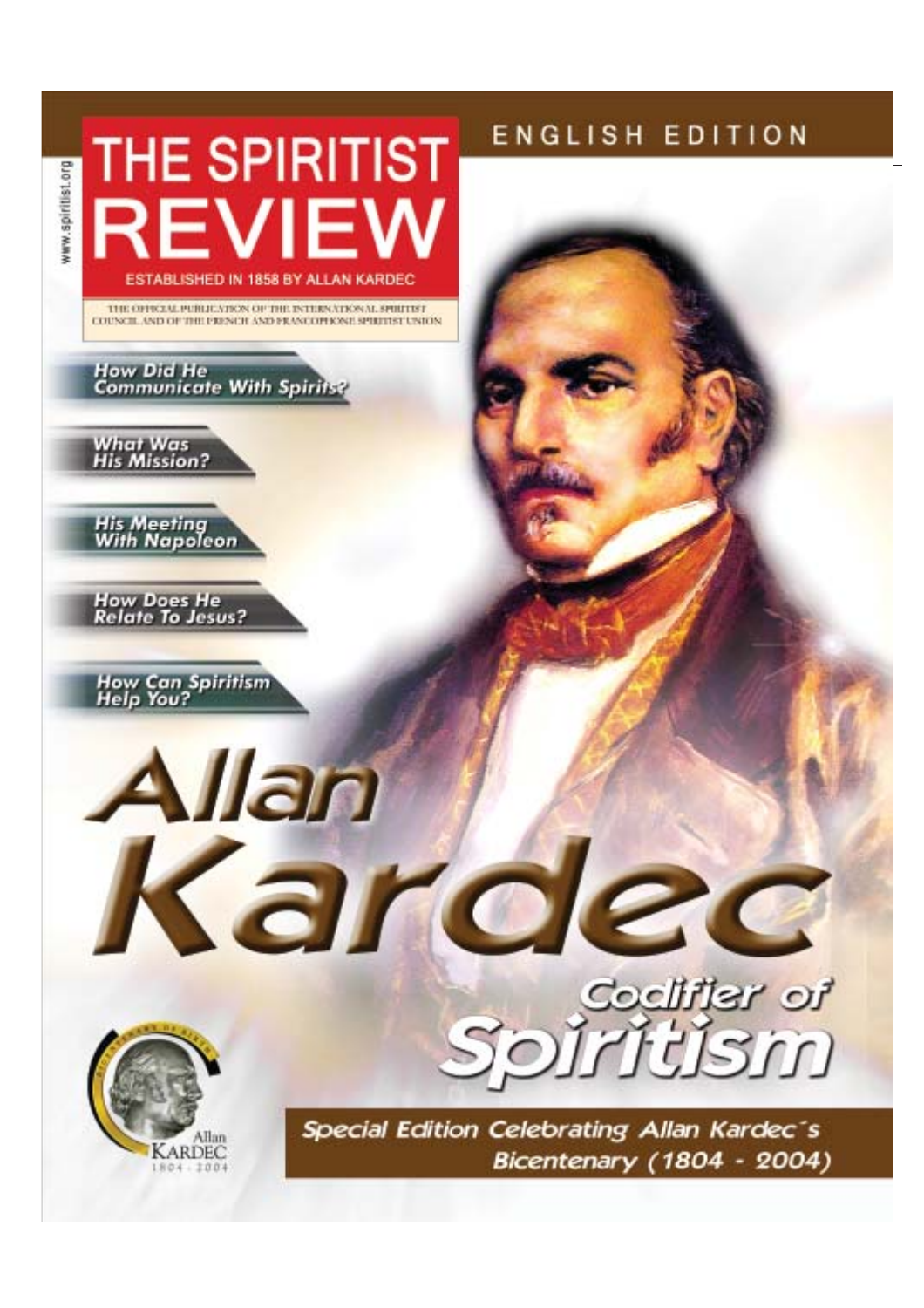# ALLAN KARDEC ORIGIN, **AUTHORSHIP AND OBJECTIVE OF THE<br>SPIRITIST DOCTRINE**

 «Spirits assure us that the time appointed by Providence for a universal manifestation of their existence has now come; and that their mission, as the ministers of God and the instruments of His will, is to inaugurate, through the instructions they are charged to convey to us, a new era of regeneration for the human race.

· This book is a compilation of their teachings. It has been written by the order and under the dictation of spirits of high degree, for the purpose of establishing the bases of a rational philosophy, free from the influence of prejudices and of preconceived opinions. It contains nothing that is not the expression of their thought; nothing that has not been submitted to their approbation. The method adopted in the arrangements of its contents, the comments upon these, and the form given to certain portions of the work, are all that has been contributed by him to whom the duty of publishing it has been entrusted.»

*Allan Kardec («The Spirits' Book» – Prolegomena)*

**E** «Be zealous and persevering in the work you have undertaken in conjunction with us, for this work is ours. In the book you are to write, we shall lay the foundations of the new edifice which is destined to unite all men in a common sentiment of love and charity.»

*The Superior Spirits («The Spirits' Book» – Prolegomena)*

 «Just as Christ said: 'I am not come to destroy the Law, but to fulfill it,' so Spiritism says: 'We have not come to destroy the Christian Law, but to carry it out.' Spiritism has come at the predicted time to fulfill what Christ announced and to prepare for the achievement of future things. It is then, the work of Christ, Who, as He also announced, presides over the regeneration which is now taking place and which will prepare the Kingdom of God here on Earth.»

#### *Allan Kardec*

*(«The Gospel According to Spiritism» - Ch. 1, Item 7)*

**E** «In a word, what characterizes the spiritist revelation is that while divine in its origin and of the initiative of the Spirits, its elaboration is fruit of man's work.»

*Allan Kardec («Genesis» Ch. 1 - Item 13)*

#### Observations of Allan Kardec and of the Superior Spirits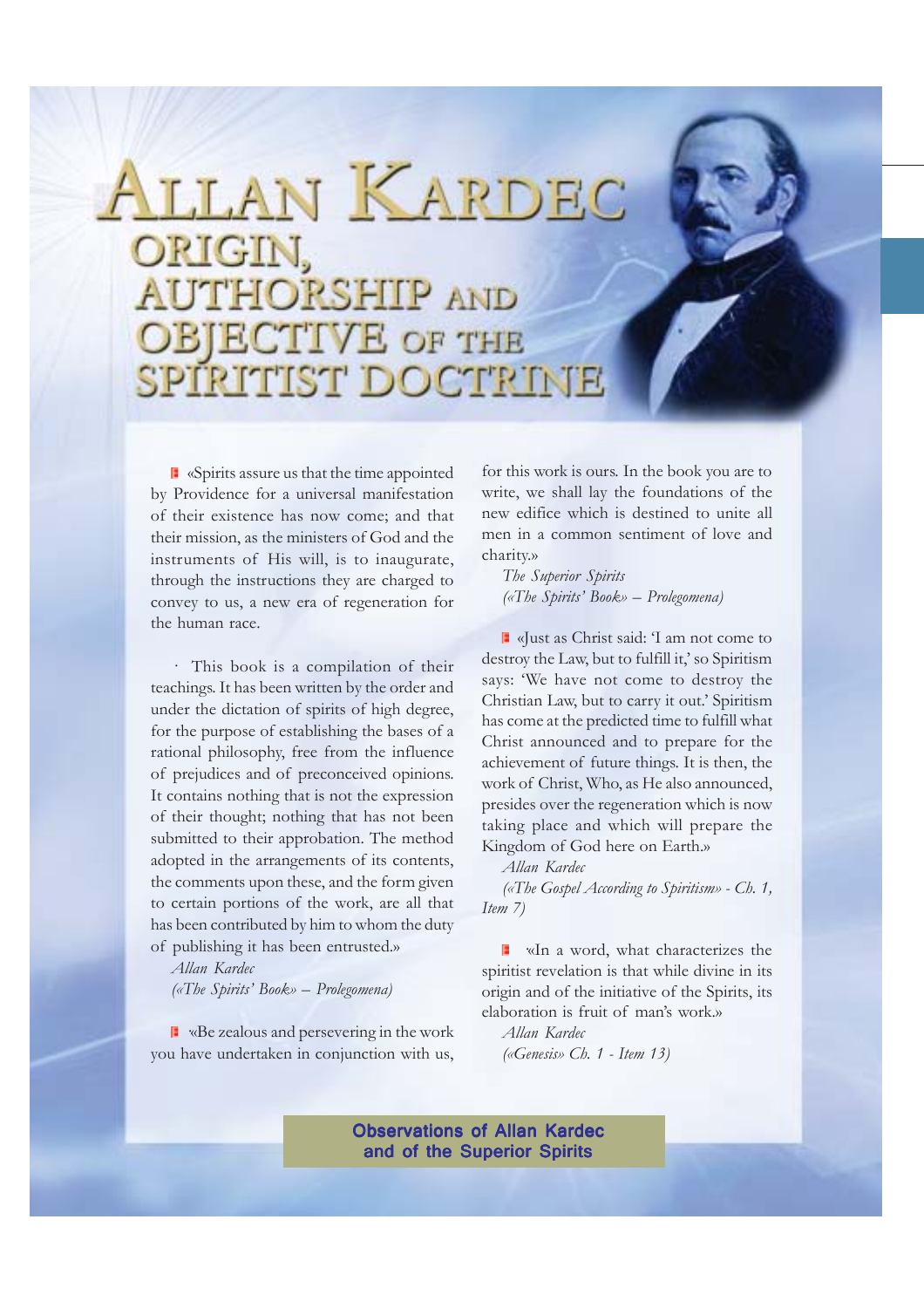## **EDITORIAL**

I<br>I

#### RIVAIL and KARDEC

n May of 1855, Hippolyte Léon Denizard Rivail first witnessed the turning tables phenomena, and instantly understood that the communication between Spirits and mankind implied a science of profound moral consequences. He realized

that in those phenomena laid the key to humanity's problems past and future, and the solution he had searched for his entire life.

To study these phenomena rigorously and systematically, Rivail applied the scientific method. He questioned the Spirits about God, the invisible world, and the destiny of mankind on Earth. Upon realizing the materials obtained from his researches were extensive and encompassing, Rivail published these findings for the benefit and instruction of humanity. He was, however, unaware of the magnitude of the work he was performing: a doctrine capable of impacting and transforming the world.

The first revelation as to the nature of his mission came in April of 1856 through the Spirit Zefiro, and was later reiterated by the Spirit Hahnemann. The Spirit of Truth confirmed it to Rivail on June 12, 1856, explaining the significance of his mission, warning him of the arduous work of pioneers, and informing him that the publishing of books alone would not be enough: «You must expose yourself.»

Rivail, not dismayed by the challenges presented to him, accepts the task entrusted to him without hesitation: «Lord! You Who have cast Your eyes upon me for the fulfillment of Your ways, let Your will be done! My life is in Your hands; use Your servant at Your will.» With this approach of conviction and faith, the distinguished educator Rivail gives way to the notable Allan Kardec, who brings to fruition on earth the Doctrine of the Comforter promised by Jesus.

On October 3rd of this year of 2004, upon the celebrations of the Bicentenary of Allan Kardec's birth, the *Spiritist Review,* founded by him, renders tribute to the Codifier of the Spiritist Doctrine – the body of knowledge that laid the foundations for the building of a new era for the regeneration of Humanity.



#### The Spiritist Review English Edition revista@spiritist.org www.spiritist.org/thespiritistreview

#### Members of the ISC

ø

**B** œ ò.

Established in 1858 by Allan Kardec The official publication of the International Spiritist Council and of the French and Francophone Spiritist Union

#### Address:

International Spiritist Council *General Secretaríat SGAN - Q. 603 - Conj. F 70830-030 - Brasilia - Brazil spiritist@spiritist.org*

#### French and Francophone Spiritist Union

*1 rue du Docteur Fournier Boîte Postale 27 07 – 37027 Tours Cedex 1 37000 - Tours - France union.spirite@wanadoo.fr*

Publishing Directors Nestor João Masotti Roger Perez

#### Editorial Board *President:*

Roger Perez *Vice-President:* Nestor João Masotti

#### *Members:*

Jnion<br>dedite<br>addette<br>Luiz<br>Luiz<br>Luiz<br>Conces Anita Becquerel, Franck Clavaressa, Florbela Lopez, Bruno Gérard, Fatima Medjahed, Christiane Brageul, Gérard Ollagnier, Bernadette Rougier, Michel Buffet, Patrick Rougier, Altivo Ferreira, Antonio Cesar Perri de Carvalho, Antonio Vasconcelos, Arnaldo Costeira, Fábio R.Villarraga, Jean-Paul Evrard, Juan Antonio Durante, Vanderlei D.C. Marques, Karine Minko, Jerémie Philippe.

#### Managing Committee

*President:* Nestor João Masotti *Vice-President:* Roger Perez

#### *Members:*

Anita Becquerel, Antonio Cesar Perri de Carvalho, Antonio Vasconcelos, Aparecido Belvedere, Charles Kempf, César Soares dos Reis, Elsa Rossi, Jean-Claude Roche, João Pinto Rabelo, Luiz Carlos Nerosky, Michel Buffet, Patrick Rougier.

#### ISC Executive Commission

Nestor João Masotti (Brazil) - Secretary-General Roger Perez (France) - First Secretary Vitor Mora Feria (Portugal) - Deputy Secretary Vanderlei D.C. Marques (USA) - First Treasurer Juan A. Durante (Argentina) - Deputy Treasurer Altivo Ferreira (Brazil) Álvaro Vélez Pareja (Colombia) Fabio R. Villarraga (Colombia) Gloria Insfrán (Paraguay) Jean-Paul Evrard (Belgium) Olof Bergman (Sweden) Salvador Martín (Spain)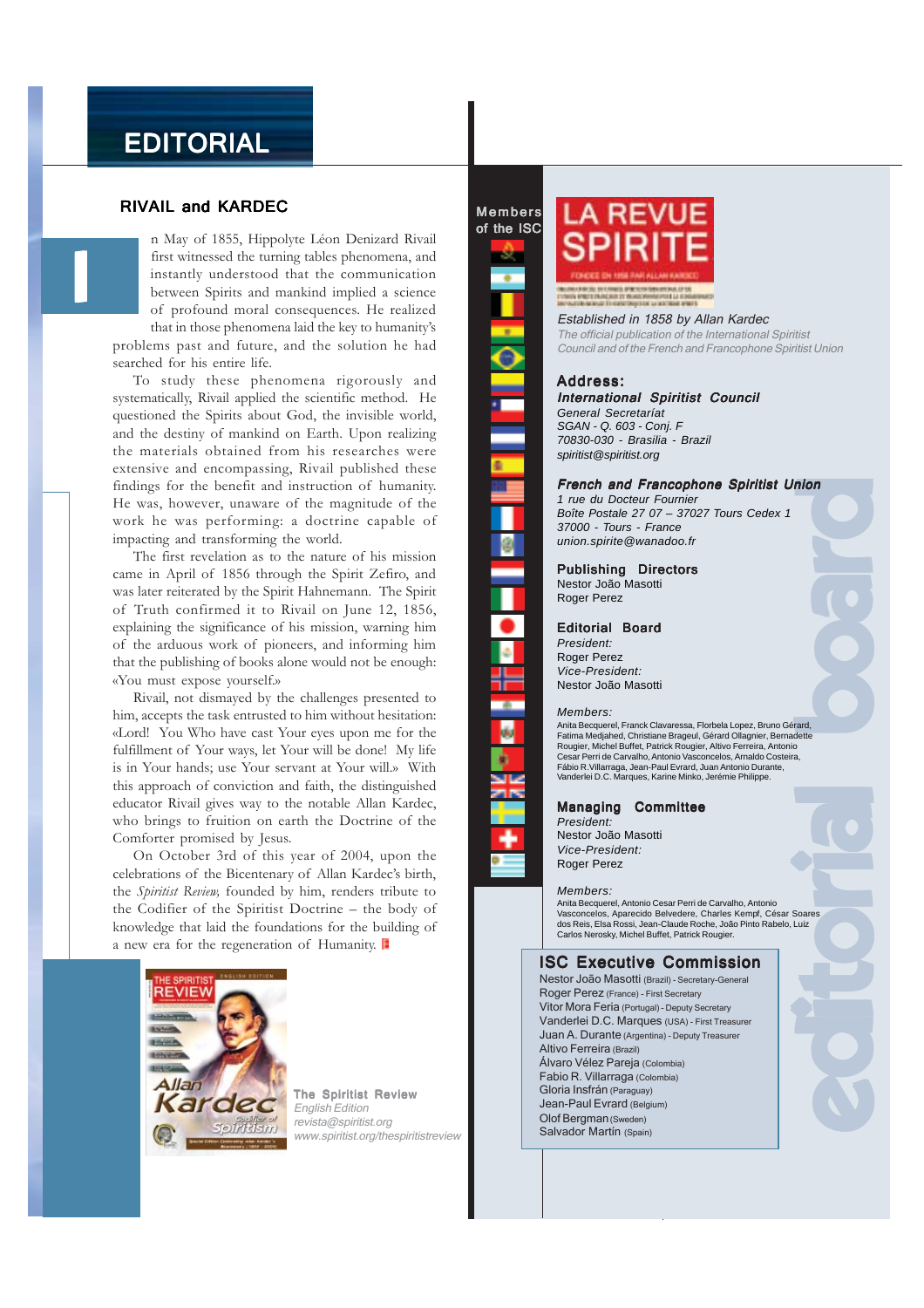

# **HISTORY**



In the pages of *The Gospel According to Spiritism* Allan Kardec urges us to practice charity, which he describes as the way to redemption. And we can find him practicing this love towards others on many occasions.

Together, Rivail and his wife Amélie fought against social prejudices and defended noble causes such as the freedom to teach and the education for girls. Even before codifying Spiritism, Rivail showed great sensitivity to other people's plights and to those in need: he aided widows and orphans, and, in the schools he founded, free classes were always offered to students without means.

A testimony to his gracious attitude can be found in the book *Amor e Ódio* [Love and Hate], dictated by the Spirit Charles to the medium Yvonne Pereira. The story, which takes place in France during the 19<sup>th</sup> century, relates to one of Rivail's former students unjustly accused of a serious crime. Rivail visited him in prison and "comforted him greatly," renewing his moral energy with wise counsel. Moreover, Rivail provided support for his former student's mother, and sought help among his circle

www.spiritist.org

 $\overline{1}$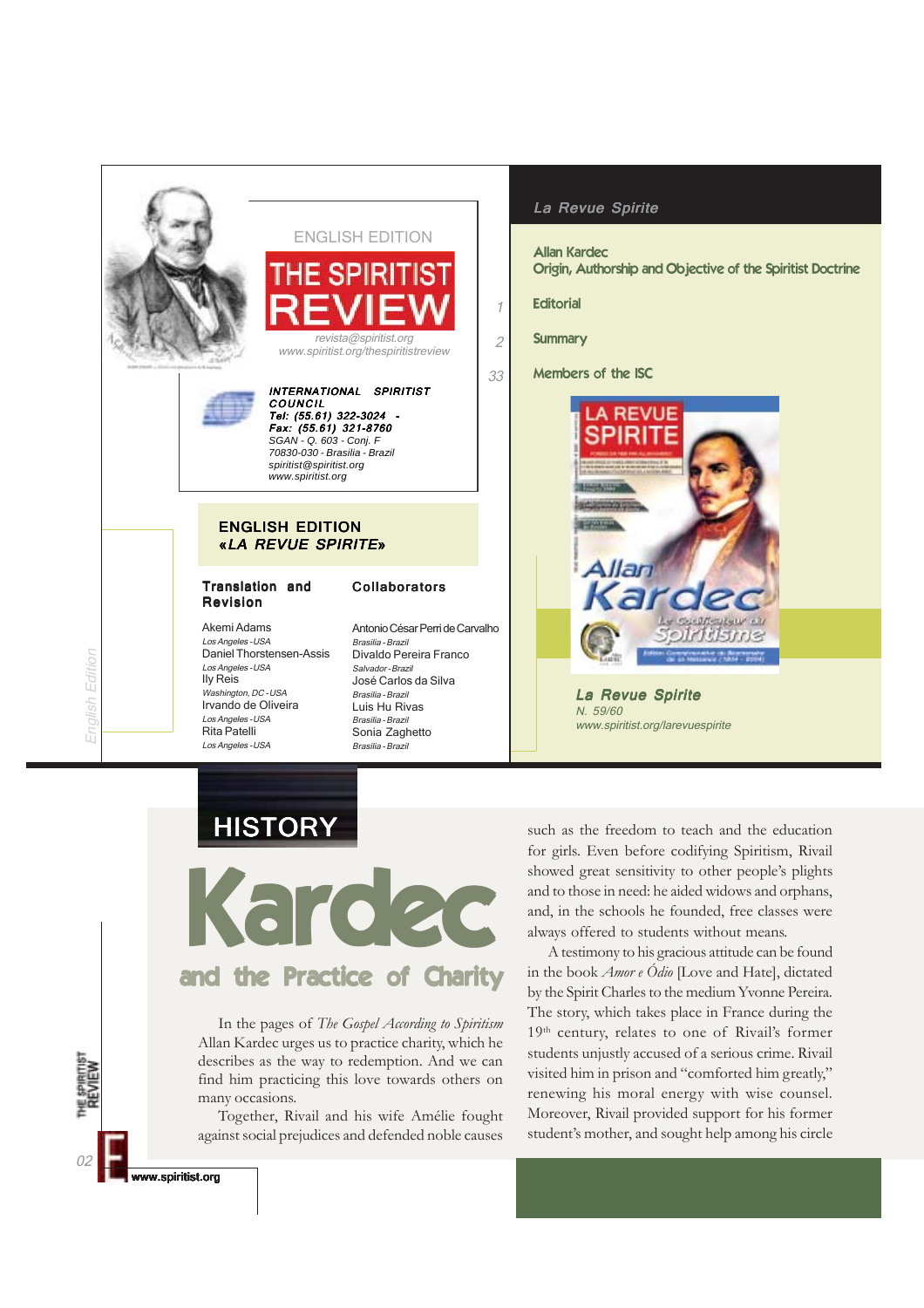# **SUMMARY**



### **History**

08

12

17

18

20

28

Kardec and the Practice of Charity Allan Kardec, Codifier of Spiritism A Marriage of Love and Solidarity

# **Memory**

Mission of the Spiritists My Mission

Cover Story Allan Kardec's Biography

Message The Good Spiritists

# A Frank Dialogue

Allan Kardec and Spiritism

## **Dissemination**

Get to Know Spiritism, A New Era for Humanity Disseminate Spiritism, A New Era for Humanity

# **Psicography**

Kardec and Napoleon



The Rivail couple led a simple life, at times facing great financial hardships. A few years after their marriage, they lost their estate due to unwise investments by one of his relatives and an alleged friend. But even amid so many difficulties, the couple applied their scarce resources to the publishing of Spiritist materials. During the most difficult times, Rivail supplemented his finances with temporary modest jobs as an accountant.

At Villa Ségur, where they owned property, Kardec's wish was that, after his and his wife´s disincarnation, the house would become a home for less fortunate Spiritists. This was the last demonstration of the kindness and good will that had always characterized his good spirit.

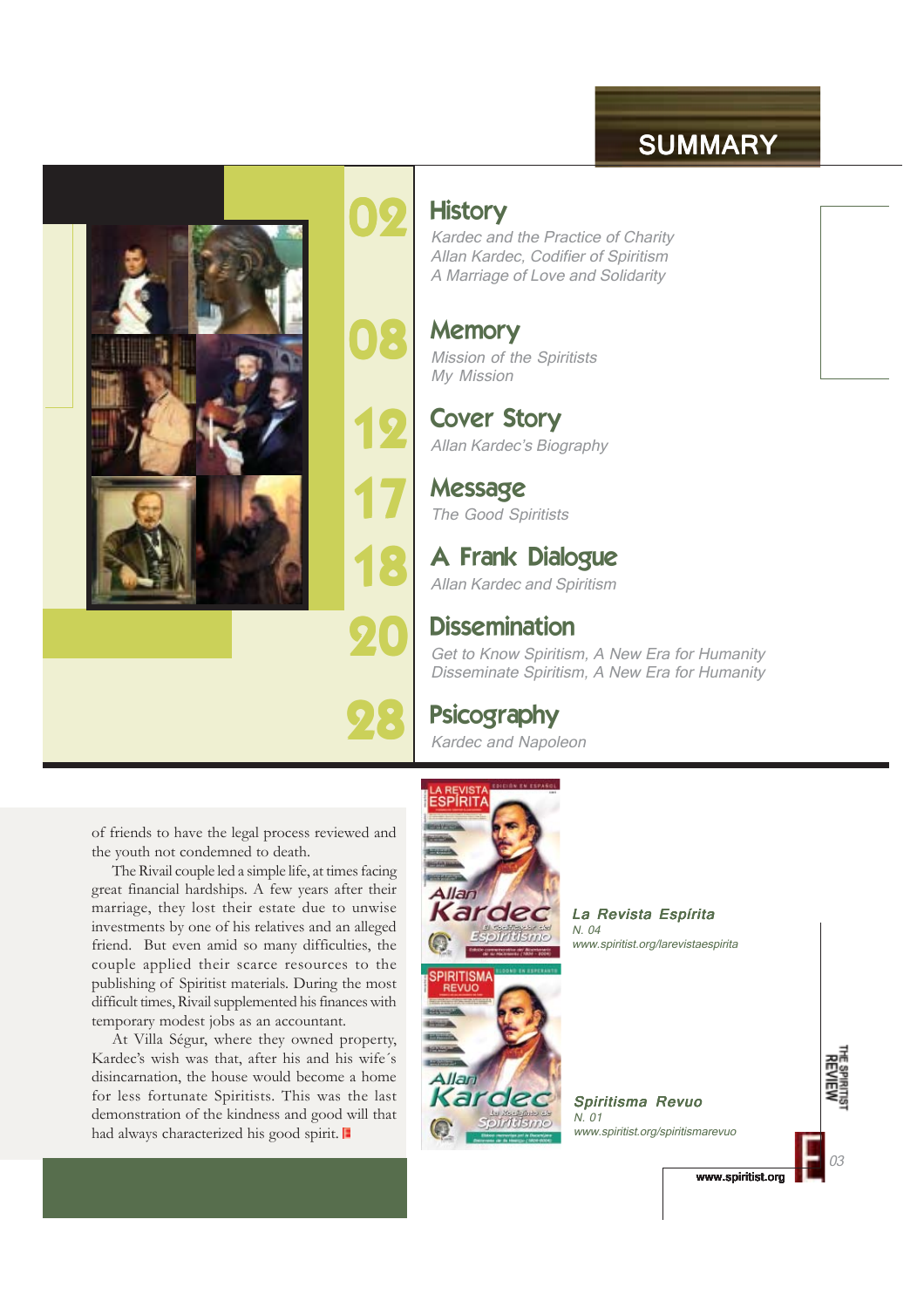

# Kardec Codifier of



n extraordinary man of great culture and irreproachable conduct, Hippolyte Léon Denizard Rivail (Allan Kardec) left an indelible mark upon the  $19<sup>th</sup>$  century by presenting a Doctrine capable of morally reforming Humanity: Spiritism.

Equipped with a refined intellect, an elevated moral stature, and due to the rigorous scientific method he utilized, Kardec was able to analyze thousands of spirit communications and ascertain their quality, eventually organizing – codifying – them. His unwavering commitment and adherence to the highest ideals were essential to ensure that the Spiritist Doctrine, still at its starting point, would not be formed solely by opinions (of both incarnate and discarnate intelligences), but instead guided by universal Truth to become the exact translation of the laws that govern life.

In Lyon, the largest French city after Paris, Hippolyte Léon Denizard Rivail was born on October 3, 1804. His parents, Jean-Baptiste Antoine Rivail and Jeanne Louise Duhamel, lived on 76 Rue Sale. Their residence, the very house in which Kardec was born, was eventually demolished during his lifetime.

In 1815, in what was to become a decisive event in his intellectual formation, the Rivail boy moved to Switzerland to attend the Pestalozzi Institute. Founded by the famous educator Johann Heinrich Pestalozzi, the Institute was housed in a castle on Zahringen, in the city of Yverdun, and functioned as both school and residence to its students.

Seven years later, Rivail leaves Yverdun with a degree of Bachelor of Arts and Sciences, and settles in Paris. By then Rivail was well versed in Plato, Aristotle, Descartes, Voltaire, Spinoza, Kant, Diderot, Montesquieu, and Rousseau – the latter, Pestalozzi's greatest influence. Like his celebrated teacher, Rival had already developed a great love for learning, and placed much importance in passing on knowledge.

A talented linguist, Rivail mastered many languages – from which German, English, Italian, Spanish, and Dutch stood out. He translated, throughout his life, several German and English works into French and vice-versa. Among the many classic French authors whose works Rivail translated, Fénelon (François de Salignac de La Mothe) is particularly noteworthy.

Although the family tradition suggested a career in Law,

**1804** – Hippolyte Léon Denizard Rivail is born on the third of October, in Lyon, France. His parents, Jean-Baptiste Antoine Rivail and Jeanne Louise

Duhamel, live at 76 Rue Sale. The house they lived in was demolished still during the 19th century.

 **1815 –** Rivail travels to Yverdun, Switzerland, to study at the renowned

www.spiritist.org

Time Line

Pestalozzi Institute. The Institute served as a boarding school where students received full-time instruction according to the Johann Heinrich Pestalozzi's method, based on the idea that love is the eternal foundation of education.

 **1823 –** Rivail settles in Paris after finishing his studies in Yverdun. In January of 1823, Rivail lives at 117 Rue de la Harpe. During the

> period 1828-1831, he establishes residence at 65 Rue de Vaugirard.

 **1824 –** Rivail publishes his first educational book, *Cours pratique et théorique d'arithmétique* [Course of Practical and Theoretic Arithmetic] utilizing the Pestalozzi

method. The book is published

in Paris at the *Imprimerie de Pillet Ainé* (5 Rue Christine).

 **1825 –** Rivail establishes his first school, the *École de Premier Degrée*.

 **1826 –** «Institution Rivail», a technical institute, is established at 35 Rue de Sèvres, and kept in existence until 1834. Later, on the same site, the *Lycée Polymathique* takes its place. Rivail directs the *Lycée* until 1850, when it is passed on to A. Pilotet after Rivail chooses to end his teaching career.

 **1828 –** Rivail publishes his *«Plan proposé pour l'amélioration de l'éducation publique»* [Proposed Plan for the Improvement of Public

> Instruction], where he suggests new guidelines for public education.

 **1831 –** Rivail publishes the *Grammaire Française Classique sur un nouveau plan* [New Plan for a Classic Grammar for the French Tongue].

Edition English Edition Enalish

 $\overline{\Omega}$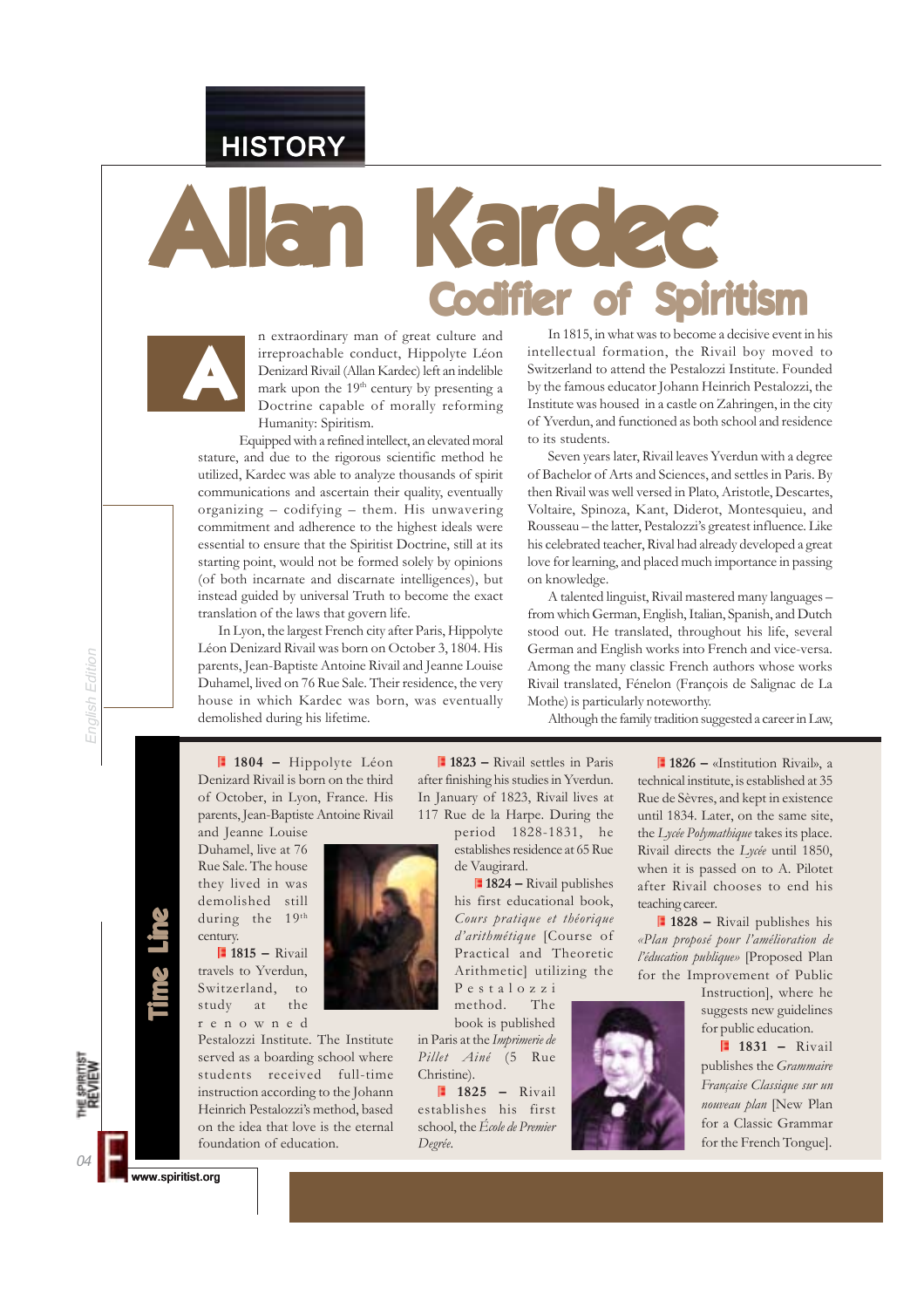Rivail followed his calling and studied Science and Philosophy. An educator by vocation, his knowledge stretched through various branches of the Sciences and of the Arts. He became a member of many respected Academies and earned numerous diplomas. Contrary to what the biographer Henri Sausse affirmed, however, Rivail was not a doctor – a mistake probably due to the fact that Rivail taught comparative anatomy.

Respected sources indicate at least 21 works published by Rivail concerning education,

ranging from textbooks to articles. From an early age, he demonstrated an unusual resourcefulness in teaching, as he was able to aptly and confidently relate very different areas, from grammar to arithmetic, from chemistry to astronomy. In 1824, when he was twenty, Rivail published his first educational book, *Cours pratique et théorique d'arithmétique* [Course of Practical and Theoretic Arithmetic], created on the molds of the Pestalozzi method, and published in Paris by the *Imprimerie de Pillet Ainé*.

At 24, Rivail made a daring proposal for the betterment of the French public education in the *Plan proposé pour l'amélioration de l'éducation publique* [Proposed Plan for the Improvement of Public Instruction]. Three years later, Hippolyte Léon Denizard published the



*Grammaire Française Classique sur un nouveau plan* [New Plan for a Classical Grammar for the French Tongue]*.*

The year before, Rivail had already established his first school, the *École de Premier Degrée,* which in 1826 gave way to the *Institution Rivail*, located at 35 Rue de Sèvres. There, he taught chemistry, physics, comparative anatomy, and astronomy until 1834. Later, still on the same site, the *Lycée Polymathique* is created, where Rivail taught physiology, astronomy, chemistry, and

physics. Rivail directed the *Lycée* until 1850, when he chose to end his teaching career.

His immense intellectual ability, his powerful critical sense, and his balanced and impartial view of the world were instrumental in empowering Rivail to bring to fruition his life's mission: the Codification of Spiritism. In order to face Academia, as well as the predominant religion of the era and the prejudices of both past and present, only a determined character and a temperament distanced from fantasy could prevail. Throughout Rivail's work – the Spiritist Codification, the twelve years of *La Revue Spirite* [The Spiritist Review], as well as other writings – the contribution of his superior intellect, always dedicated to method, order, discipline, and precise wording is undeniably evident.

**1832 –** Rivail marries Amélie-Gabrielle Boudet (1795 but also in Europe. It is the era of the so-called «turning tables.»

1883), who would become his lifelong companion. Later known as «Madame Allan Kardec,» Amélie-Gabrielle was also a teacher, and collaborated with her husband in many educational endeavors. The Rivail couple had no children.

**1848** – Starting of the spiritual phenomena in the Fox family residence in Hydesville, New York. The first physical manifestations take place on March 28; three days later, the first tiptologic («rappings») communication is established. Within a few years, similar phenomena become more widely known not only in the United States,



impossible or as fraud. He considers that there could be an explanation still not known. Yet, faced with Mr. Fortier's observation that the tables also «talked,» Rivail's reaction was one of skepticism: «I will only believe it when it is proven to me that a table has a brain



 **1854 –** Mr.

with which to think, nerves with which to feel, and the ability to reach a state of somnambulism.»

 **1855 –** Mr. Carlotti gives long, positive accounts on the turning tables phenomena. Although Rivail knew Mr. Carlotti for over 25 years, he keeps his reservations on what he hears due to Mr. Carlotti's overly enthusiastic temperament.

 **1855 –** Rivail, accompanied by Mr. Fortier, pays a visit

to Mrs. Roger, a somnambulist. At her house, Rivail meets Mrs. Plainemaison and Mr. Pâtier, who describes to him the phenomena in a serious and balanced manner, leaving Rivail more inclined to investigate the facts.

www.spiritist.org

 $\sqrt{5}$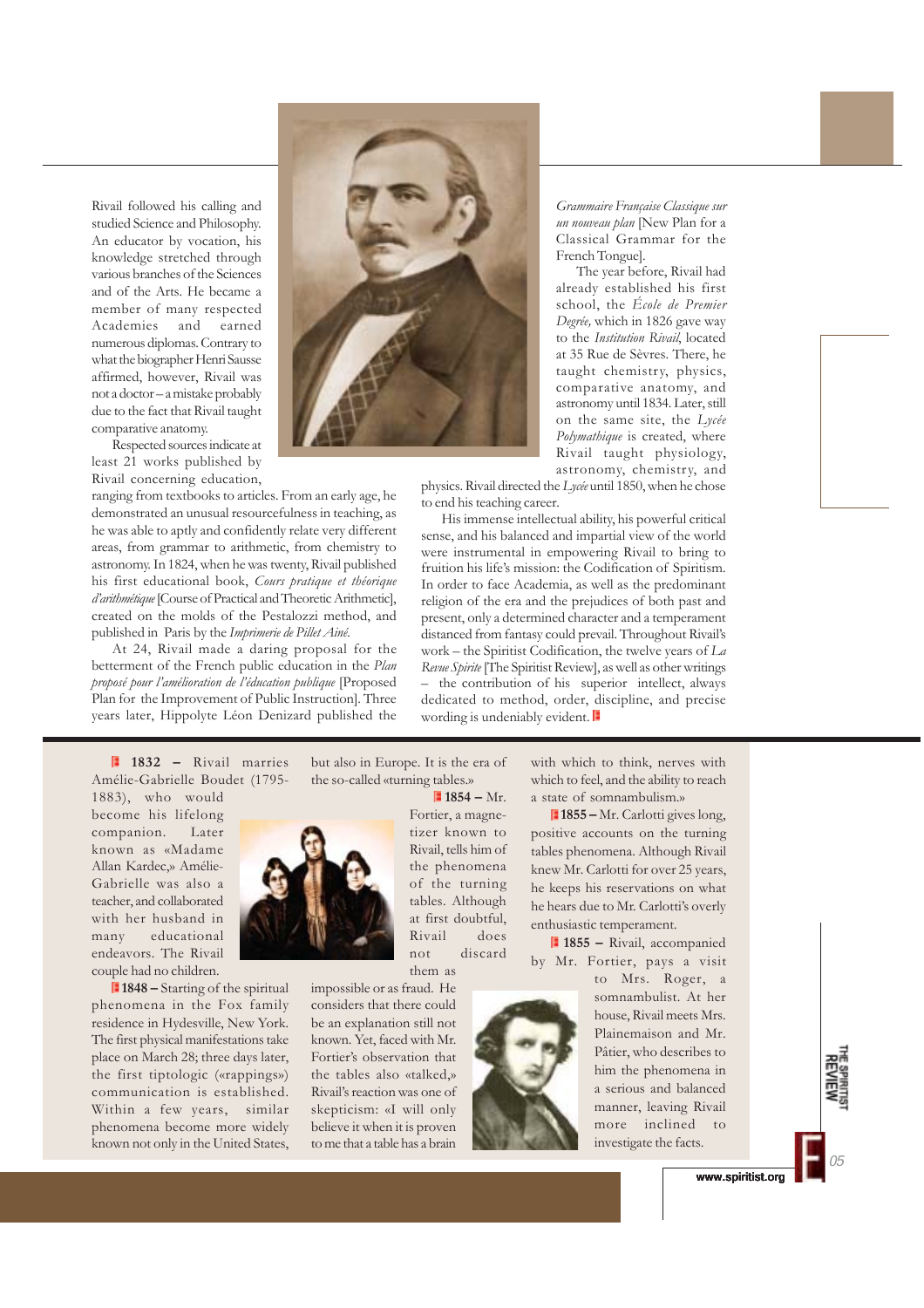**HISTORY** 

# of Love and Solidarity A Marriage

O

n January 6, 1832, Hippolyte Léon Denizard Rivail [Allan Kardec] weds Amélie-Gabrielle Boudet (1795-1883). Like himself, the sweet Amélie also had a fine education, with a degree to teach Letters and Fine Arts. Artist and poet,

Amélie had already written three books: *Spring Tales* (1825), *Drawing Basics* (1826), and *The Essential in Fine Arts* (1828). The age difference – she was nine years his senior – was never an obstacle to the couple's happiness. A testimony to the beauty of their love can be found in the Annals of the Spiritist Congress of 1925, where Léon Denis describes the day he first met Allan Kardec.

According to Denis' account, the Spiritists of Tours organized a reception for Kardec on his visit to their city. At the time, the French Empire had severe laws prohibiting public gatherings of 20 people or more. When the Town Hall denied authorization for the event at the last minute, the meeting was quickly transferred to the gardens of Mr. Rebondin's house, the Spirito-Villa. Almost three hundred people pressed together under the trees on that unforgettable night, trampling over the gardens at the Spirito-Villa to listen to the Codifier. Léon Denis writes of that night with a touch of nostalgia and a hint of poetry: «The kind and deep voice of Allan Kardec rose under the starlight. Illuminated by a small lamp on a table in the middle of the gardens, his pondering face took on a fantastic aspect.» The Codifier spoke about obsessions, and with «smiling kindness» answered all questions posed to him. Thus, in spite of the damage inflicted upon Mr. Rebondin's gardens, Léon Denis assures us that all present left with indelible memories of that night.

The next day, Denis returned to the Spirito-Villa to visit Kardec. There he witnessed a scene that depicts Allan Kardec's gentle personality and his love for Amélie: «I found him there, atop a small bench near a large cherry tree, picking its fruits and giving them to Mrs. Allan Kardec – a most bucolic scene which greatly contrasted with his grave demeanor.»

Years later, upon Amélie's disincarnation, Pierre-Gaëtan Leymarie – one of the most distinguished

**1855** – Rivail is introduced to the Baudin family, then living at Rue Rochechouart. Invited by Mr. Baudin, Rivail begins to attend the weekly sessions that take place in his house. The mediums, the Baudin couple's daughters Caroline and Julie, start to write with the aid of a small basket.

**1856 –** Rivail starts to also attend meetings at Mr. Roustan's residence, located on 14 Rue Tiquetonne. The medium was the somnambulist Mrs. Japhet, through whom the Spirits help Rivail completely revise the texts obtained through the mediumship

of the Baudin girls.  **1856 –** On April 30,

through the mediumship of Mrs. Japhet, Rivail first receives information concerning his mission. Further communications of a more definitive nature would follow.

 **1857 –** The first manuscript of *Le Livre des Esprits* [The Spirits' Book] is ready at the beginning of the year. The editor, E. Dentu, has it printed at the *Imprimerie de Beau*, in Saint-

Germaine-en-Laye, 15 miles west of Paris. All expenses are funded by Rivail. The Rivail couple then lived at 8 Rue des Martyrs, on the second floor.

> **1857 –** The first edition of *The Spirits' Book* reaches the public on April 18. It is in this publication that





Rivail adopts the penname of Allan Kardec [at the suggestion of the Spirits].

 **1857 –** Spiritist sessions begin at the Kardec residence, at 8 Rue des Martyrs, in October. The meetings take place on Tuesday nights, the principal

medium being Ms. Ermance Dufaux. With the growing number of attendees, it becomes necessary to find a larger space. The solution was to rent a room exclusively for that purpose, and divide the expenses among the willing members.

 **1858 –** Kardec publishes *La Revue Spirite* [Spiritist Review, a journal for psychological studies]. The first issue of this magazine

Fdition English Edition Enalish

www.spiritist.org

Time Line

 $n<sub>5</sub>$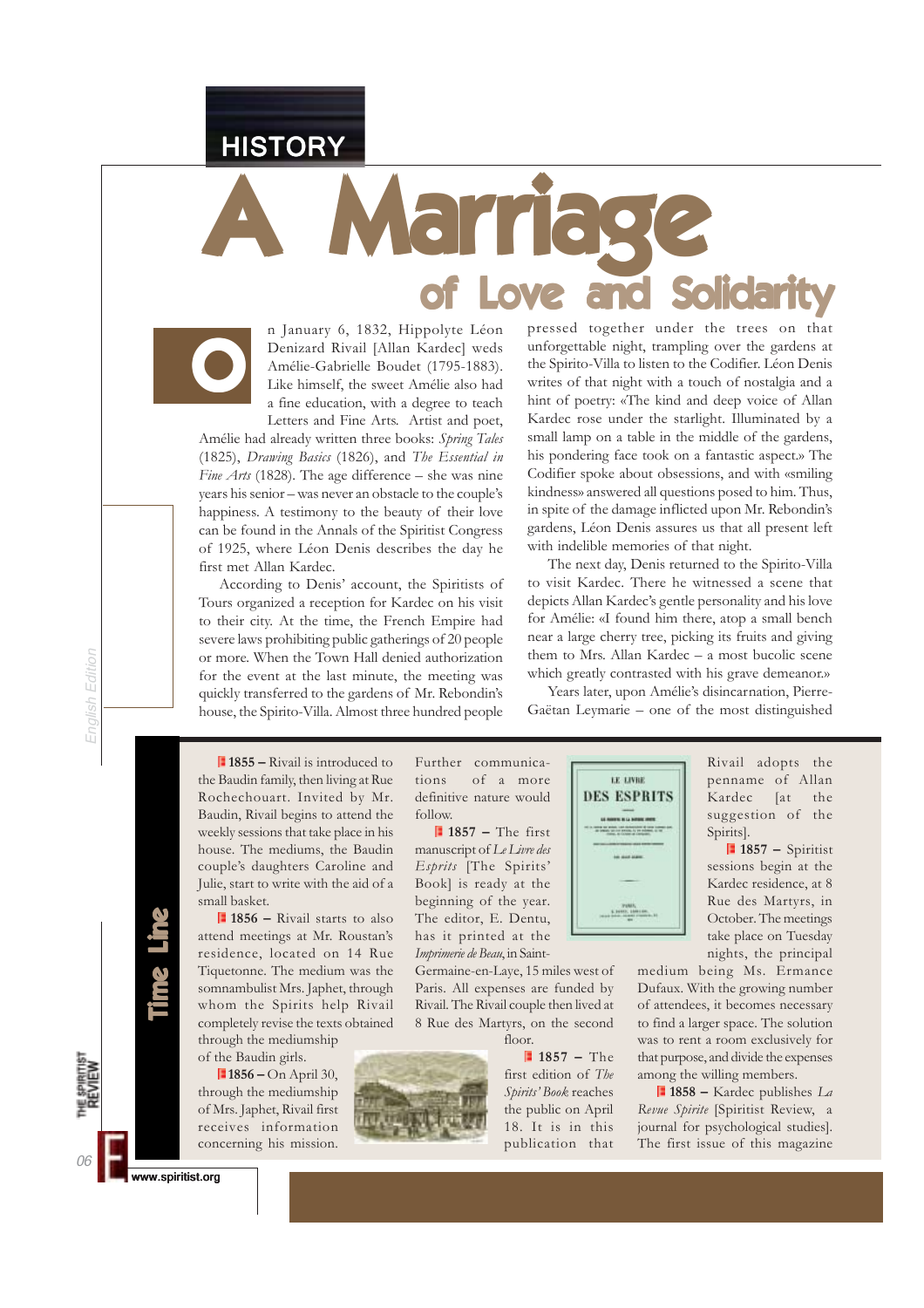men carrying on Kardec's work – would describe how important she was in the structuring of Spiritism: «The publishing of *The Spirits' Book* as well as of *The Spiritist Review* is due, in large part, to the great fortitude, insistence, and perseverance of Madame Allan Kardec.» Still according to Leymarie, Kardec used to invite his Spiritist friends to dine at his house, bringing them together in fraternal gatherings. In «Gaby» Kardec always had a companion to support him during the hardest days Spiritism brought him. Together they faced material losses, slander, difficulties at the Society of Paris, and the harsh criticism abundant in the newspapers of the time. Together, however, they loved education and the Arts, fostered goodness and charity, and witnessed the birth of the Doctrine of the Spirits. The Rivail couple never had children, but left thousands of spiritual sons and daughters who, today, in the year of 2004, honor them as we celebrate the bicentenary of the reincarnation of the man who successfully carried out his mission of bringing to mankind the Comforter promised by Jesus.

contains accounts of the first studied Spirit manifestations, apparitions, evocations, etc., as well as news pertaining to the Spiritist movement. The magazine was headquartered at 8 Rue des Martyrs, Paris.

 **1858 –** On April 1, the *Société Parisienne des Études Spirites* [Parisian Society for Spiritist Studies] is legally established. (Kardec often shortened that name to Spiritist Society of Paris, Society

for Spiritist Studies, or simply Society of Paris in his articles and conversations). It is during the weekly meetings of the Society that good part of the studies and mediumship activities supervised by Kardec take place.



 **1859 –** *Qu'est-ce que le Spiritisme* [What is Spiritism] is published. The book is an introduction to the knowledge of the spirit world obtained through Spirit manifestations, and contains the basic precepts of the Spiritist Doctrine, as well as replies to main opposing arguments.

**1860** – The second

edition of *The Spirits' Book* is published in March. The description «Spiritualist Philosophy» appears above the title for the first time. This new edition, which became the definitive one, contains 1019 questions and answers, divided into four parts.



edition of *Le Livre des Médiums*  $\int T h e$ *Mediums' Book*] is published on January 15. This work

comprises Spiritist teachings concerning all kinds of spiritual manifestations, the means with which to communicate with the invisible world, how to develop mediumistic skills, and the difficulties that could arise while attempting to communicate with Spirits. It can be considered the logical continuation to *The Spirits' Book*.

It builds of: Irene Hermanperez Malvezi







 $\sqrt{7}$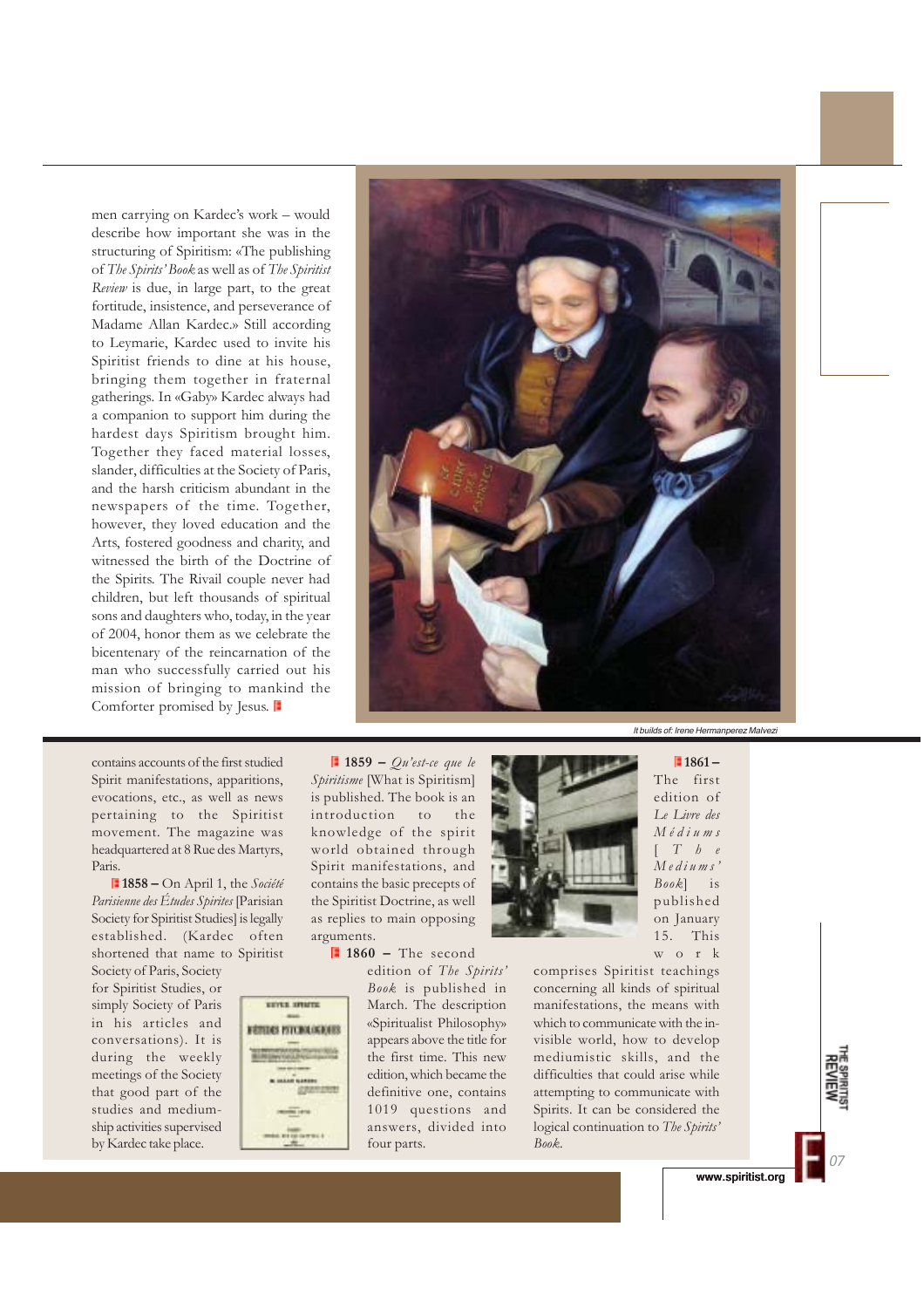# **MEMORY**

# **Mission of Spiritists**



o you not already hear the noise of the tempest which will sweep away the old world and destroy all the iniquities of this planet? Ah, praise the Lord all those who have put their faith in His sovereign justice and who, as new apostles of the belief revealed by

the superior prophetical voices, go forth to preach the new doctrine of *reincarnation* and the elevation of Spirits according to whether they have fulfilled their missions and endured their terrestrial trials well or badly.

Do not be afraid! The tongues of fire are above your heads. Oh, true adepts of Spiritism!… you are God's chosen ones! Go forth and preach the Divine World. The time has come when you should sacrifice your habits, your work, and your futile occupations to its dissemination. Go forth and preach! The Elevated Spirits are with you. You will most certainly



speak to those who do not wish to hear the Voice of God, because this Voice calls them unceasingly to abnegation. You will preach disinterestedness to those who are avaricious, abstinence to the dissolute, gentleness to domestic tyrants and despots! Lost words, I know, but it does not matter. It is necessary that you irrigate the land to be sown with the sweat of your labour, seeing that it will not come to fruit nor produce except under the repeated blows of the evangelical hoe and plough. Go forth and preach!

 **1861 –** The second edition of *The Mediums' Book*, revised and corrected with the aid of the Spirits, is offered to the public. This new edition also presents a large number of new comments and instructions.

**1861 –** On October 9, Bishop Antonio Palau y Termans orders Allan Kardec's books to be burned at a public square in Barcelona, Spain, for being contrary to the Catholic faith.

**1862** – Allan Kardec publishes *Le Spiritisme à sa plus simple expression* [Spiritism in Its Simplest Form] in February*.* It presents a summary

www.spiritist.org

Time Line



review of Spirits' manifestations and their teachings.

*Spirite en 1862* [The Spiritist Voyage of 1862] is published. The work contains observations concerning the

state of Spiritist affairs; instructions given by Allan Kardec to various groups throughout Europe; and instructions as to the formation of groups and societies, as well as model guidelines for their operation.

 **1862 –** *Voyage*

general



**1864 –** Kardec publishes *Imitation de L'Évangile selon le Spiritisme* [Imitation of the Gospel According to Spiritism]. The book contains explanations on the moral teachings of Christ, their relation to Spiritism, and their application to all aspects of everyday life. Printed at *Imprimerie de P.-A. Bourdier et Cie*, Rue

Mazarine, 30, the 444 page book is the precursor of *The Gospel According to Spiritism*.

 **1865 –** On August 1, Allan Kardec publishes *Le ciel et l'enfer, ou la justice divine selon le Spiritisme* [Heaven and Hell, or Divine Justice According to Spiritism]. The book presents a

Edition English Edition Enalish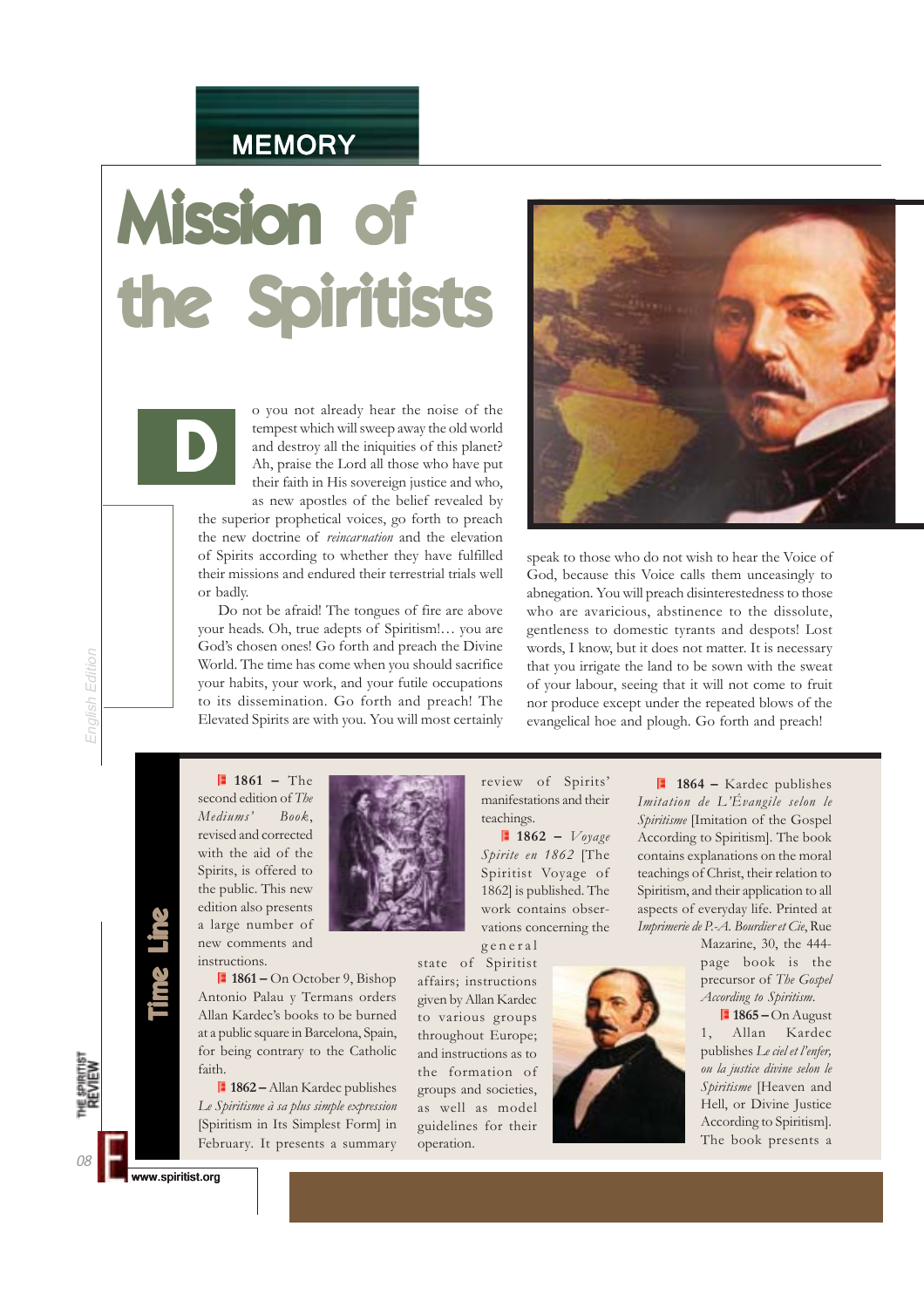

To all of you, men and women of good faith who are conscious of your inferiority before the many worlds scattered in infinite space!… Launch yourselves into the crusade against injustice and iniquity. Go forth and ostracize the worship of the golden calf, which spreads more and more each day. Go forth; God guides you! Simple and ignorant humanity, your tongues will be freed and you will speak as no orator speaks. Go forth then and preach, for those of the population who are heedful will happily take in your words of consolation, fraternity, hope and peace.

What matter the ambushes rigged against you along the pathway! Only wolves fall into wolf traps, since the Shepherd will know how to defend His sheep from the sacrificial butchers.

Go forth those who, great before God and more blessed than Saint Thomas, believe without demanding to see and accept the fact of mediumship even when they have not managed to obtain it for themselves. Go then, for the Spirit of God is guiding you.

March forward, magnificent phalanx of faith! Before you the great battalions of unbelievers will dissipate, as does the morning dew at the first rays of sun.

Jesus said that faith is the virtue which moves mountains. However, heavier than the greatest mountains are the impurities and all the vices which are derived from them, which lie deposited in the hearts of men. So then, depart full of courage to remove this mountain of iniquities which future generations should only known as legend, in the same way that you know only very imperfectly of the times which preceded pagan civilization.

Moral and philosophical upheavals will be produced at all points of the globe; the hour approaches when the Divine Light will spread itself over both worlds.

Erastus, Guardian Angel of the medium - Paris,1863) (The Gospel According to Spiritism – Ch. 20 – Item 4)

comparative study of different doctrines regarding the passage from the physical to the spirit world, future punishments and recompenses, angels and demons, eternal punishments, etc. It also contains



many examples of the condition of souls during and after death.

 **1866 –** *L'Évangile selon le Spiritisme* [The Gospel According to Spiritism] is published. The description is identical to that of the *Imitation of the Gospel*, except for the date and the sentence «Third edition, revised, corrected and modified.» Kardec considered it a new edition of the previous version, even though the title was slightly shortened.

 **1869 –** *La genèse, les miracles et les prédictions selon le Spiritisme* [The Genesis, the Miracles and Predictions According to Spiritism] is published by the *Librairie Internationale* on January 6. This is the last book published by

Allan Kardec.

 **1869 –** On March 31, Kardec disincarnates suddenly and unexpectedly. While meeting with a book distributor in his apartment at Passage Ste.-Anne, Rivail falls victim to a rupture of an aortic aneurysm. His remains are buried at the

Montmartre cemetery on April 2, at noon.

 **1870 –** The Druid Monument on his tomb at *Père-Lachaise* cemetery is inaugurated on March 31.

 **1883 –** Madame Allan Kardec disincarnates on January 21. Two days later, her remains are buried along her husband's at *Père-Lachaise*.

 **1890 –** *Œuvres Posthumes* [Phostumous Works] is published in January, by the *Société de Libraire Spirite*,



Pierre-Gaëtan Leymarie (1209)<br>1209 - Johann Britain, Amerikaansk politiker († 1209)<br>1209 - Johann Britain, Amerikaansk politiker († 1209) in Paris. Edited by Pierre-Gaëtan Leymarie, the book contains texts and articles on various topics, from theoretical essays to descriptions of some of Kardec's Spiritist activities.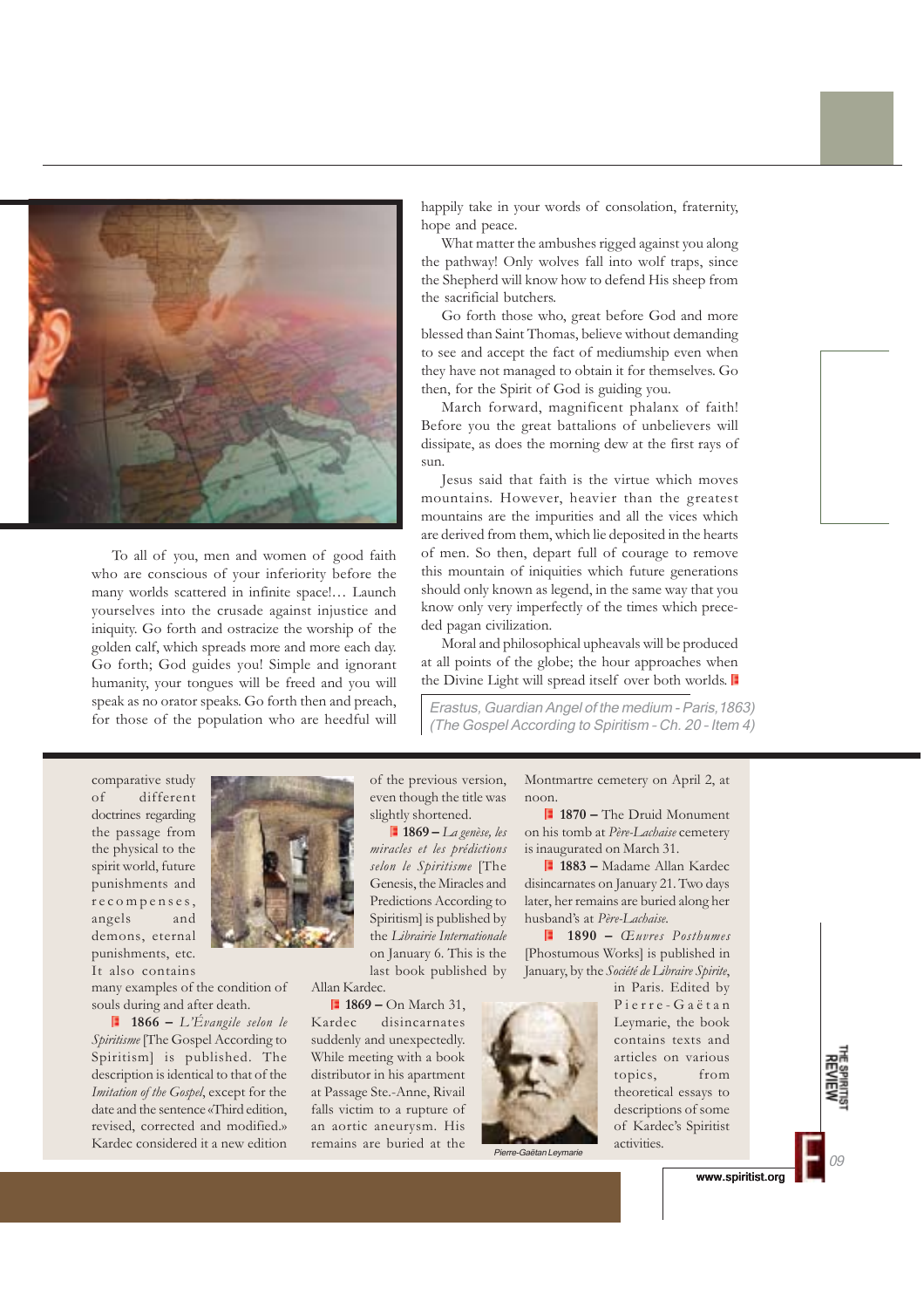# **MEMORY**

Mission My *Interview with The Spirit of Truth conducted by Allan*

*Kardec on June 12, 1858, at Mr. C...'s house, through the medium Mlle. Aline C.*

G

**ood Spirit, I would like to know what you make of the mission some Spirits say is assigned to me. Could you tell me, please, if this is a test for my ego? As you may know, I have a great desire to contribute to the dissemination of the Truth. However, there is much distance from the role of a mere worker to that of a leader, and I cannot see that which would justify me such honor,**

**especially when we consider there are many others who have talents and qualities I do not possess.**

**Answer:** I confirm what was said to you, but suggest much discretion if you want to succeed in it. Later you will come to know things that will explain what may now surprise you. Do not forget that you may triumph as well as fail. In this last instance, others would substitute you because God's work is not assigned to one man only. Never, then, speak of your mission; it would be the way to assure its failure. Your mission can only be justified by the work accomplished, and you have done nothing yet. If you fulfill your mission, sooner or later mankind shall recognize you for it, given that it is by the fruits that we ascertain the quality of the tree.

**Q: I have no desire to boast about a mission in which I hardly believe. If I am destined to serve as an instrument to Providence's plans, may it avail itself of me. If this is the case, I ask for your assistance and that of the Good Spirits to aid and support me in my task.**

**A:** Our assistance shall not falter, but it shall be useless if on your part you do not do what is



necessary. You have your free will which you may use as you best see fit. No one is constrained to do anything.

**Question: What causes could lead me to failure? Could it be my lack of abilities?**

**A:** No, but the mission of reformers is fraught with trials and dangers. I forewarn you that yours is hard because it will impact and transform the entire world. Do not suppose it will be enough for you to publish one book, two books, ten books, so that you may later rest comfortably at home. You will have to expose yourself. You shall incur great hatred; enemies in the flesh will convene to plot your downfall; you shall find yourself hand in hand with slander, malevolence, and betrayal from those who will seem the most loyal; your best counsels will be discarded and distorted; and more than once you shall fall to exhaustion. In one word, you shall have to endure an almost continuous struggle, to the detraction of your rest, your tranquility, your health, and even your life, as without this mission you would live longer. Behold: more than a few retreat when, instead of a road paved with flowers, they see sharp rocks and serpents under their hurting feet. To begin with, humility, modesty, and disinterest are essential to please God – as He brings down the prideful, the presumptuous, and the ambitious. To fight against

Enalish Edition English Edition

www.spiritist.org

 $1<sub>1</sub>$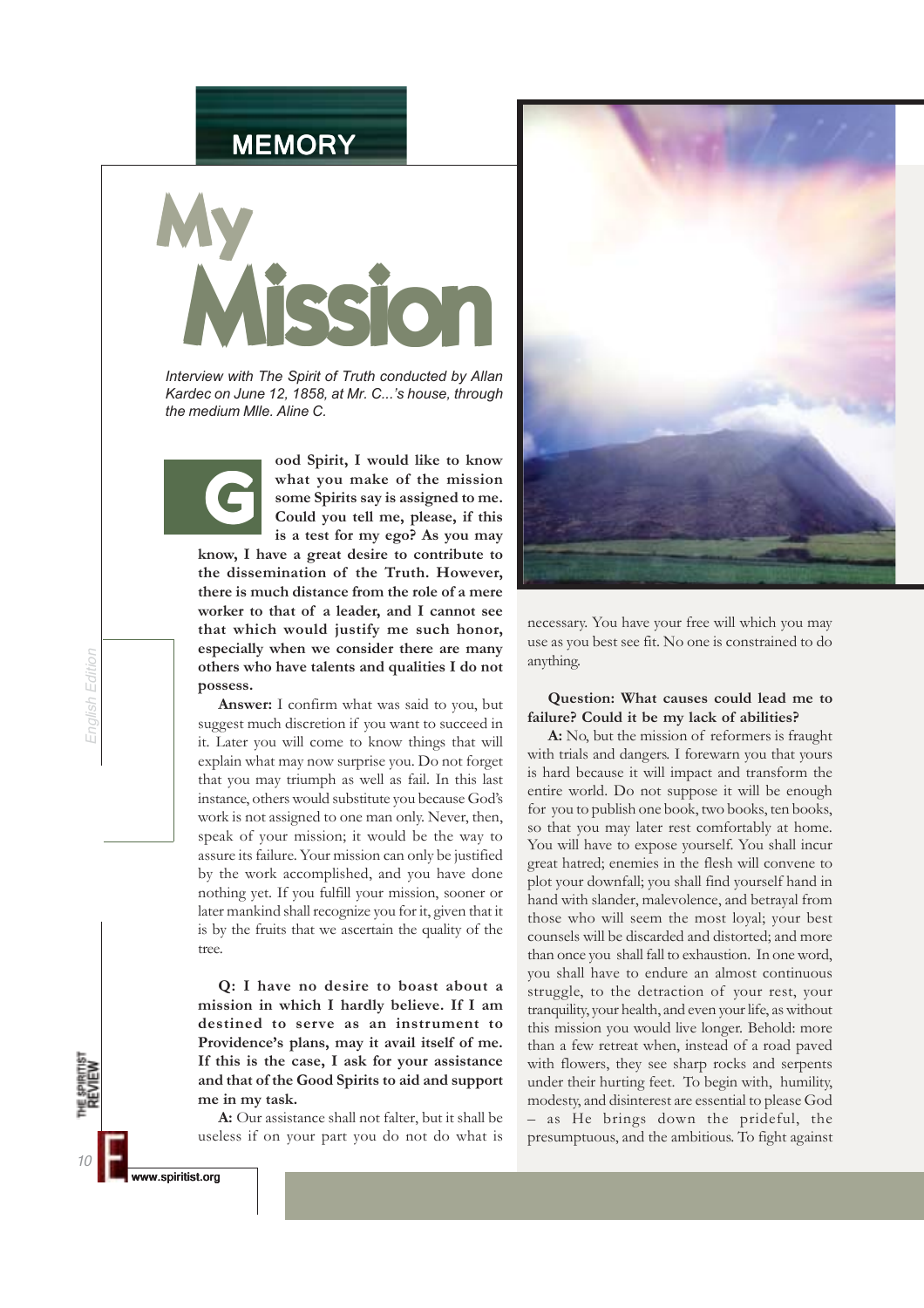

mankind, courage, perseverance and unshakeable strength are indispensable. Prudence and tact are also of great necessity, so that things may be dealt with in a suitable manner, without compromising them with unmeasured words or actions. Finally, devotion, selflessness, and a predisposition to all sorts of sacrifices are required.

#### **The Spirit of Truth.**

I thank you, The Spirit of Truth, for your wise counsels. I accept everything, without restriction, and without preconceived ideas.

 Lord! You who have cast Your eyes upon me for the fulfillment of Your ways, let Your will be done! My life is in Your hands; use Your servant at Your will. I recognize my weakness before such great task; my will shall not wane, my strength, however, may betray me. Override my shortcomings; provide me with the moral and physical strength that may be necessary. Sustain me during the difficult moments and, with your aid and that of your celestial messengers, I shall devote everything to fulfilling your plans.

**Note** – I write this note on January 1, 1867, ten and a half years after I was given the above communication, and I confirm that all of it came to be, as I have experienced all the challenges predicted.

I fought against the hatred of incarnated enemies,against injury, slander, jealousy and envy; infamous lies were published against my person; my best instructions were falsified; those in whom I placed the greatest confidence betrayed me, and those whom I helped repaid me with ingratitude. The Society of Paris became a lair of never-ending intrigues against me engendered by the very people who declared themselves my supporters before me, and who, behind my back, turned against me. It was even said that those who remained loyal to me were paid with the moneys I made with Spiritism. Nevermore was I given to know rest. And more than once I succumbed to the excess of work, my health shaken and my existence compromised.

In spite of that, however, due to the protection and assistance of the Good Spirits who provided me with unwavering support, I have the satisfaction to see that I never felt my resolve wane, and that I continued, with the same vigor, to carry out my task without worrying about the evil I was a target of. According to the message of The Spirit of Truth, I was to go through all that, and so it happened.

On the other hand, however, what joy have I experienced seeing the work grow in such a prodigious manner! What delightful compensation have I received for my tribulations! What blessings and proofs of sincere affection have I received from the many afflicted to whom the Doctrine brought consolation! Such results the Spirit of Truth did not tell me about; certainly intentionally, It only showed me the challenges along the way. How ungrateful would I be by complaining! If I were to say there is a compensation between good and evil, I would not be truthful because good (and I refer to moral satisfaction) far outweighs evil. Whenever a disappointment or a hardship was upon me, through thought I would place myself in the realm of Spirits, away from Humanity, and, from this vantage point, I would envision myself arriving in the Spirit world, with all miseries of life sliding over me without affecting me. So habitual did this practice become that the shouts of the wicked never disturbed me.

(Extracted from "Posthumous Works," published in Paris in 1890).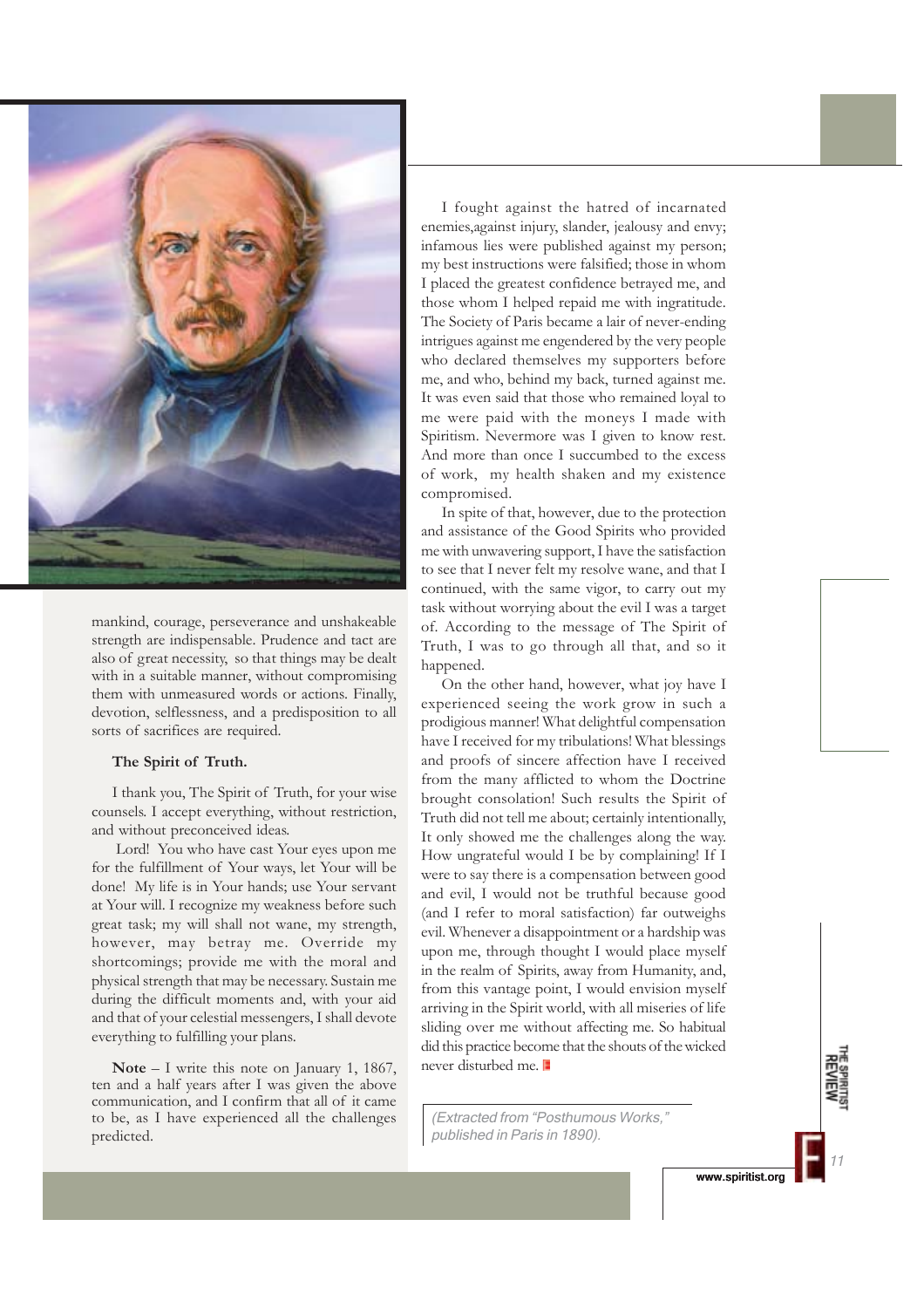**COVER** 

I

Allan Kardec´s Allan Kardec´s Allan Kardec´s Biography

> n presenting to her countrymen a work which has long since obtained a wide acceptance on the Continent, the translator has thought that a brief notice of its author, and of the circumstances under which it was produced, might not be without interest for English readers.

> Hippolyte Léon Denizard Rivail, better known by his nom de plume of ALLAN KARDEC, was born at Lyons, on the 4th of October 1804, of an old family of Bourg-en-Bresse, that had been for many generations honourably distinguished in the magistracy and at the bar. His father, like his grandfather, was a barrister of good standing and high character; his mother, remarkably beautiful, accomplished, elegant, and amiable, was the object, on his part, of a profound and worshipping affection, maintained unchanged throughout the whole of his life.

> Educated at the Institution of Pestalozzi, at Yverdun (Canton de Vaud), he acquired at an early age the habit of investigation and the freedom of thought of which his later life was destined to furnish so striking an example. Endowed by nature with a passion for teaching, he devoted himself, from the age of fourteen, to aiding the studies of those of his schoolfellows who were less advanced than himself; while such was his fondness for botany, that he often

belief among the various Christian sects-a project of religious reform at which he laboured in silence for many years, but necessarily without success, the elements of the desired solution not being at that time in his possession.

Having finished his studies at Yverdun, he returned to Lyons in 24, with the intention of devoting himself to the law; but various acts of religious intolerance to which he unexpectedly found himself subjected led him to renounce the idea of fitting himself for the bar, and to take up his abode in Paris, where he occupied himself for some time in translating Telemachus and other standard French books for youth into German. Having at length determined upon his career, he purchased, in 1828, a large and flourishing educational establishment for boys, and devoted himself to the work of teaching, for which, by his tastes and acquirements, he was peculiarly fitted. In 1830 he hired, at his own expense, a large hall in the Rue de Sèvres, and opened therein courses of gratuitous lectures on Chemistry, Physics, Comparative Anatomy, and Astronomy. These lectures, continued by him through a period of ten years, were highly successful, being attended by an auditory of over five hundred persons of every rank of society, many of whom have since attained to eminence in the scientific world.

Always desirous to render instruction attractive

as well as profitable, he invented an ingenious method of computation, and constructed a mnemotechnic table of French history, for assisting students to remember the remarkable events and discoveries of each reign.

Of the numerous educational works

12

English Edition

Enalish

Fdition

spent an entire day among the mountains, walking twenty or thirty miles, with a wallet on his back, in search of specimens for his herbarium. Born in a Catholic country, but educated in a Protestant one, he began, while yet a mere boy, to meditate on the means of bringing about a unity of



Illustration of the Turning Tables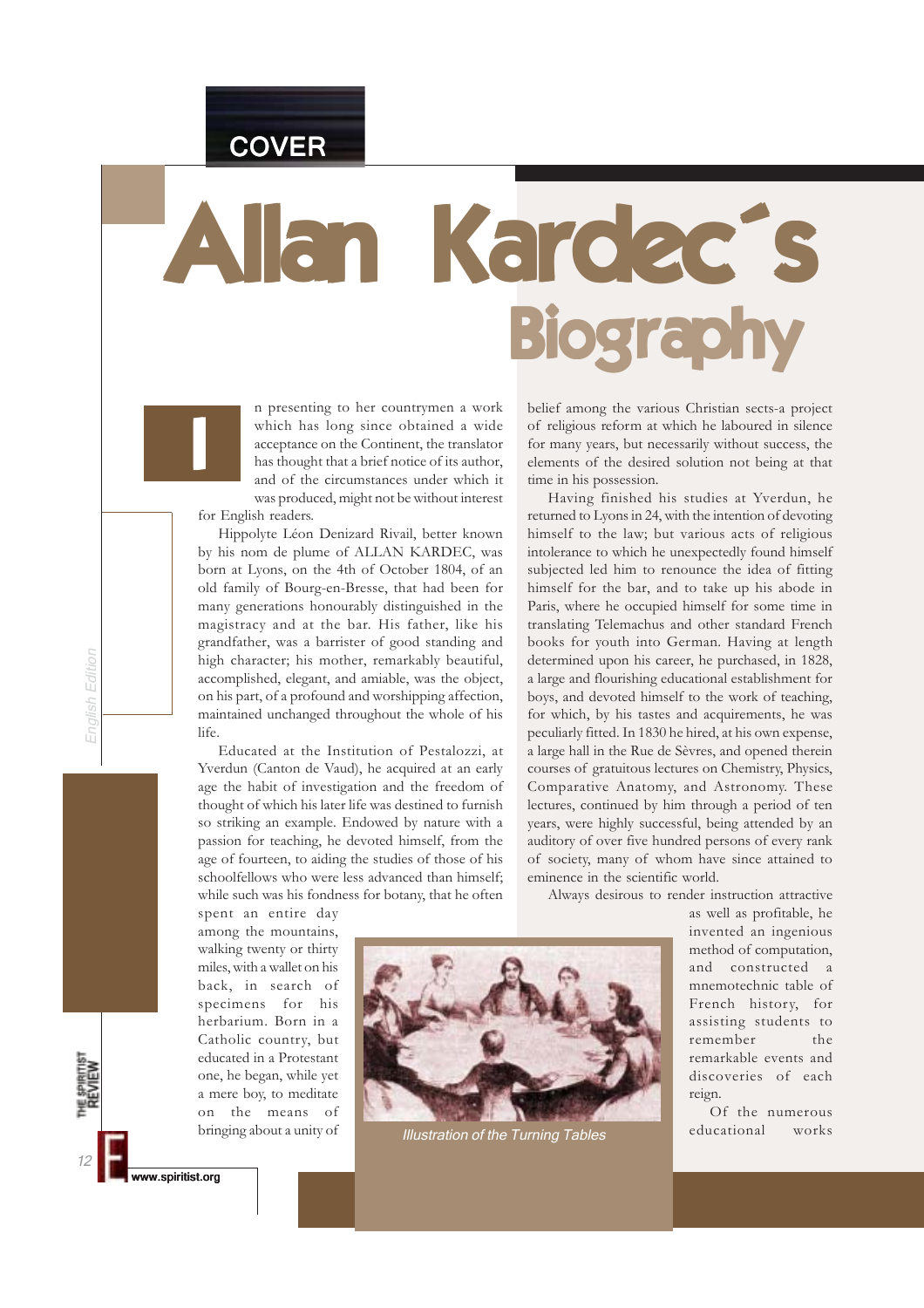published by him may be mentioned, A Plan for the Improvement of Public Instruction, submitted by him in 1828 to the French Legislative Chamber, by which body it was highly extolled, though not acted upon; A Course of Practical and Theoretic Arithmetic, on the Pestalozzian System, for the use of Teachers and Mothers (1829); A Classical Grammar of the French Tongue (1831); A Manual for the use of Candidates for Examination in the Public Schools; with Explanatory Solutions of various Problems of Arithmetic and Geometry (1848); Normal Dictations for the Examinations of the Hotel de Ville and the Sorbonne, with Special Dictations on Orthographic Difficulties (1849).

These works, highly esteemed at the time of their publication, are still in use in many French schools; and their author was bringing out new editions of some of them at the time of his death.

He was a member of several learned societies; among others, of the Royal Society of Arras, which, in 1831, awarded to him the Prize of Honour for a remarkable essay on the question, «What is the System of Study most in Harmony with the Needs of the Epoch?» He was for several years Secretary to the Phrenological Society of Paris, and took an active part in the labours of the Society of Magnetism, giving much time to the practical investigation of somnambulism, trance, clairvoyance, and the various other phenomena connected with the mesmeric action. This brief outline of his labours will suffice to show his mental activity, the variety of his knowledge, the eminently practical turn of his mind, and his constant endeavour to be useful to his fellowmen.

When, about 1850, the phenomenon of «tableturning» was exciting the attention of Europe and ushering in the other phenomena since known as «spiritist», he quickly divined the real nature of those phenomena, as evidence of the existence of an order of relationships hitherto suspected rather than known-viz., those which unite the visible and invisible worlds.

Foreseeing the vast importance, to science and to religion, of such an extension of the field of human observation, he entered at once upon a careful investigation of the new phenomena. A friend of his had two daughters who had become what are now called «mediums.» They were gay, lively, amiable girls, fond of society, dancing, and amusement, and habitually received, when «sitting» by themselves or with their young companions, «communications» in harmony with their worldly and somewhat frivolous

"The Spiritist Doctrine marks an important stage of human progress - not imposing beliefs, inviting study, enriching reason and sentiments, and satisfying our conscience." (Allan Kardec)

disposition. But, to the surprise of all concerned, it was found that, whenever he was present, the messages transmitted through these young ladies were of a very grave and serious character; and on his inquiring of the invisible intelligences as to the cause of this change, he was told that «spirits of a much higher order than those who habitually communicated through the two young mediums came expressly for him, and would continue to do so, in order to enable him to fulfil an important religious mission.»

Much astonished at so unlooked-for an announcement, he at once proceeded to test its truthfulness by drawing up a series of progressive questions in relation to the various problems of human life and the universe in which we find ourselves, and submitted them to his unseen interlocutors, receiving their answers to the same through the instrumentality of the two young mediums, who willingly consented to devote a couple of evenings every week to this purpose, and who thus obtained, through table-rapping and planchettewriting, the replies which have become the basis of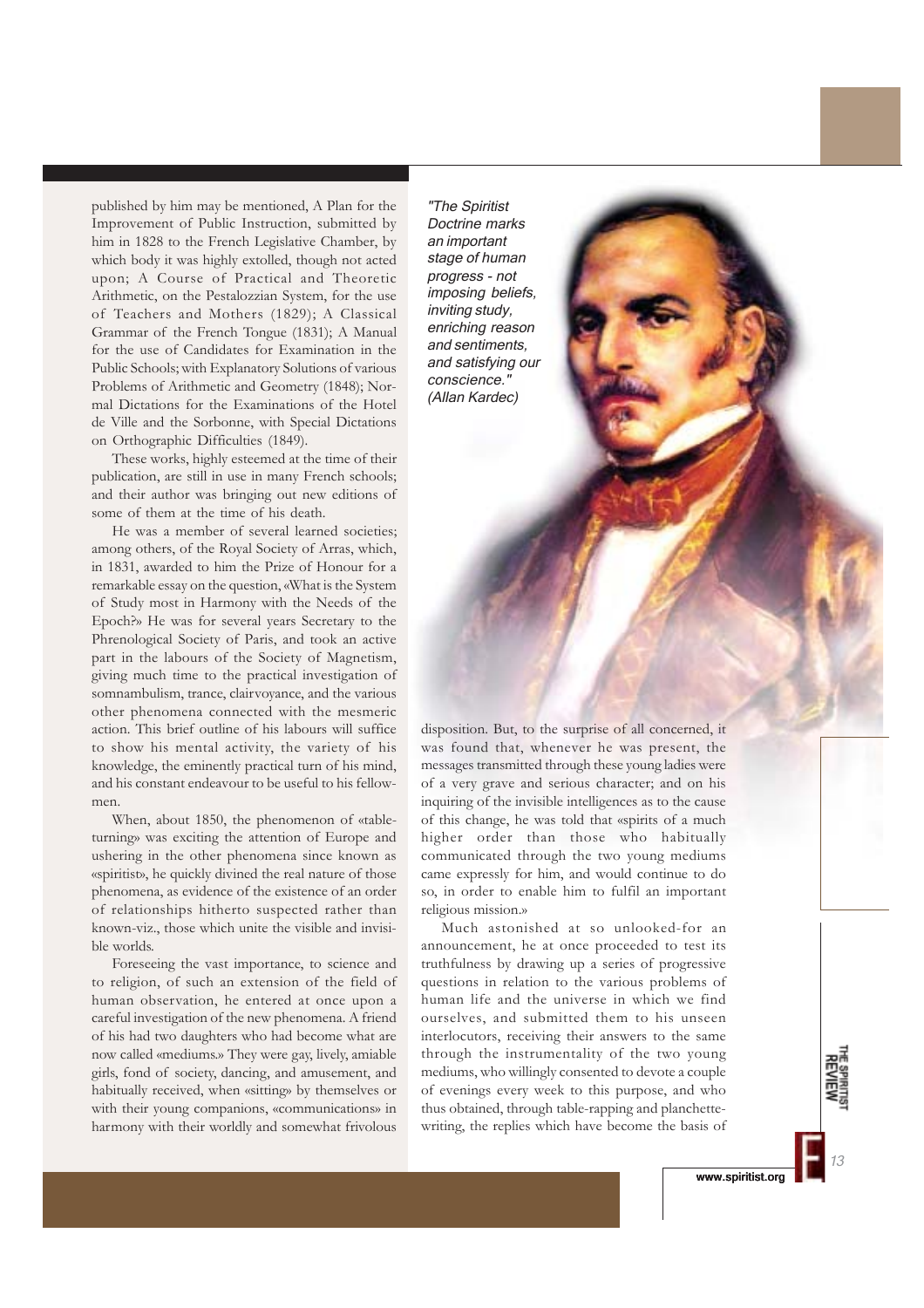

the spiritist theory, and which they were as little capable of appreciating as of inventing.

When these conversations had been going on for nearly two years, he one day remarked to his wife, in reference to the unfolding of these views, which she had followed with intelligent sympathy: «It is a most curious thing! My conversations with the invisible intelligences have completely revolutionised my ideas and convictions. The instructions thus

transmitted constitute an entirely new theory of human life, duty, and destiny, that appears to me to be perfectly rational and coherent, admirably lucid and consoling, and intensely interesting.

I have a great mind to publish these conversations in a book; for it seems to me that what interests me so deeply might very likely prove interesting to others.» His wife warmly approving the idea, he next submitted it to his unseen interlocutors, who replied in the usual way, that it was they who had suggested it to his mind, that their communications had been made to him, not for himself alone, but for the express purpose of being given to the world as he proposed to do, and that the time had now come for putting this plan into execution. «To the book in which you will embody our instructions,» continued the communicating intelligences, «you will give, as being our work rather than yours, the title of Le Livre des Esprits (THE SPIRITS' BOOK); and you will publish it, not under your own name, but under the pseudonym of ALLAN KARDEC.<sup>1</sup> Keep your own name of Rivail for your own books already published; but take and keep the name we have now

given you for the book you are about to publish by our order, and, in general, for all the work that you will have to do in the fulfilment of the mission which. as we have already told you, has been confided to you by

Spiritual communications from personalities such as Mozart, Homer, and Fenelon, the explanation of legends and popular folk beliefs, as well as the investigation of spiritual phenomena published in newspapers attracted subscribers of many countries to The Spiritist Review.

Providence, and which will gradually open before you as you proceed in it under our guidance.»

The book thus produced and published sold with great rapidity, making converts not in France only, but all over the Continent, and rendering the name of ALLAN KARDEC «a household word» with the readers who knew him only in connection with it; so that he was thenceforth called only by that name, excepting by his old

personal friends, with whom both he and his wife always retained their family-name. Soon after its publication, he founded The Parisian Society of Psychologic Studies, of which he was President until his death, and which met every Friday evening at his house, for the purpose of obtaining from spirits, through writing mediums, instructions in elucidation of truth and duty.

He also founded and edited until he died a monthly magazine, entitled La Revue Spirite, Journal of Psychologic Studies, devoted to the advocacy of the views set forth in The Spirit's Book.

Similar associations were speedily formed all over the world. Many of these published periodicals of more or less importance in support of the new doctrine; and all of them transmitted to the Parisian Society the most remarkable of the spiritcommunications received by them. An enormous mass of spirit-teaching, unique both in quantity and in the variety of the sources from which it was obtained, thus found its way into the hands of ALLANKARDEC by whom it was studied, collated, co-ordinated, with unwearied zeal and devotion,

> during a period of fifteen years. From the materials thus furnished to him from every quarter of the globe he enlarged and completed THE SPIRITS' BOOK, under the direction of the spirits by whom it was originally dictated; the



"Spiritism, better than any other creed, makes us feel the need for personal betterment because it explains to mankind where we come from, were we are going, and why we are on Earth; it presents an end, a practical purpose; it doesn't concern itself only with what will be: it deals with the present, for society as a whole." (Allan Kardec)

www.spiritist.org

 $11$ 

14

English Edition

Enalish

Fdition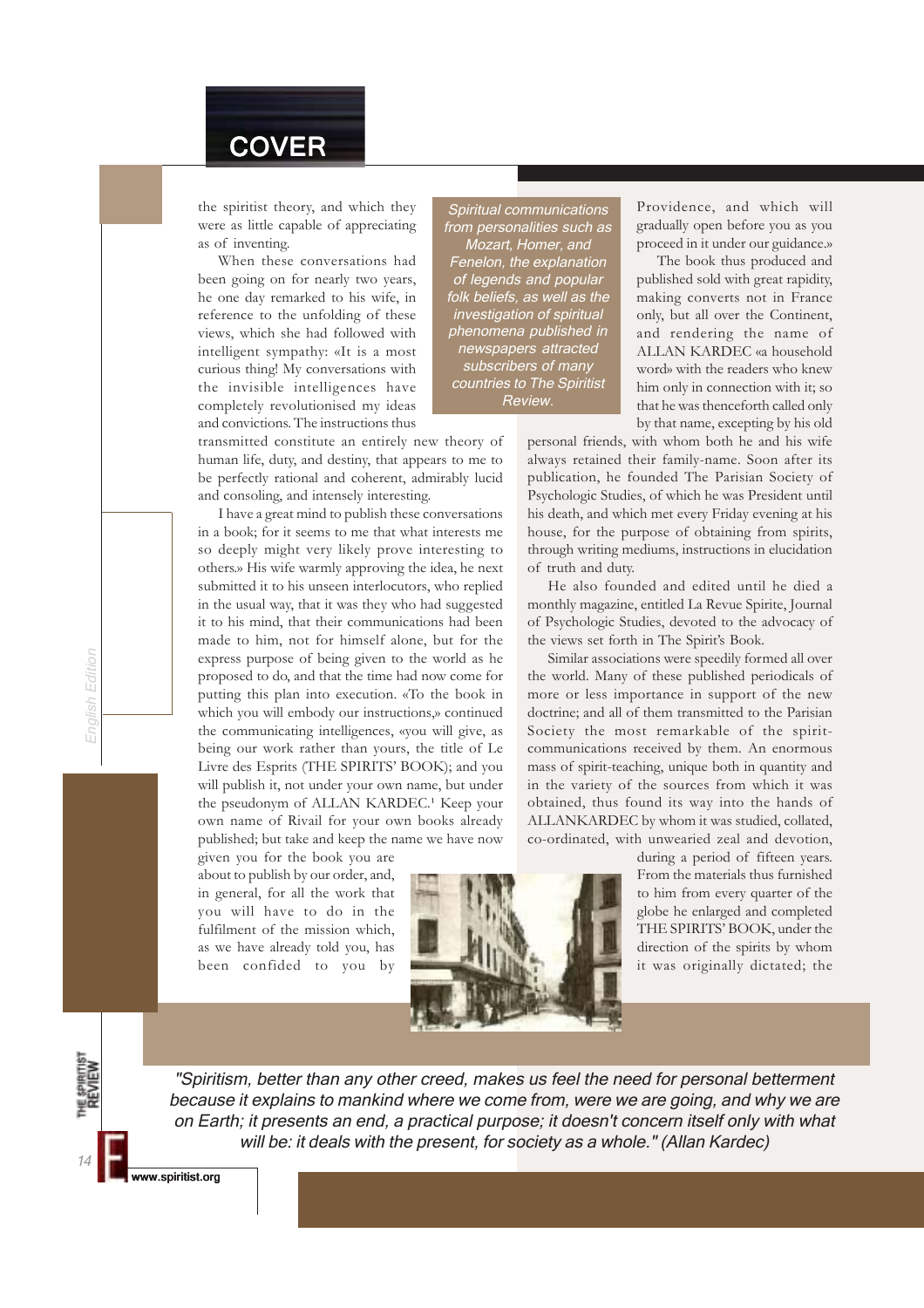«Revised Edition» of which work, brought out by him in 1857 (vide «Preface to the Revised Edition,» p. 19) has become the recognised textbook of the school of Spiritualist Philosophy so intimately associated with his name. From the same materials he subsequently compiled four other works, viz., The Mediums' Book (a practical treatise on Medianimity and Evocations), 1861; The Gospel as Explained by Spirits (an exposition of morality from the spiritist point

"The belief in a future life is, then, an element of progress because it stimulates the Spirit. Only this can strengthen us in our trials because only this offers us an understanding of life, and encourages us to persevere in our struggle against evil if we wish to achieve our destiny. (Allan Kardec)

of view), 1864; Heaven and Hell (a vindication of the justice of the divine government of the human race), 1865; and Genesis (showing the concordance of the spiritist theory with the discoveries of modern science and with the general tenor of the Mosaic record as explained by spirits), 1867. He also published two short treatises, entitled What is Spiritism? and Spiritism Reduced to its Simplest Expression.

It is to be remarked, in connection with the works just enumerated, that ALLAN KARDEC was not a «medium,» and was consequently obliged to avail himself of the medianimity of others in obtaining the spirit-communications from which they were evolved. The theory of life and duty, so immediately connected with his name and labours that it is often erroneously supposed to have been the product of his single mind or of the spirits in immediate connection with him, is therefore far less the expression of a personal or individual opinion than

are any other of the spiritualistic theories hitherto propounded; for the basis of religious philosophy laid down in his works was not, in any way, the production of his own intelligence, but was as new to him as to any of his readers, having been progressively educed by him from the concurrent statements of a legion of spirits, through many thousands of mediums, unknown to each other, belonging to different countries, and to every variety of social position.

In person, ALLAN KARDEC was somewhat under middle height. Strongly built, with a large, round, massive head, well-marked features, and clear grey eyes, he looked more like a German than a Frenchman. Energetic and persevering, but of a temperament that was calm, cautious, and unimaginative almost to coldness, incredulous by nature and by

education, a close, logical reasoner, and eminently practical in thought and deed, he was equally free from mysticism and from enthusiasm. Devoid of ambition, indifferent to luxury and display, the modest income he had acquired from teaching and from the sale of his educational works sufficed for the simple style of living he had adopted, and allowed him to devote the whole of the profits arising from the sale of his spiritist books and from the Revue Spirite to the propagation of the movement initiated by him. His excellent wife relieved him of all domestic and worldly cares, and thus enabled him to consecrate himself entirely to the work to which he believed himself to have been called, and which he prosecuted with unswerving devotion, to the exclusion of all extraneous occupations, interests, and companionships, from the time when he first entered upon it until he died. He made no visits beyond a small circle of intimate friends, and very rarely absented himself from Paris, passing his winters in the heart of the town, in the rooms where be published his Revue,



and his summers at the Villa Ségur, a little semi-rural retreat which he had built and planted, as the home of his old age and that of his wife, in the suburban region behind the Champ de Mars, now crossed in every

"For their moral improvement, men prepare on Earth the kingdom of peace and fraternity. As a consequence, the Spiritist Doctrine is the most powerful moralizing agent because, at once, it speaks to our heart, reason, intelligence, and best interest." (Allan Kardec)

12 15

**REVIEW**<br>REVIEW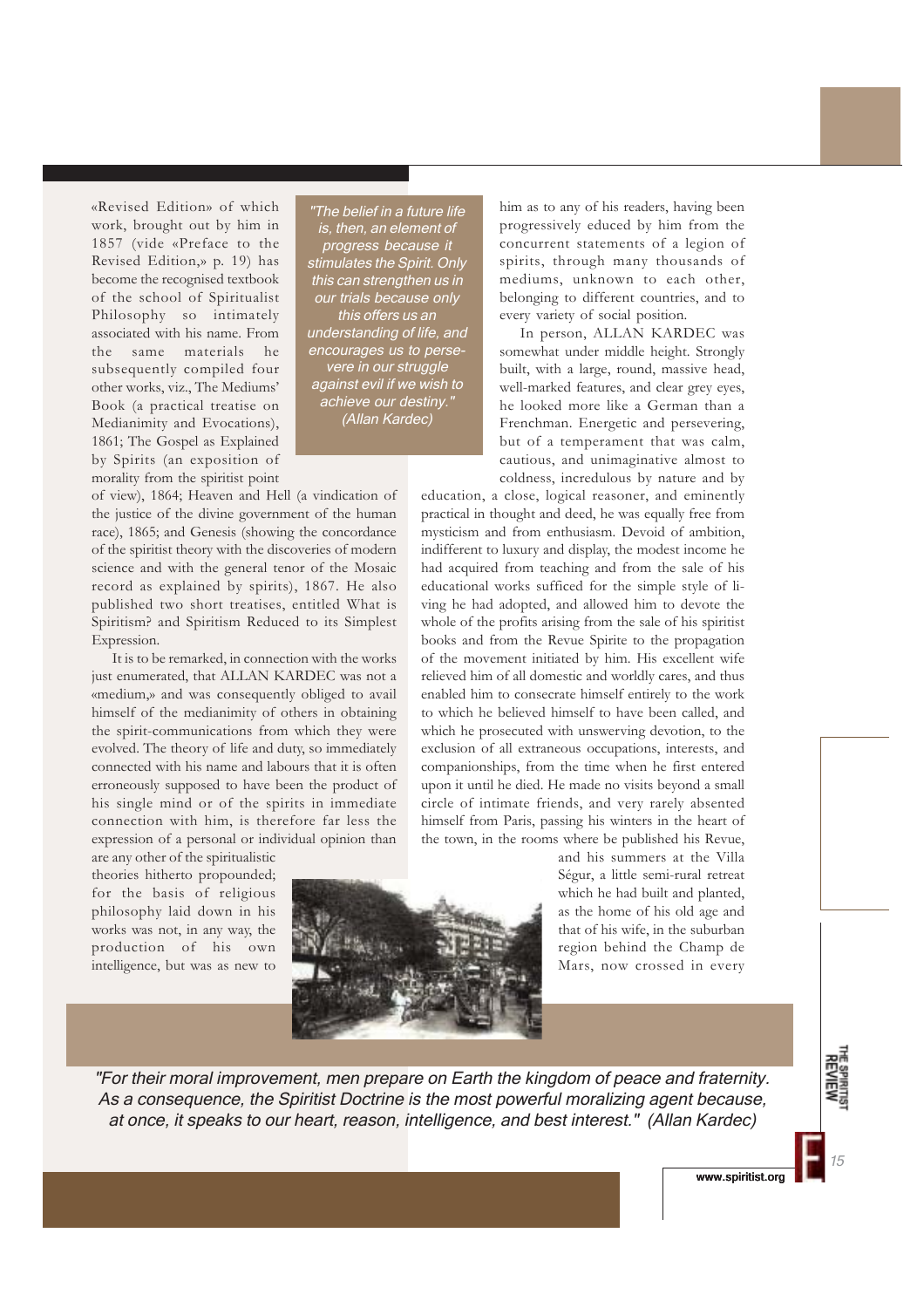

direction by broad avenues and being rapidly built over, but which at that time was a sort of waste land that might still pass for «the country.»

Grave, slow of speech, unassuming in manner, yet not without a certain quiet dignity resulting from the earnestness and single-mindedness which were the distinguishing traits of his character, neither courting nor avoiding discussion, but never volunteering any remark upon the subject to which he had devoted his life, he received with affability the innumerable visitors from every part of the world who came to converse with him in regard to the views of which he was the recognised exponent, answering questions and objections, explaining difficulties, and giving in- formation to all serious inquirers, with whom he talked

with freedom and animation, his face occasionally lighting up with a genial and pleasant smile, though such was his habitual sobriety of demeanour that he was never known to laugh.

Among the thousands by whom he was thus visited were many of high rank in the social, literary, artistic, and scientific worlds. The Emperor Napoleon III., the fact of whose interest in spiritist-phenomena was no mystery, sent for him several times, and held long conversations with him at the Tuileries upon the doctrines of THE SPIRITS' BOOK.

Having suffered for many years from heartdisease, ALLAN KARDEC drew up, in 1869, the plan of a new spiritist organisation, that should carry on the work of propagandism after his death. In order to assure its existence, by giving to it a legal and commercial status, he determined to make it a regularly constituted joint-stock limited liability publishing and bookselling company, to be constituted for a period of ninety-nine years, with power to buy and sell, to issue stock, to receive donations and bequests, etc. To this society, which was to be called «The Joint Stock Company for the Continuation of the Works of ALLAN KARDEC,» he intended to bequeath the copyright of his spiritist writings and of the Revue Spirite.

But ALLAN KARDEC was not destined to witness the realisation of the project in which he

www.spiritist.org

16



"How many hearts were consoled by this religious creed! How many tears were dried! How many consciences were open to the light of spiritual beauty. (Camille Flammarion)

took so deep an interest, and which has since been carried out with entire exactitude by his widow.

On the 31st of March 1869, having just finished drawing up the constitution and rules of the society that was to take the place from which he foresaw that he would soon be removed, he was seated in his usual chair at his study-table, in his rooms in the Rue Sainte Anne, in the act of tying up a bundle of papers, when his busy life was suddenly brought to an end by the rupture of the aneurysm from which he had so long suffered. His passage from the earth to the spiritworld, with which he had so closely identified himself, was instantaneous, painless, without a sigh or a tremor; a most peaceful falling asleep and reawaking-fit ending of such a life.

His remains were interred in the cemetery of Montmartre, in presence of a great concourse of friends, many

hundreds of whom assemble there every year, on the anniversary of his decease, when a few commemorative words are spoken, and fresh flowers and wreaths, as is usual in Continental graveyards, are laid upon his tomb.

It is impossible to ascertain with any exactness the number of those who have adopted the views set forth by ALLAN KARDEC; estimated by themselves at many millions, they are incontestably very numerous. The periodicals devoted to the advocacy of these views in various countries already number over forty, and new ones are constantly appearing. The death of ALLAN KARDEC has not slackened the acceptance of the views set forth by him, and which are believed by those who hold them to be the basis, but the basis only, of the new development of religious truth predicted by Christ; the beginning of the promised revelation of «many things» that have been «kept hidden since the foundation of the world,» and for the knowledge of which the human race was «not ready» at the time of that prediction.

In executing, with scrupulous fidelity, the task confided to her by ALLAN KARDEC, the translator has followed, in all quotations from the New Testament, the version by Le Maistre de Sacy, the one always used by ALLAN KARDEC.

Anna Blackwell The Spirits' Book -Translator's Preface

English Edition Edition Enalish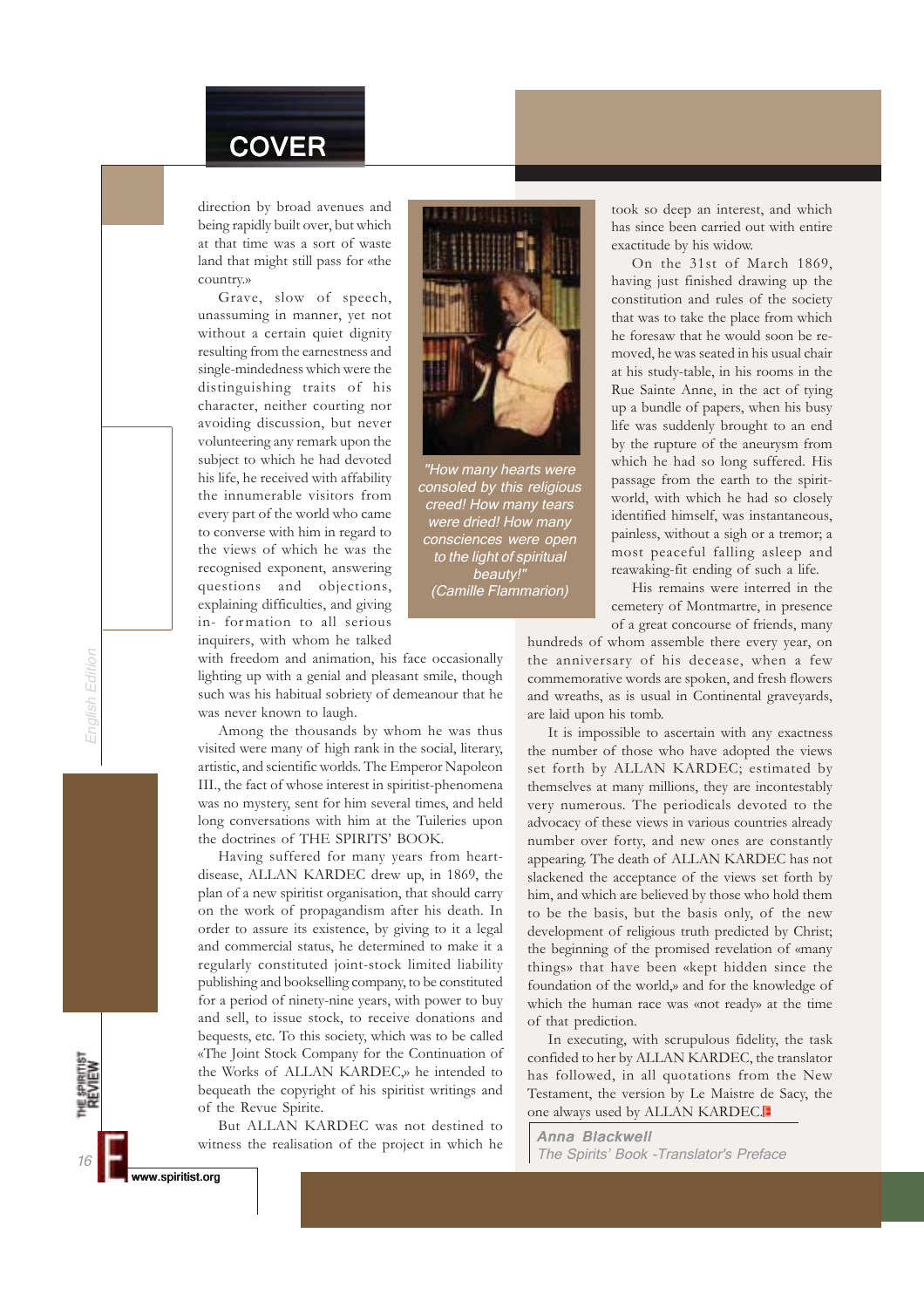MESSAGE

S

piritism, when thoroughly understood and above all when deeply and sincerely felt, leads to the results already expounded, which characterize the true Spiritist just as much as the true Christian, for they are one and the same. Spiritism does not

Cool C

institute any new morals; it only makes it easier for mankind to understand and practise Christ's morals by given unshakable and enlightened faith to those who are in doubt or who waver.

Meanwhile, many of those who believe in the fact of mediumistic manifestations do not comprehend the consequences nor the far reaching moral effects, or if they do, then they do not apply them to themselves. To what is this attributed? Is it due to some failing in the clarity of the doctrine? No, because it does not contain any allegories or forms which could lead to false interpretations. Clarity is the very essence from which it gets its strength, because it touches Man's intelligence directly. There is no mystery, and those who are initiated are not in possession of any secrets hidden from the people.

It is indispensable then to possess an outstanding intelligence in order to understand? No, in as much as there are people of notable capacities who do not understand, whereas there are many of the ordinary intelligence, even young people, who grasp the meaning of even the most delicate points with remarkable precision. This proves that the so called *physical* part of science only requires eyes to be able to observe, while the *essential* part demands a certain degree of sensitivity, which can be called *maturity in the moral sense* and which is quite independent of age or level of education, because it is peculiar to the spiritual advancement of the incarnate soul.

In some people, material ties are still too strong for them to be able to release themselves from earthly things. A kind of mist with which they are surrounded, does not allow them to see into the infinite future. This results in the fact of them not being able to break away from old tendencies or habits because they cannot see that there exists

something better than what they already have. They believe in Spirits as a simple fact. But this modifies none or very few of their instinctive tendencies. In a word, they perceive nothing more than a small ray of light insufficient to guide them or offer profound aspirations which would make it possible for them to overcome their inclinations. The phenomenon touches them more than the morality, which seems to them to be hackneyed and monotonous.

Spiritists

They ask only that the Spirits unceasingly initiate new mysteries, without asking themselves if they have become worthy of penetrating the hidden secrets of the Creator as yet. These then are the imperfect Spiritists, some of whom have remained stationary in time or have turned away from their brother's and sister's faith, due to their having drawn back before the necessity of self-reform, or perhaps they have kept sympathy with those who share the same weaknesses or prejudices. Nevertheless, the acceptance of the fundamental principles of the Doctrine is the first step, from which it will be easier for them to take a second step in a future life.

The person who can be justifiably classified as a true and sincere Spiritist is to be found on a superior level of moral progress. The spirit of this person almost completely dominates their physical body, so giving them a clearer perception of the future. The principles of the doctrine, which leave many untouched, cause them to feel deep inner vibrations. In short, their heart is moved and this is what makes their faith unshakable. It is like a musician who is touched by only a few chords, whereas another person hears only sounds. The true Spiritist can be recognized by their moral transformation and by the efforts they employ in order to dominate their bad instincts. While one is content with a limited horizon, the other, who understands that better things exist, makes every effort to liberate himself and always manages to do this when their desire is strong and true.

Allan Kardec

The Gospel According to Spiritism – Ch. 17, Item 4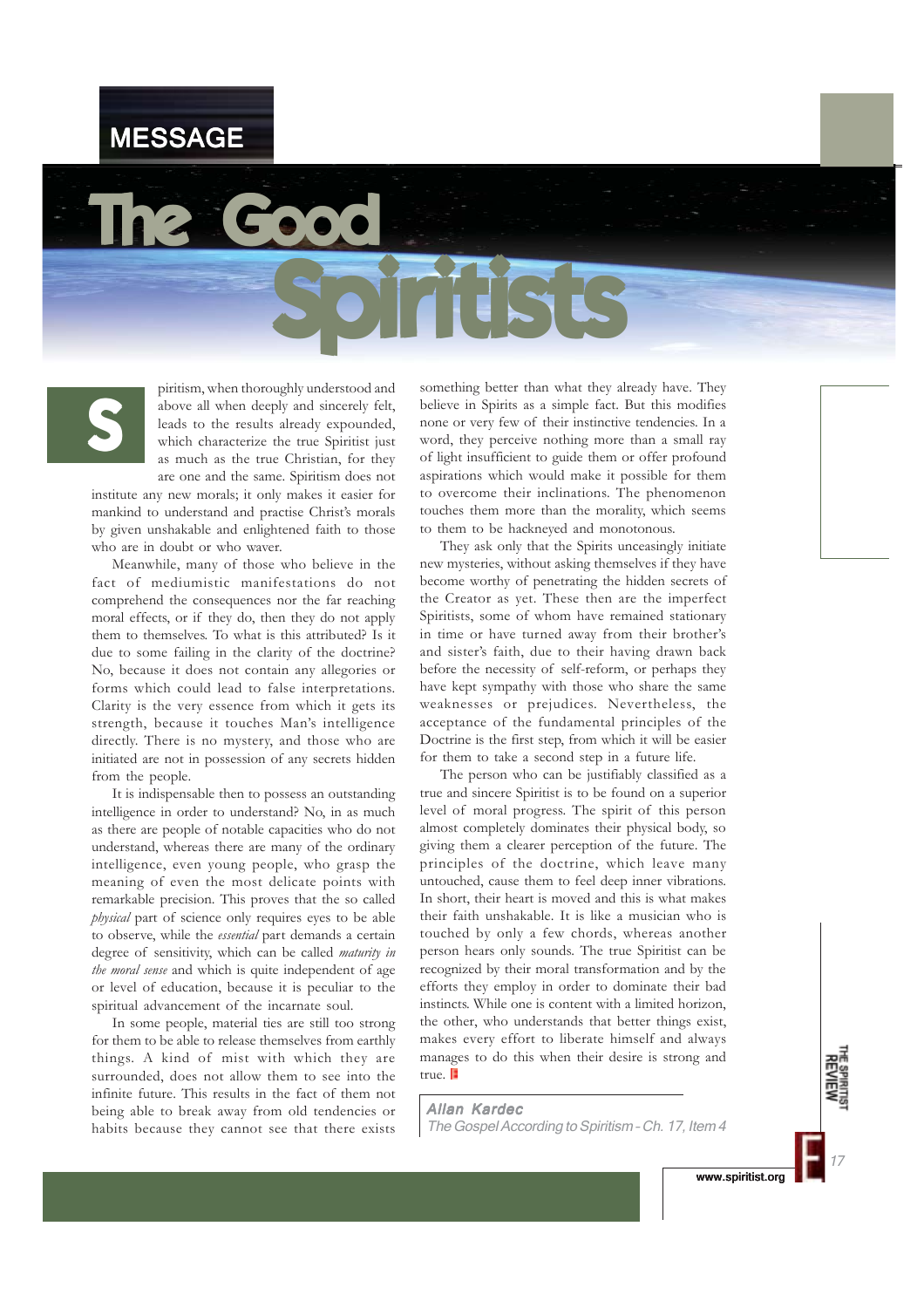## A FRANK DIALOGUE

# Spiritism Allan Kardec and



#### *ho was Allan Kardec?*

Allan Kardec, the noble Codifier of the Spiritist Doctrine, was Jesus' Emissary responsible for establishing on Earth the beginnings of the promised *Comforter*, which has come to restore the purity of the doctrine

Jesus lived and taught.

A teacher and writer, a man of immense intellectual prowess, Allan Kardec investigated the mediumistic phenomena that took place in Europe, especially in Paris, in the early 1850s. From his thorough scientific observations, he was able to extract the philosophical, ethical/moral, and religious content that comprise the Spiritist Doctrine.

While still writing as Denizard Rivail, Kardec published many educational books, having also translated Fenelon's *Telemachus* into German with personal notations that earned high praise from Pestalozzi, his teacher. For such accomplishments, Rivail earned numerous diplomas from distinguished institutions.

A man of great perseverance, Kardec faced uncommon difficulties and challenges, overcame slander and persecution by the moral pygmies of his period, and was considered one of the greatest grammaticians of his time.

As a Spiritist, Kardec worked ceaselessly until his death at 65, leaving a rare legacy of accomplishments that include the basic books of Spiritism, other complementary works, and the *Spiritist Review* – which he founded, directed, and wrote for from January 1858 until March 1869, when he disincarnated.

Kardec was married to Amélie-Gabrielle Boudet, poet, artist and, like Mrs. Pestalozzi, model wife. After her husband's death, as the sole heir to his estate, she bequeathed the copyrights of all Spiritist materials he ever wrote, edited, and

www.spiritist.org

published to the preservation and continuation of Spiritism.

*What is the importance of Allan Kardec's works to Humanity?*

The works of Allan Kardec are of the utmost importance – even indispensable – to Humanity because in them we can find credible information that enables us to better understand life, the Universe, the origin of everything, and the destination and purpose of the existence of spirits.

A science because it explains all phenomena around us, Spiritism is also the bearer of a philosophy that sheds light on the reasons for our existence, destiny, and suffering.



**Divaldo Pereira Franco,** renowned instructor of the Spiritist Doctrine. In 1952, along with his cousin Nilson de Souza Pereira, Divaldo established the "Mansao do Caminho", an institution that has provided housing, education, and care for more than 600 adopted children in Salvador, Bahia, Brazil, .<br>through a system of foster homes. As a Spiritist speaker and medium,

Divaldo has given more than 11,000 lectures and conferences in more than 54 countries. As a Spiritist writer and medium, Divaldo has co-authored more than 200 books through psychography (also known as automatic writing), with more than 7.5 million copies sold worldwide. His books have been translated into 13 different

languages. When speaking on Spiritism, Divaldo always displays immense enthusiasm, kindness, and wisdom. With all his experience, Divaldo is, undoubtedly, the greatest exponent of the Spiritist Doctrine in the world today.

As a religion, it offers incomparable moral ethics as its foundations are deeply rooted in the Gospel of Jesus as He taught and lived it.

Thanks to Allan Kardec's works, a new era of light dawns upon us that will disperse the shadows of ignorance once and for all.

#### *How did the spirit world follow the Codifier's work?*

According to our Spiritual benefactors, Allan Kardec was a member of *The Comforter'*s team incarnated on Earth, all the while remaining in perfect tuning with the Spirit Guides of Humanity, capturing their thoughts and the direction he should follow. As a consequence, he was able to leave us with this unparalleled legacy, the Spiritist Doctrine, capable of withstanding all moral catastrophies of society, as well as facing all scientific and technologic advancements while remaining current.

None of his activities were left unsupervised by the venerable Spirit Guides – always by his side, inspiring and directing him in the creation of the Spiritist thought.

Fdition English Edition halish

 $10$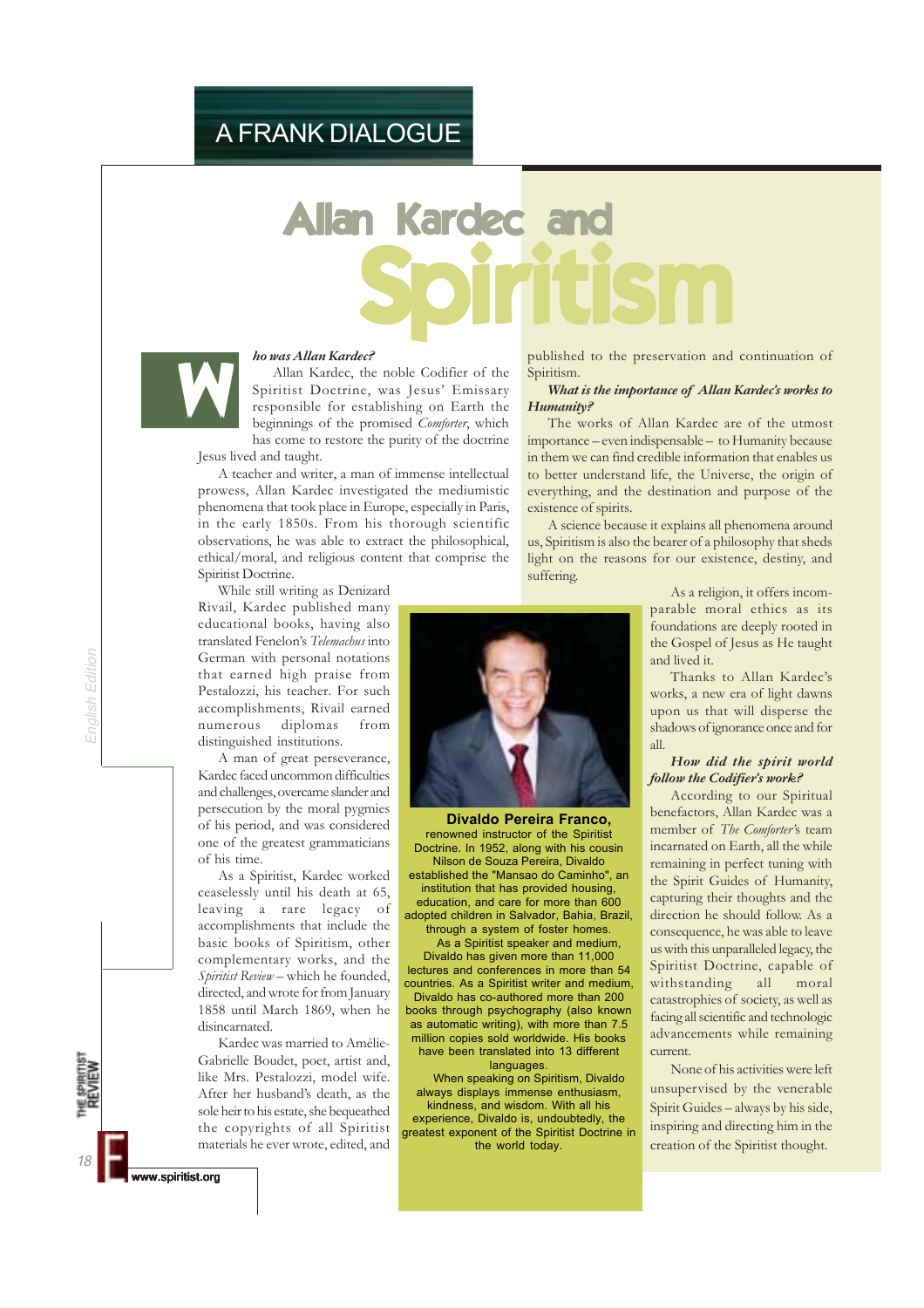#### *In 2004, we celebrate the bicentenary of Allan Kardec's birth, the Codifier of the Spiritist Doctrine. What should we reflect upon?*

As we celebrate the bicentenary of Allan Kardec's birth, and as the Spiritists we strive to truly be, we realize the great responsibility that lies upon our shoulders. Thus, we must strive not to detract from his memory with our actions, but to keep on enlightening minds as he used to do, and by

correctly disseminating Spiritism – especially by serving as examples in our daily lives.

Today we find Humankind agonizing, sufferings increasing, and many human beings on the verge of madness. Science and Technology have brought much comfort and availed new means for our social, moral, and intellectual development on Earth, but have neither succeeded in ending economic and moral misery, nor providing peace and happiness to men and women.

That task is reserved to Spiritism: to clarify and teach us about personal responsibility so that we may find our place on the earth, complete with the joy of living and the courage to fight for our own personal development.

Only the clear and enlightened answers Spiritism brings us will enable us to feel true enjoyment, freeing ourselves from the baseness that still marks our existence.

These are the kinds of considerations we should entertain today and in the future.

#### *We notice that there is a relationship between the Spiritist message and that of the Gospels. What is the relationship between Allan Kardec and Jesus?*

If Jesus had not come first, Spiritism would not have appeared later.

Because our Master Jesus knew that His message and teachings would be distorted by human passions to fit lower, immediate human interests, He promised that He would *pray to the Father, and He would give us another Comforter, and it would bring all things to our remembrance and teach us new things which we could not then comprehend* – as it has been happening.

Thus, the Spiritist Message is a current version of Jesus' Gospel and Allan Kardec is the good disciple who imitated his Master, modernizing his teachings and dedicating his existence to teach the world how humankind can achieve happiness.

*You once said that Jesus would utilize Spiritism to change the world. In your many travels throughout*



#### *the 5 continents, have you already seen these changes? If not, how will they take place?*

Without a doubt, Spiritism comes at the right time to establish the *kingdom of God* on Earth – although difficulties exist, even within the Spiritist Movement, as is expected.

Wherever I go to disseminate Spiritism or whenever I come across it, I soon notice the changes it brings into people's lives, transforming them for

the better, dignifying them. It is natural that a Doctrine so young on Earth – it has been only 147 years since the publishing of *The Spirits' Book* – is still not known by all. Only now, with the resources offered by modern media and because cultural, religious, and scientific intolerance has gradually decreased, is Spiritism becoming more widespread, entering people's minds and hearts one at a time, so as to later grow throughout our society as a harmonious whole.

Once the various human groups become aware of their own immortality, reincarnation, the existing exchange between the so-called dead and the so-called living, of the multitude of inhabited worlds, and the excellence of Love, only then the laws, behaviors, and goals of our society will change.

#### *Will future generations pay closer attention to Spiritism and to Allan Kardec's mission as milestones for a new era for Humanity? What can our spiritual benefactors tell us about it?*

Our Spirit Mentors inform us that Allan Kardec is more studied and widely known today than during the time he was with us in his physical body.

They further convey that all who come in contact with the Spiritist Doctrine modify their behaviors for the better, contributing to a positive outlook for the future – and as such, lay the foundations for the Era of the Immortal Spirit, which began on April 18, 1857.

Allan Kardec will be known, without a doubt, as the great navigator who faced great tides in turbulent days of human knowledge, and lead us triumphantly to the shores of peace and happiness we all aspire.

To live the Spiritis Doctrine as he left it to us, demonstrating the beauty it is composed of – thanks to its noble Codifier – is a duty we must not postpone.

An Interview with Divaldo Franco by Luis Hu Rivas (The Spiritist Review).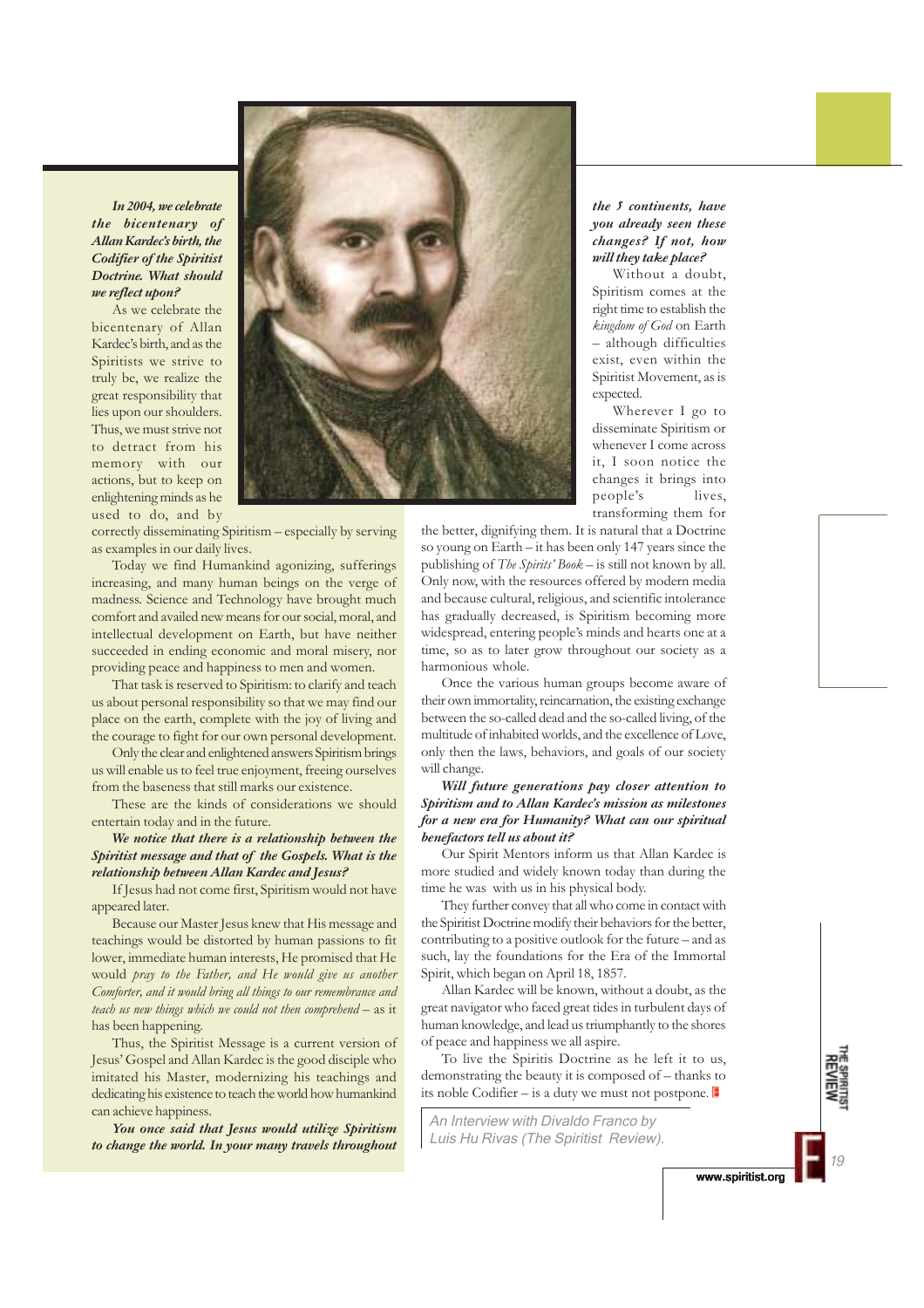# **DISSEMINATION**

**Tism Get To Know** new era for humanity

## **The Spiritist Doctrine or** Spiritism

#### *What it is*

t is the set of laws and principles, as revealed by the Superior Spirits, contained in the works of Allan Kardec, which constitute the Spiritist Codification: The Spirits' Book, The Mediums' Book, The

**GOD,**

**JESUS,**

**MODEL** 

**KARDEC,**

TAL BASE

THE SUPREME INTELLIGENCE, FIRST CAUSE OF ALL THINGS

OUR GUIDE AND

THE FUNDAMEN-

Gospel According to Spiritism, Heaven and Hell, and The Genesis.

\* «Spiritism is a science which deals with the nature, origin and destiny of Spirits, as well as their relationship with the corporeal

world.» *Allan Kardec*

I<br>I

www.spiritist.org

(Taken from Qu'est-ce que le Spiritisme? - Préambule) *Translated from the original French*

\* «Spiritism realises what Jesus said of the promised Consoler, by bringing knowledge of those things which allow Man to know where he came from, where he is going and why he is on Earth; so attracting mankind towards the true principles of God's law and offering consolation through faith and hope.» *Allan Kardec*

(Taken from The Gospel According to Spiritism - Chap. 6 - Item 4) *Translated from the original French*

#### *What it reveals*

\* It reveals new and more profound concepts with respect to God, the Universe, the Human Being, the Spirits and the Laws which govern life itself.

\* Furthermore, it reveals what we are; where we have come from; where we are going; what is the objective of our existence; and what is the reason for pain and suffering.

#### *What it comprises*

By bringing new concepts about the Human Being and everything that surrounds it, Spiritism touches on all areas of knowledge, human activities and behaviour, thus opening a new era for the regeneration of Humanity. Spiritism can and should be studied, analyzed, and practiced in all the fundamental aspects of life, such as: scientific, philosophical, religious, ethical, moral, educational, and social.

#### *What it teaches*

God is the Supreme Intelligence, first cause of all things.

Enalish Edition English Edition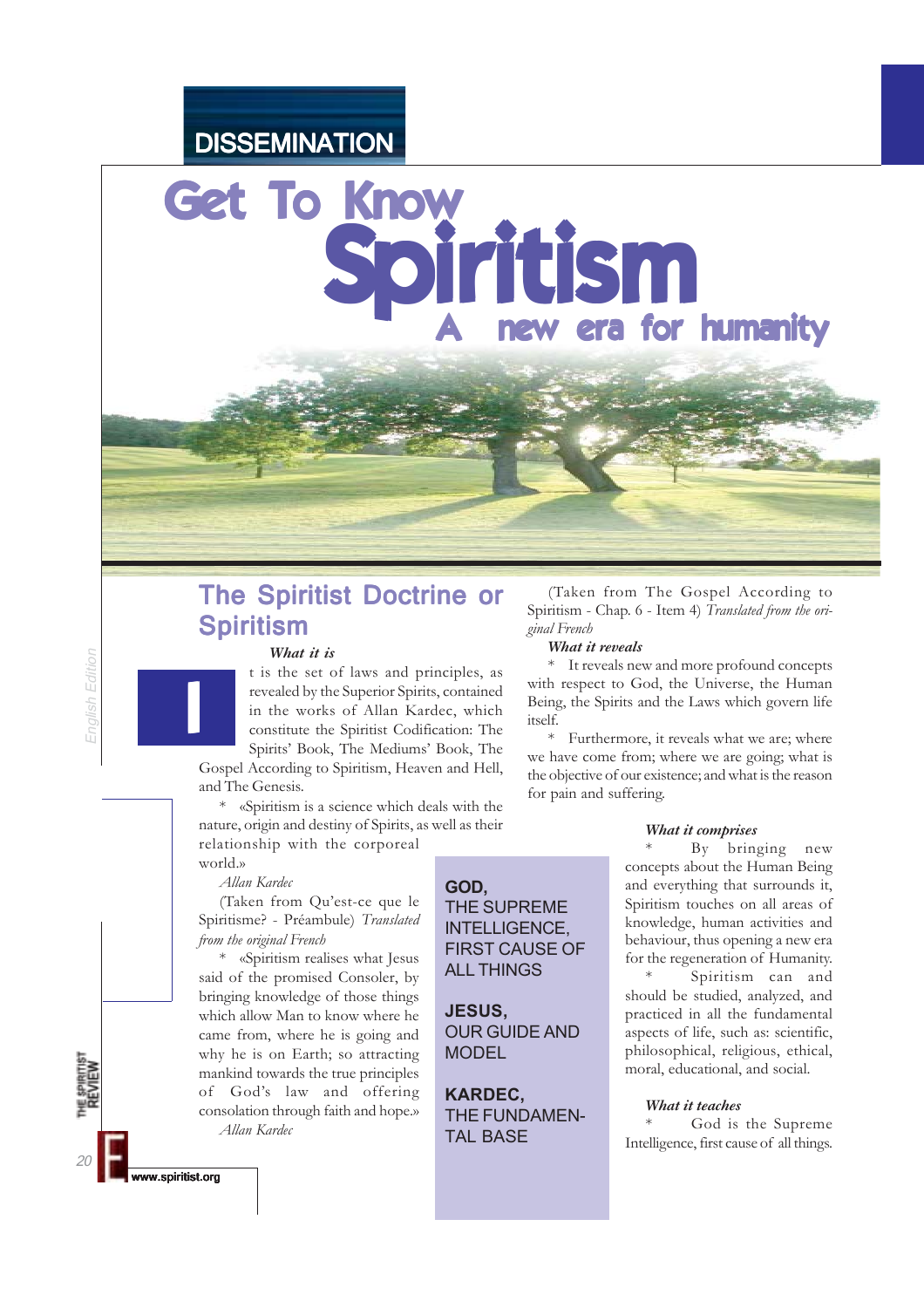God is eternal, immutable, immaterial, unique, omnipotent, supremely just and good.

\* The Universe is God's creation. It encompasses all rational and non-rational beings, both animate and inanimate, material and immaterial.

\* In addition to the corporeal world inhabited by incarnate Spirits, which are human beings, there exists the spiritual world, inhabited by discarnate Spirits.

\* Within the Universe there are other inhabited worlds, with beings at different degrees of

evolution: some equal, others more or less evolved than earthly Man.

\* All the Laws of Nature are Divine Laws because God is their author. They cover both the physical and moral laws.

\* A Human Being is a Spirit incarnated in a material body. The perispirit is the semi-material body which unites the Spirit to the physical body.

\* Spirits are the intelligent beings of creation. They constitute the world of the Spirits, which pre-exists and outlives everything.

\* Spirits are created simple and ignorant. They evolve intellectually and morally, passing

Visit:

The study of the works of Allan Kardec is fundamental for the correct knowledge of the Spiritist Doctrine

 *- THE SPIRITS' BOOK*

*- THE MEDIUMS' BOOK*

*- THE GOSPEL ACCORDING*

*TO SPIRITISM*

*- HEAVEN AND HELL*

*- THE GENESIS*

from a lower order to a higher one, until they attain perfection, where they will enjoy unalterable bliss.

\* Spirits preserve their individuality before, during, and after each incarnation.

\* Spirits reincarnate as many times as is necessary for their spiritual advancement.

\* Spirits are always progressing. In their multiple physical existences, they may sometimes become stationary but they never regress. The speed of their intellectual and moral progress depends on the efforts they make to attain perfection.

Spirits belong to different orders according to the degree of perfection they have attained: Pure Spirits, who have attained maximum perfection; Good Spirits, whose predominant desire is towards goodness; and Imperfect Spirits, characterized by their ignorance, their tendency towards evil, and by their inferior passions.

\* The Spirits' relations with Human Beings are constant and have always existed. The Good Spirits attract us towards goodness, sustain us in life's trials, and help us bear them with courage and



THERE IS NO SALVATION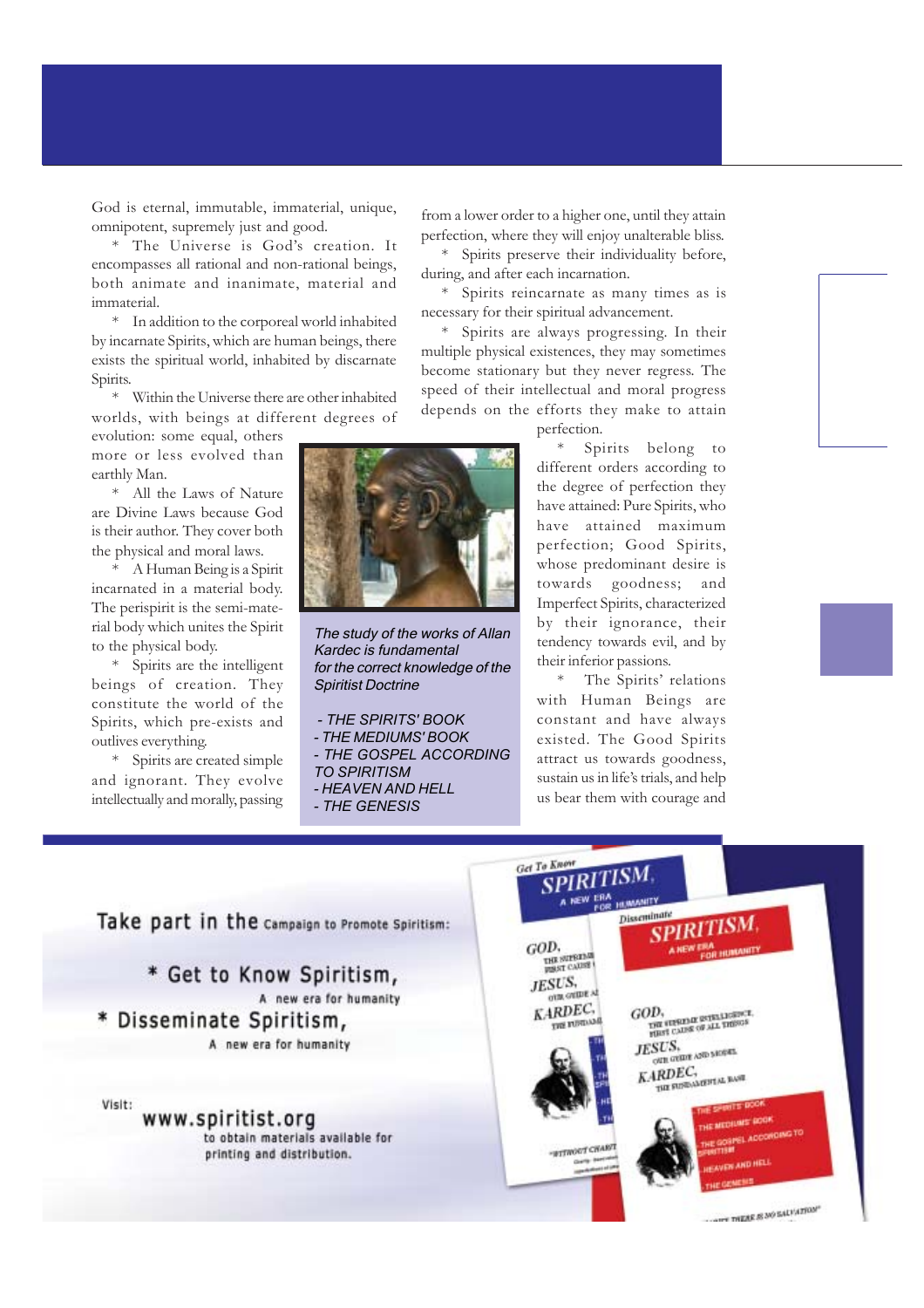resignation. The Imperfect Spirits induce us towards error.

\* Jesus is the Guide and Model for all Humankind. The Doctrine He taught and exemplified is the purest expression of God's Law.

\* The morality of Christ, as contained in the Gospels, is the guidence for the secure progress of all Human Beings. Its practice is the solution for all human problems and the objective to be attained by Humankind.

\* Human Beings are given free-will to act, but they must answer for the consequences of their actions.

\* Future life reserves for Human Beings penalties and pleasures according to the respect they do or do not show for God's laws.

\* Prayer is an act of adoration for God. It is found in the natural law and is the result of an innate sentiment in every Human Being, just as the idea of the existence of the Creator is innate.

\* Prayer makes Human Beings better. Whoever prays with fervour and confidence grows stronger against evil temptations, and God sends the Good Spirits to assist them. This assistance will never be denied when requested with sincerity.

## **Spiritist Practice**

\* All Spiritist practice is gratuitous, following the orientation of the moral principle found in the Gospel: «Give for free what you receive for free.»

\* Spiritism is practiced with simplicity, without any external forms of worship, within the Christian principle that God should be worshipped in spirit and in truth.

Spiritism has no clergy, nor does it adopt or use at any of its meetings or during its practices the following: altars, images, candles, processions, sacraments, concession of indulgences, religious vestiments, alcoholic or hallucinogenic beverages, incense, tobacco, talismans, amulets, horoscopes, cartomancy, pyramids, crystals, or any other objects, rituals or external forms of worship.

\* Spiritism does not impose its principles. It invites those interested in knowing it to submit its teachings to the test of reason before accepting them.

\* Mediumship, which allows the Spirits to communicate with Human Beings, is a faculty which many individuals bring with them at birth, independent of whatever religion or beliefs they may come to adopt.

Spiritist mediumship practice is solely that which is exercised based on the principles of the Spiritist Doctrine and within the Christian moral concepts.

\* Spiritism respects all religions and doctrines; values all efforts towards the practice of goodness; works towards peace and fellowship between all nations and all peoples, regardless of race, colour, nationality, creed, cultural or social standing. It also recognizes that «the truly good person is one who complies with the laws of justice, love, and charity in their highest degree of purity.» (The Gospel According to Spiritism – chapter  $17$  – item 3)

CAMPAIGN FOR THE DISSEMINATION OF SPIRITISM



Printable posters in honor of Allan Kardec celebrating the bicentenary of his birth can be found at www.spiritist.org/kardec200

www.spiritist.org

 $22$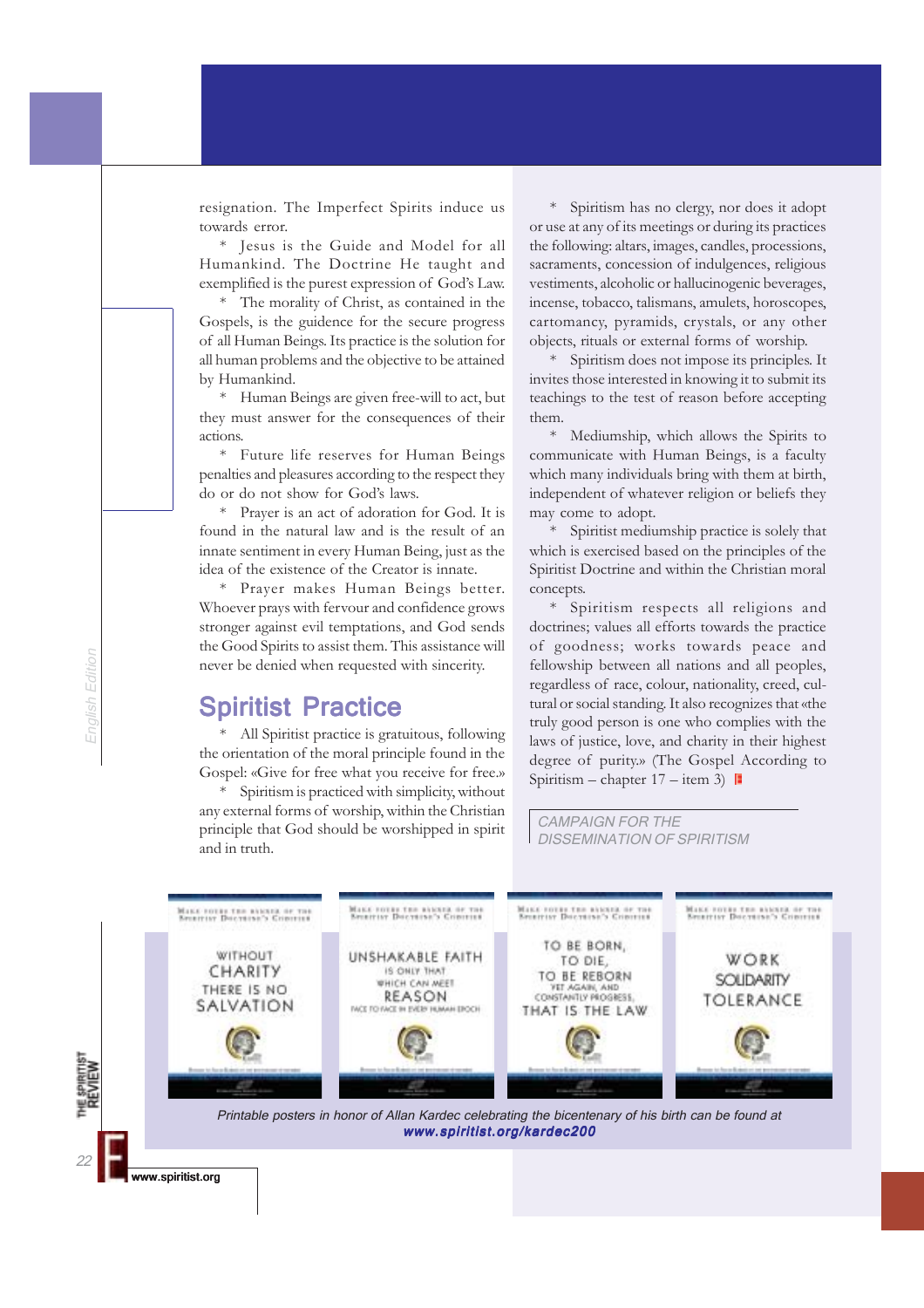# **DISSEMINATION**



## **The Spiritist Movement**

*"Spirits assure us that the time appointed by Providence for a universal manifestation of their existence has now come; and that their mission, as the ministers of God and the instruments of His will, is to inaugurate, through the instructions they are charged to convey to us, a new era of regeneration for the human race."* Allan Kardec (The Spirits' Book – Prolegomena)

#### *What It Is*



he Spiritist Movement is the cluster of activities whose objective is the study, dissemination, and practice of the

Spiritist Doctrine, as contained in the basic works of Allan Kardec, placing it within the reach and at the service of all Humanity.

\* The activities which compose the Spiritist Movement are carried out by individuals, jointly or on their own, and by Spiritist Institutions.

\* The Spiritist Institutions consist of:

\* Spiritist Groups, Centers, or Societies, which develop general

activities related to the study, dissemination, and practice of the Spiritist Doctrine. They may be small, medium, or large in size;

**GOD,** THE SUPREME INTELLIGENCE, FIRST CAUSE OF ALL **THINGS** 

**JESUS,** OUR GUIDE AND MODEL

**KARDEC,** THE FUNDAMENTAL BASE

Federations, which develop activities aimed at the union of the Spiritist Institutions and the unification of the Spiritist Movement;

Specialized Entities, which develop specific Spiritist activities, such as those devoted to social assistance and doctrinal dissemination; and

Study Groups of Spiritism, basically concentrating on the initial study of the Spiritist Doctrine.

www.spiritist.org

**HESVIEW**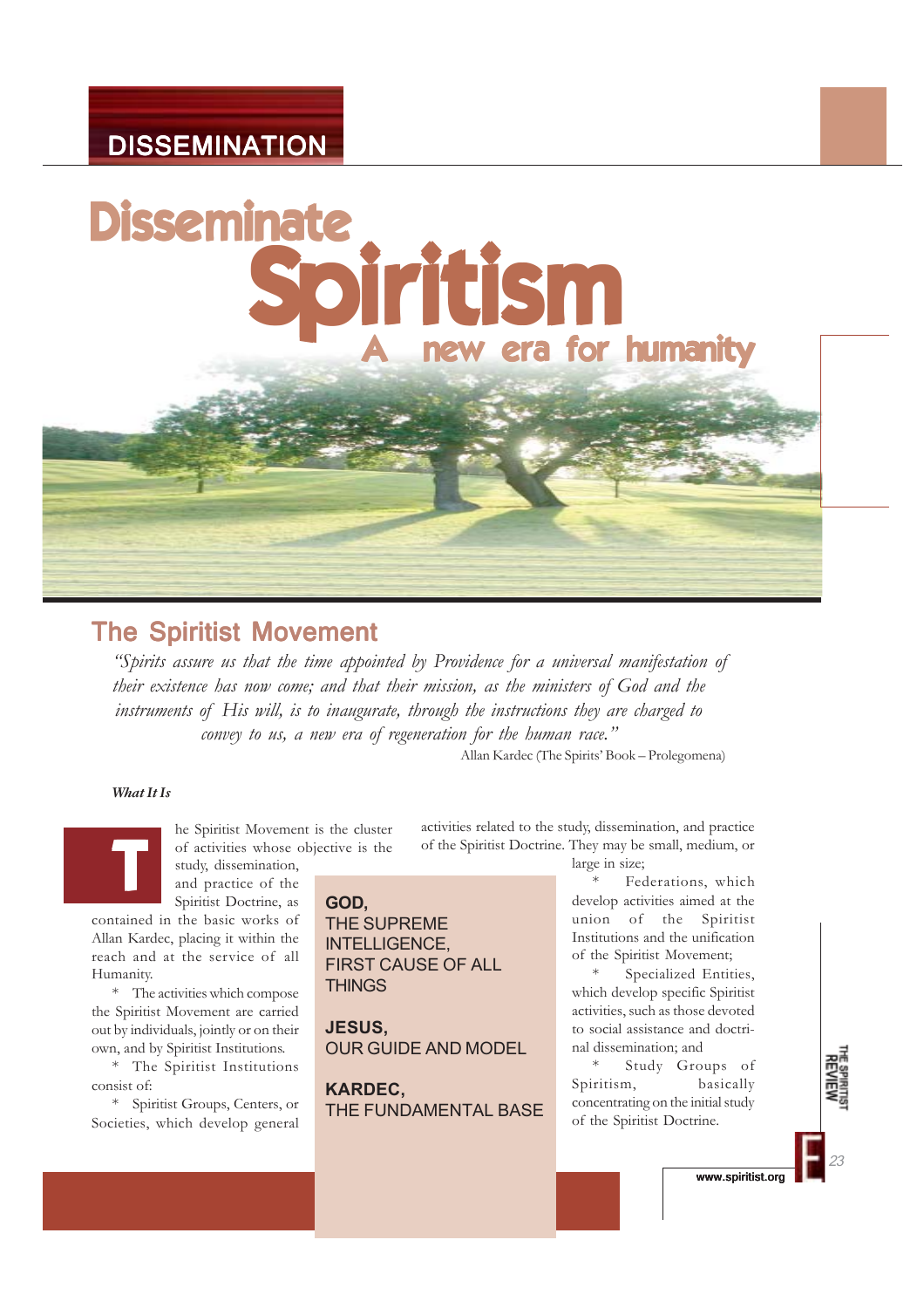## **Spiritist Groups, Centers** or Societies

*"These Groups, corresponding together, visiting each other, and transmitting to one another the results arrived at by each, may, even now, form the nucleus of the great spiritist family which will one day rally to itself all opinions, and unite all men in the common brotherhood of Christian charity."*

**Allan Kardec**

(The Mediums' Book – Chapt. XXIX – Item 334)

#### *What They Are*

The Spiritist Groups, Centers, or Societies are: \* Nucleuses of study, fraternity, prayer, and

activities practiced within the Spiritist principles; \* Schools of spiritual and moral education,

operating according to the Spiritist Doctrine;

\* Posts of fraternal assistance open to everyone in search for guidance, enlightenment, help, or consolation;

\* Workshops which provide participants opportunities to exercise their inner growth through the practice of the Gospel in their activities;

\* Places where the children, the youth, the adults, and the elderly have the opportunity to socialize, study, and perform activities together to unite the family under the guidance of Spiritism;

\* Retreats of peace which offer participants opportunities for spiritual renewal and fraternal union through the practice of the maxim "Love one another";

\* Nucleuses characterized by the simplicity typical of the first congregations of the nascent Christianity; by the practice of charity; and by the

total absence of images, symbols, rituals, or other exterior manifestations; and

\* Institutions that represent the fundamental units of the Spiritist Movement.

#### *Their Objectives*

The objectives of the Spiritist Groups, Centers, or Societies are:

To promote the study, dissemination, and practice of the Spiritist Doctrine, while tending to individuals who:

\* seek enlightenment, guidance, and help for their spiritual, moral, and material problems;

\* wish to get acquainted with and study the Spiritist Doctrine;

\* wish to work, collaborate, and serve in any field of action the Spiritist practice has to offer.

#### *Their Basic Activities*

The basic activities of the Spiritist Groups, Centers, or Societies are:

\* To conduct meetings for the study of the Spiritist Doctrine, in a programmed, methodical, and systematic form, open to individuals of all ages and every cultural and social standing, and aimed at enabling a deep and wide-ranging knowledge of Spiritism in all of its aspects.

\* To conduct meetings for the explanation of the Gospel according to the Spiritist Doctrine, the practice of passes (laying on of hands), and to extend fraternal assistance through dialogue to those who approach the Spiritist Centers in search of enlightenment, guidance, help, and spiritual and moral assistance.



### The Influence of Spiritism on Progress

798. Will Spiritism become the general belief, or will its acceptance remain confined to the few?

"It will certainly become the general belief, and will mark a new era in the history of the human race, because it belongs to the natural order of things, and because the time has come for it to be ranked among the branches of human knowledge. It will nevertheless have to withstand a good many violent attacks - attacks that will be prompted rather by interest than by conviction, for you must not lose sight of the fact that there are persons whose interest is to combat this belief, some from self-conceit, others from worldly considerations; but its opponents, finding themselves in a decreasing minority, will at length be obliged to rally to the general opinion, on pain of rendering themselves ridiculous." (The Spirits' Book - Chapt. VIII - Part Three)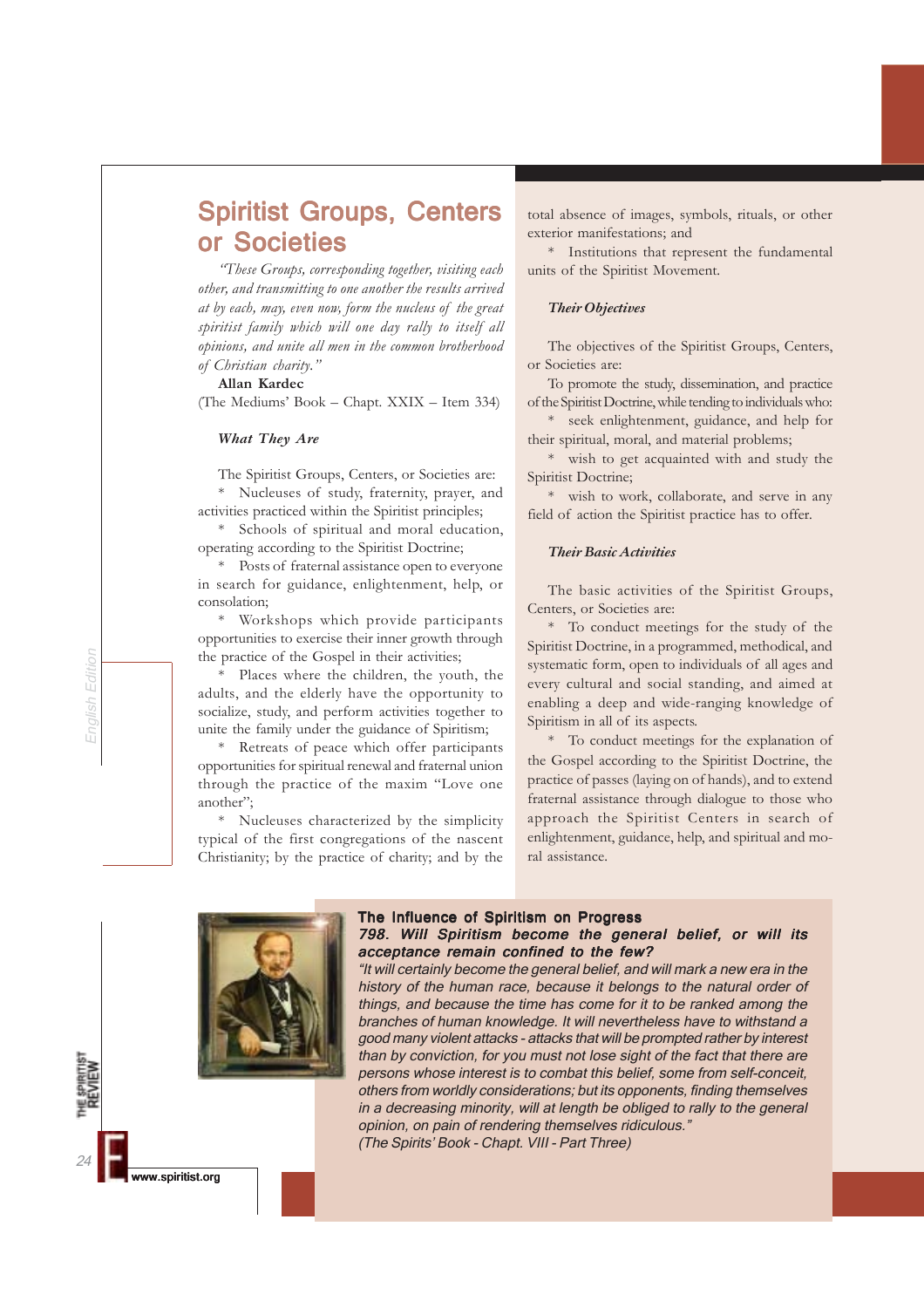\* To conduct meetings for the study, education, and practice of mediumship based on Spiritist principles and objectives, thereby enlightening, guiding, and preparing individuals for mediumship activities.

\* To conduct meetings for the Spiritist evangelization of children and the youth, in a programmed, methodical, and systematic form, thereby assisting, enlightening, and guiding them within the teachings of the Spiritist Doctrine.

\* To carry out the work of dissemination of the Spiritist Doctrine through all modes of social communication compatible with the Spiritist principles, such as lectures, conferences, books, newspapers, magazines, bulletins, pamphlets, handouts, radio, TV, posters, audio and video tapes.

\* To carry out Spiritist assistance activities for the needy by helping them with their most pressing needs, and by enlightening them with the moral teachings of the Gospel according to the Spiritist Doctrine.

\* To encourage and offer guidelines to individuals who attend their meetings toward implanting and maintaining the "Gospel at Home" practice, as sustenance for the spiritual harmonization of their families.

\* To participate in activities aimed at the union of Spiritists and Spiritist Institutions as well as the unification of the Spiritist Movement by joining their efforts together; summing up their experiences; providing mutual help and support; improving Spiritist activities in general; and strengthening the actions of the Spiritists.

\* To perform the administrative tasks necessary to their regular operation in accordance with their organizational structure and in compliance with all applicable local legislation.

# Work of the Federations and of Unification of the **Spiritist Movement**

*"Spiritism is a question of depth; to be bound by form would be a folly unworthy of the magnitude of the subject. Therefore, Centers which believe they fully understand true Spiritism should extend a helping hand to others, in fraternity, and so unite in order to combat the common enemies: incredulity and fanaticism."*

#### **Allan Kardec**

(Posthumous Works – The Constitution of Spiritism – Item VI)

#### *What It Is*

\* The work of the Federations and of unification of the Spiritist Movement serves to strengthen, facilitate, expand, and improve the efforts of the Spiritist Movement in its ultimate goal of promoting the study, dissemination, and practice of the Spiritist Doctrine.

\* It derives from the fraternal, voluntary, conscientious, and operational union of Spiritists and Spiritist Institutions through the exchange of information and experiences, mutual help, and joint activities.

\* It is fundamental to the strengthening, improvement, and growth of Spiritist Institutions, and for the correction of eventual deviations from proper doctrinal and administrative practices.

#### *What It Does*

\* It promotes a continuous contact with the Spiritist Groups, Centers, or Societies, thereby promoting their union and integration while placing

#### Spiritism

Just as Christ said: "I am not come to destroy the Law but to fulfill it", so Spiritism says: We have not come to destroy the Christian Law but to carry it out. It teaches nothing contrary to what was taught by Christ. Rather it develops it, explains it in a manner that can be understood by all and completes that which had previously been known only in its allegoric form. Spiritism has come at the predicted time to fulfill what Christ announced and to prepare for the achievement of future things. It is then, the work of Christ Who, as He also announced, presides over the regeneration which is now taking place and which will prepare the reign of the Kingdom of God here on Earth.

#### Allan Kardec

(The Gospel According to Spiritism - Chapt. I - Item 7)



www.spiritist.org

 $25$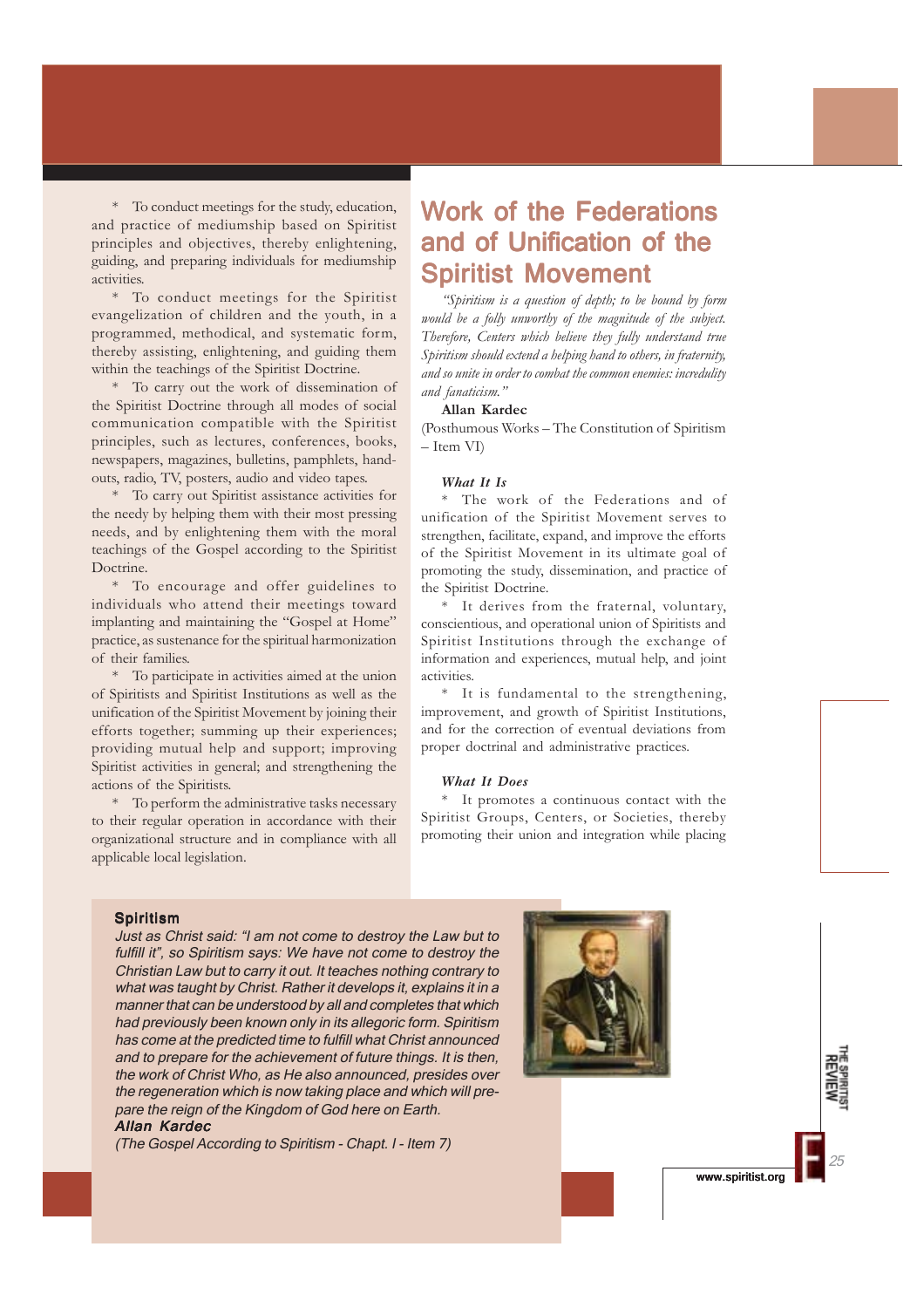at their disposal suggestions, expertise, and supporting programs and materials needed for their activities.

<sup>t</sup> It conducts meetings, courses, fellowship gatherings, and other events directed at administrators and workers of Spiritist organizations to refresh and update doctrinal knowledge and administrative procedures aimed at improving and expanding the Spiritist Institutions' activities, and to open up new areas of action and work.

\* It organizes events directed at the general public for the dissemination of the Spiritist Doctrine, thus enabling Spiritism to be better known and better practiced.

#### *How It Is Structured*

\* It is structured through the union of the Spiritist Groups, Centers, or Societies which, while preserving their autonomy and freedom of action, join forces and sum up experiences aimed at the continuous improvement and strengthening of their activities and the Spiritist Movement in general.

\* By joining together, the Spiritist Groups, Centers, or Societies constitute the Federations and Entities of Unification of the Spiritist Movement at local, regional, state, or national level.

\* AThe Federations and Entities of Unification of the Spiritist Movement at the national level constitute in turn the Entity of Unification of the Spiritist Movement at the international level: the International Spiritist Council.



# Guidelines for the Work of the Federations and of Unification of the **Spiritist Movement**

The work of the Federations and of unification of the Spiritist Movement, as well as that of the union of the Spiritists and the Spiritist Institutions, is based upon the principles of fraternity, solidarity, freedom, and responsibility as prescribed by the Spiritist Doctrine.

### **Observations**

1. The Regulations of the International Spiritist Council state that:

\* The International Spiritist Council (ISC) is an organization resulting from the union, on a world-wide level, of the organizations representing national Spiritist Movements. \*The main purposes and

objectives of the ISC are: I - To promote the fraternal union of the Spiritist Institutions of all countries and the Unification of the International

Spiritist Movement.  $II - To$  promote the study and dissemination of the Spiritist Doctrine in its three basic aspects: scientific, philosophical, and religious. III - To promote the practice of spiritual, moral, and material charity according to the Spiritist Doctrine.

\* The purposes and objectives of the ISC are founded upon the Spiritist Doctrine codified by Allan Kardec, and on the works which, by following its guidelines, become complementary and subsidiary to the Codification.

\* The programs and supporting materials offered by the ISC shall not be obligatory. It shall be left to the discretion of the Spiritist organizations of each country the decision to adopt them or not, partially or in their entirety, or to adapt them to their own needs or conveniences.

\* The organizations affiliated to the ISC shall maintain their

autonomy, independence, and freedom of action. Their affiliation with the ISC shall be based upon, and have as its objective, solidarity and fraternal union. 2. The activities related in this document are proposed as suggestions. The Spiritist Institutions, at their discretion, may adopt them as their growth and development create the appropriate conditions, and at such a time as their administrators consider suitable.

3. Spiritist activities shall always be carried out in a manner compatible with the social environment characteristics and in full compliance with local legislation.

Fdition English Edition Fnalish

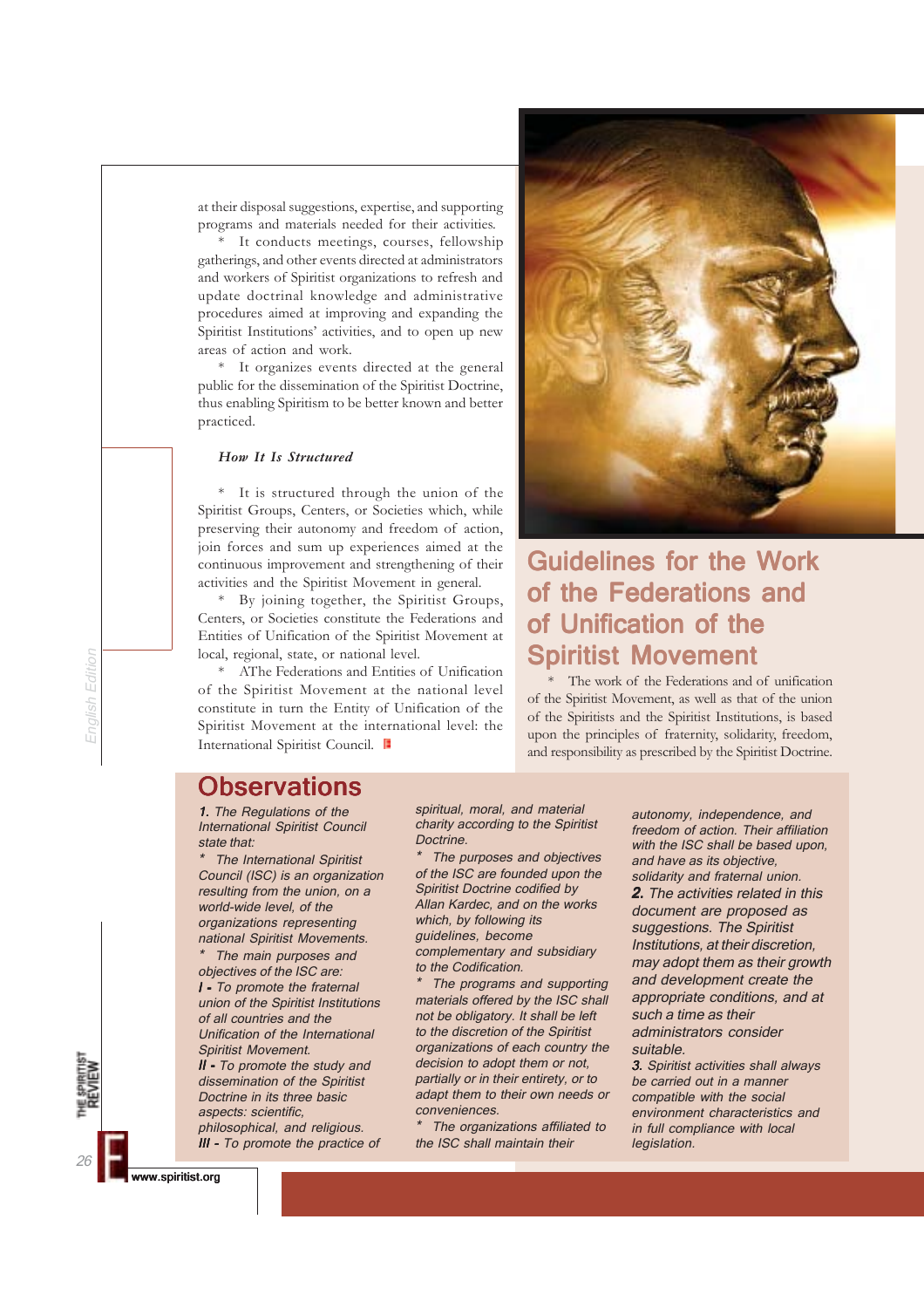#### The Workers of the Lord

 The time approaches when those things which have been announced for the transformation of humanity will be accomplished. All those who have worked in the field of the Lord with disinterestedness and no other motive than charity, will be blessed! Their working days will be paid a hundred times more than was expected. Blessed are those who have said to their fellow men: "Let us work together and unite our efforts so that when the Lord arrives He will find His work finished'", seeing that the Lord will say to them: "Come unto me, you who have been good servants, you who knew how to silence your rivalries and discords so that no harm should come to the work." The Spirit of Truth (The Gospel According to Spiritism – Chapt. XX – Item 5)

\* It is characterized by offering assistance without demanding compensation; by helping without creating conditions; by instructing without imposing results; and by uniting without inhibiting initiatives, thereby preserving the values and distinctive characteristics of both individuals and institutions.

\* The integration and participation of Spiritist Institutions in this work, which shall always be voluntary and conscientious, are carried out on the basis of equality without subordination, thus respecting and preserving the institutions' independence, autonomy, and freedom of action.

The programs and supporting materials made available to the Spiritist Institutions are not obligatory. It is left to their own discretion to adopt them or not, partially or in their entirety, or to adapt them to their own needs and conveniences.

\* In all activities the methodical, deep, and constant study of the works of Allan Kardec, which constitute the Spiritist Codification, should be always encouraged while underscoring the basis on which the Doctrine is established.

\* All work and activities have as their highest objective the placing with simplicity and clarity of the Spiritist Doctrine's consoling and guiding message within the reach and at the service of everyone through study, prayer, and other joint activities.

\* Work of Federations as well as activities of unification of the Spiritist Movement must always preserve the participants' inherent right to think, create, and act, as professed and praised by the Spiritist Doctrine, with the understanding, however, that each and every activity must be in accord with the works of the Codification by Allan Kardec.

### In the Work of Unification

\* The work for the unification in our ranks is urgent, but not rushed. One assertion seems to contradict the other. But it is not so. It is urgent because it defines the goal that we should aim at; but not rushed because it is not granted to us to violate anyone's conscience.

\* Let us preserve the purpose of uniting, approaching, and understanding one another; and, if possible, let us establish at every site where the name of Spiritism has been brought to light, a study group, however small, of the works of Kardec, in the light of the Christ of God.

\* The Spiritist Doctrine holds its essential aspects in triple configuration. Thus, no one should be restricted in their desire to work and produce. Let those inclined toward the sciences to cultivate them in their dignity; those who devote themselves to philosophy to ennoble its postulates; and those who consecrate themselves to religion to turn divine its aspirations. Yet, above all, it is necessary that the basis of the Spiritist Doctrine remain in everyone and everything so that we don't lose the balance at the base over which the organization is raised.

\* To teach, but also to put into practice; to believe, but also to study; to counsel, but also to exemplify; to unite, but also to nourish.

\* It is indispensable that Spiritism be maintained exactly as it was conveyed to Allan Kardec by the Divine Messengers, that is, without political compromises, without religious professionalism, without degrading personalisms, and without burning desires of conquest of fleeting earthly powers.

\* Let us follow Allan Kardec in our studies, aspirations, activities, and deeds so that our faith does not turn into hypnosis, whereby the power of darkness establishes its influence over the weaker minds, enchaining them to centuries of illusion and suffering.

\* Let Allan Kardec's work not only be believed or felt, proclaimed or manifested in our convictions, but also be sufficiently lived, suffered, wept over, and put into practice in our own lives. Without this foundation, it is difficult to forge the Christian-Spiritist character which the troubled world awaits from us through unification.

\* May the love of Jesus be upon all, and the truth of Kardec be for all.

Bezerra de Menezes (Excerpts from the message "Unification," through the medium ship of Francisco Candido Xavier – Reformador, Dec/1975)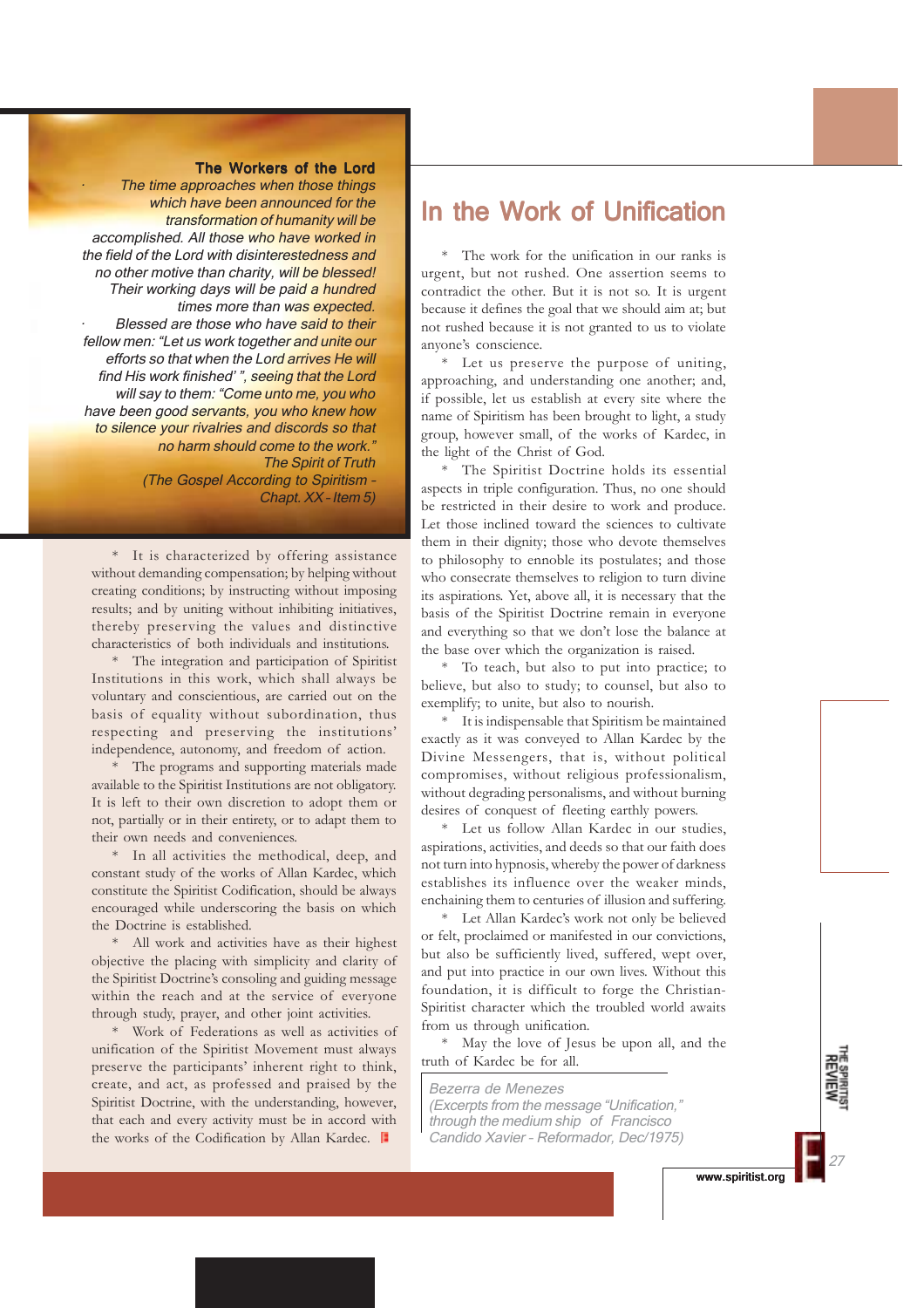# **PSICOGRAPHY**

# Kardec and Napoleon and Napoleon and Napoleon

*Message extracted from the book "Letters and Chronicles," dictated by the Spirit Brother X*(\*) *to the medium Francisco Candido Xavier, and published by the Brazilian Spiritist Federation*

oon after the 18 Brumaire (November 9, 1799), and after Napoleon had appointed himself First-Consul of the French Republic, on the night of December 31, 1799, a large assembly of wise and benevolent Spirits gathered in the heart of the Latin spiritual quarters in the Superior Planes of the spirit world to mark the momentous beginning of the new century. Ancient personalities from imperial Rome, pontiffs and warriors from Galia, and notable figures linked to Spain were assembled there for the expressive event.

Legions of the Caesars with their banners; phalanxes of Gaelic warriors; and groups of pioneers of the Hispanic evolvement, along with numerous representatives from the Americas, stood along symbolic lines representing positions of prominence.

But not only dignitaries of Latin descent were represented at the great conclave. Also present were illustrious Greeks, recalling the confabulations of the glorious Acropolis; renowned Jews, awakening remembrances of the Temple of Jerusalem; Slavic and Germanic delegations; great figures from England; Chinese wise men; Hindu philosophers; Buddhist theologians; ancient priests of Olympian deities; renowned clerics of the Roman Church; and followers of Muhammad. It appeared as if Humanity's scientific and cultural forces had been convoked to gather in one sole place.

oon after the 18 Brumaire (November 9,<br>1799), and after Napoleon had appointed<br>himself First-Consul of the French Republic,<br>on the night of December 31, 1799, a large<br>assembly of wise and benevolent Spirits<br>world, or would delegations gathered there in all their representative splendor were Spirits of early supporters of human progress who would soon return to the incarnate world, or would follow it closely to give combat to ignorance and misery in the arduous preparation of the new era of fraternity and light.

> Amid the fulgent sight of the Superior Spirits, showing the resplendence of their souls, were Socrates, Plato, Aristotle, Appolonius of Tyana, Origen, Hippocrates, Augustine, Fénelon, Giordano Bruno, Thomas Aquinas, Louis of France, Vincent de Paul, Joan of Arc, Teresa of Avila, Catherine of Siena, Bossuet, Spinoza, Erasmus, Milton, Christopher Columbus, Gutemberg, Galileo, Pascal, Swedenborg, and Dante Alighieri, to mention just a few of the heroes and champions of terrestrial renewal. In a less prominent position in this magnificent place stood Spirits of a lower order, including several of the well known figures guillotined during the French Revolution, namely Louis XVI, Marie Antoinette, Robespierre, Danton, Madame Roland, André Chenier, Bailly, Camille Desmoulins, along with other great personalities such as Voltaire and Rousseau.

> After brief remarks from eminent Spirit Guides, invisible trumpets directed towards the earth were heard. Moments later, from within the thick of the night shrouding the colossal body of the European world, and under the custody of enlightened Spirits,



*According to chronicles of the spirit world, Napoleon Bonaparte (1769-1821), French Emperor (1804-1814 and 1815), was called to an important assembly of Enlightened Spirits in the beginning of the 19th century.*

www.spiritist.org

 $20$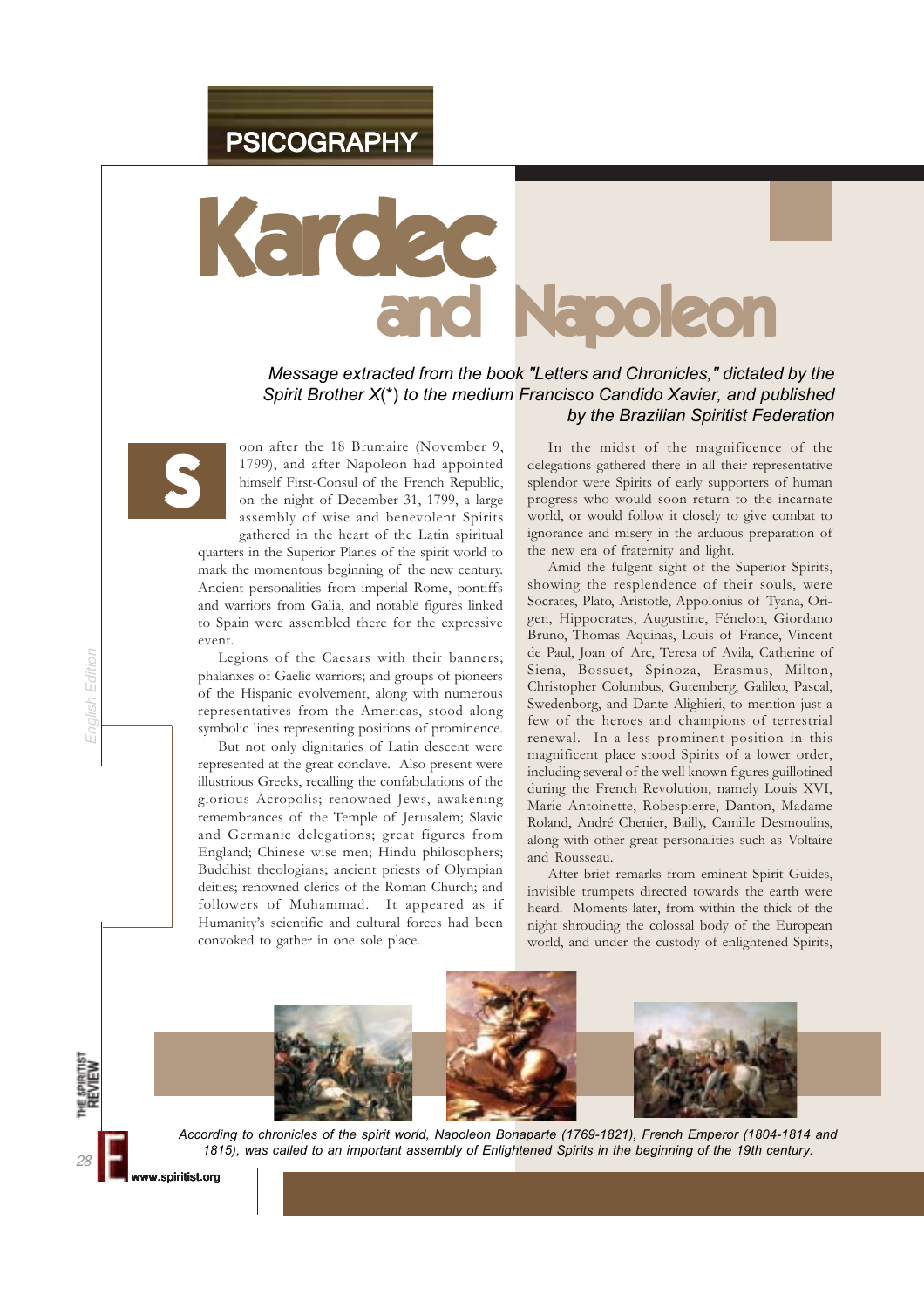emerged a small procession of shadows, appearing strange and hesitant against the brilliance of the festive palace.

It consisted of a group of souls still incarnated, who under the power of the Celestial Organization were brought to the spirit world to reaffirm their commitments.

Heading the group, drawing the attention of all assembled, was Napoleon himself. It was indeed the great Corsican, wearing his usual garments and characteristic hat.

Greeted by several figures from ancient Rome hastily lending him their aid and support, the winner of the battle of Rivoli took seat on a magnificent chair prepared for him beforehand.

Among those accompanying him in this unique excursion were respectable authorities reincarnated in the planet: Beethoven, Ampère, Fulton, Faraday, Goethe, John Dalton, Pestalozzi, and Pius VII, along with many others supporting the welfare of the world and its movements of independence.

Though spiritually constrained by the ties linking them to their carnal bodies, almost all of the newly arrived shed tears of emotion and joy.

The eyes of the First-consul of France, however, were dry in spite of the extreme pallor covering his face. As various Roman legions proceeded to pay homage to him, to which he responded with discreet noddings, the trumpets sounded again, this time differently, as if preparing to soar upward, in the direction of the infinite vastness.

Immediately after, a pathway of light resembling a drawbridge projected from the sky connected itself to the extraordinary citadel, letting through countless resplendent stars.

Upon reaching the delicate soil, however, these stars transformed themselves into human beings covered in radiant celestial light.

Among them all there was one who excelled in superiority and beauty. A brilliant diadem shined on his head, as if surrounding with blessings his gaze filled with tenderness and strength. In his right hand, a gold scepter shone with

sublime scintillations.

Imperceptible musicians, by way of the gentle breezes which drifted by swiftly, broke into a chant of hosannas without articulating any words.

The assembly showed profound reverence. Many of the wise men, warriors, artists, and thinkers knelt down while the banners of the



*In November of 1799, Napoleon crowns himself before Pope Pio VII, becoming the First Consul of the French Republic.*



vexilaries were lowered silently in a sign of respect.

It was then that the great Corsican began to weep. Standing up, he started to move with great difficulty toward the messenger who held the gold scepter, kneeling before him.

The celestial emissary, smiling naturally, lifted him up at once and motioned to embrace him when the Sky appeared to open up before all present. A voice, energetic yet gentle, strong as the wind and harmonious as the stream of a fountain, called out to Napoleon, who seemed exhilarated both by fright and joy:

«Brother and friend, listen to the Truth which in my spirit speaks to you! You stand before the apostle of the faith which, under Christ's shield, will break open a new cycle of knowledge on the tormented Earth.»

«Caesar yesterday, and guiding leader today, surrender the cult of your adoration to the pontiff of the light! Reaffirm, before the Gospel, your commitment to aid it in its mission of renewal!»

«Congregated here are the leaders of all epochs.

Patriots of Rome and Galia; generals and soldiers who accompanied you in the battles of Pharsalus, Thapsus and Munda; and remnants of the battles of Gergovia and Alesia surprise you here with sympathy and anticipation. In earlier times, seated on the throne of absolutism, you pretended to

www.spiritist.org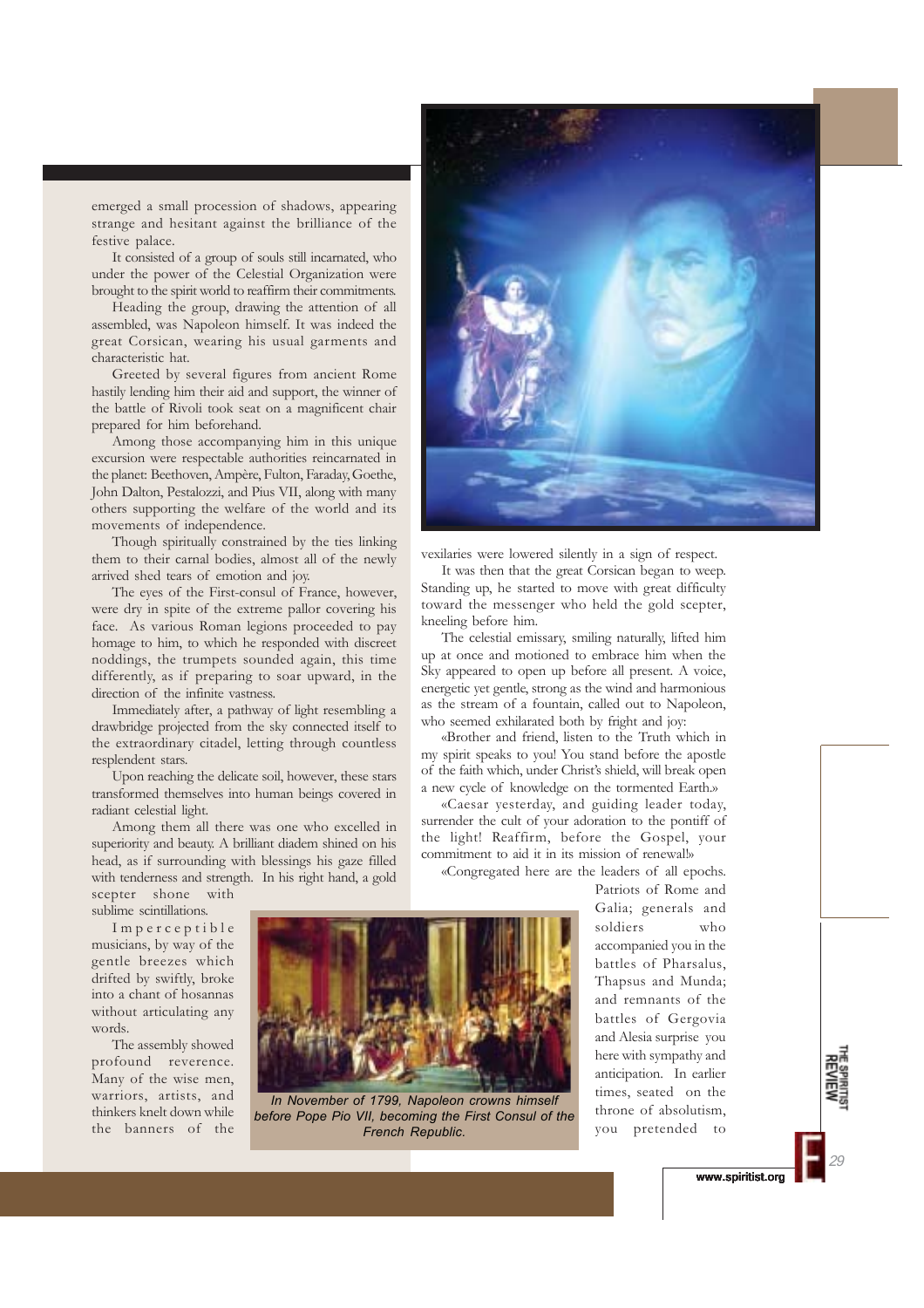be a descendant of the gods in order to dominate the Earth and annihilate your enemies. Now, however, the Supreme Lord granted you as cradle an island lost in the sea so you would not lose sight of human smallness. He also determined that you return to the midst of the people you once scorned and humiliated in order to ensure their immense mission among Humanity in the new century that is about to begin.»

«Placed by Celestial Wisdom as the helmsman of order in the sea of blood of the Revolution, do not forget the mandate for which you were chosen.»

«Do not believe that the victories you were vested in by the Consulate should be attributed exclusively to your military and political genius. The Will of the Lord expresses itself in the circumstances of life. Invest yourself with courage to govern without ambition and to rule without hatred. Draw on prayer and humility to avoid falling down the cliffs of tyranny and violence!»

«Designated to consolidate the peace and security necessaries for the exit of the mission of the selfless apostle who will unveil the new era, you shall be visited

by the dreadful temptations of power.»

«Do not be fascinated by vanity which will seek to set a crown on your head. Remember that the suffering of the French people, inflicted by the calamity of the civil war, is the price of the human liberty you shall defend up to your own sacrifice. Do not degrade yourself by enslaving weak and oppressed populations, nor taint your commitments with exclusiveness or revenge!»

«Remember that because of injunctions of the past you were reborn to guarantee the spiritual ministry of the disciple of Jesus who returns to the terrestrial plane. Make use of this opportunity to sanctify the sublime principles of goodness and forgiveness, of service and fraternity of the Lamb of God, Who hears us in his glorified throne of wisdom and love!»

«If you honor your promises, you will accomplish the mission with the recognition of posterity and you will climb to higher horizons of life, however, if your responsibilities are neglected, grim torments will heap onto your days which will become dismal lamentations in a vast desert.»

«In the new century, we will begin the preparation of the third millennium of Christianity on Earth.»

«New concepts of freedom will surface for humankind; Science will elevate itself to indefinable

heights; cultured nations will forever abandon slavery and the traffic of free people; and religion will release the chains on the minds that up to now locked up the best aspirations of the soul in a hell without mercy!»

«We entrust, therefore, to your valorous spirit the political administration of the impending events. May the Lord bless you!»

Songs of hope and happiness announced in the heavens the arrival of the nineteenth century, and as the Spirit of Truth returned to the Heights followed by several resplendent cohorts, the unforgettable assembly

began to dissolve.

The apostle who would later become Allan Kardec, holding Napoleon in his arms, drew him closer to his heart and stayed with him, caringly, until reconnecting him to his carnal body lying on his own bed on the earth.

On October 3, 1804, the messenger of renewal was reborn in a blessed home in Lyon, whereas the First-consul of the French Republic, as soon as he found himself free of the protecting and beneficial influence of Allan Kardec's spirit and his cooperators who one by one resumed, confident and optimistic, their journey in a

carnal body, adorned himself with the purple robe of power, and inebriated by it proclaimed himself Emperor on May 18, 1804, commanding Pius VII to come to Paris to crown him.

Thus, Napoleon, who converted celestial concessions into bloody adventures, ended up being hastily relocated by a determination from the High Above to the healing solitude of Santa Helena, where he awaited death. Meanwhile, Allan Kardec, concealing his own greatness, living as a simple man of the people in the humble role of a school master many times tormented and disappointed, accomplished entirely the divine mission he brought to Earth, initiating the Christian-Spiritist era which gradually will be considered in all quadrants of the Earth as the sublime revival of the Light for the entire world.



*Julio Caesar (100 A.C. - 44 A.C.), creator of the most important empire in antiquity, military genius and talented politician, would return to the physical plane as the figure of Napoleón Bonaparte with the task of aiding Kardec's work.*

> (\*) Brother X - pseudonym adopted by Humberto de Campos (1886-1934), Brazilian journalist and writer, author of many Spiritist books.

Edition English Edition Enalish

30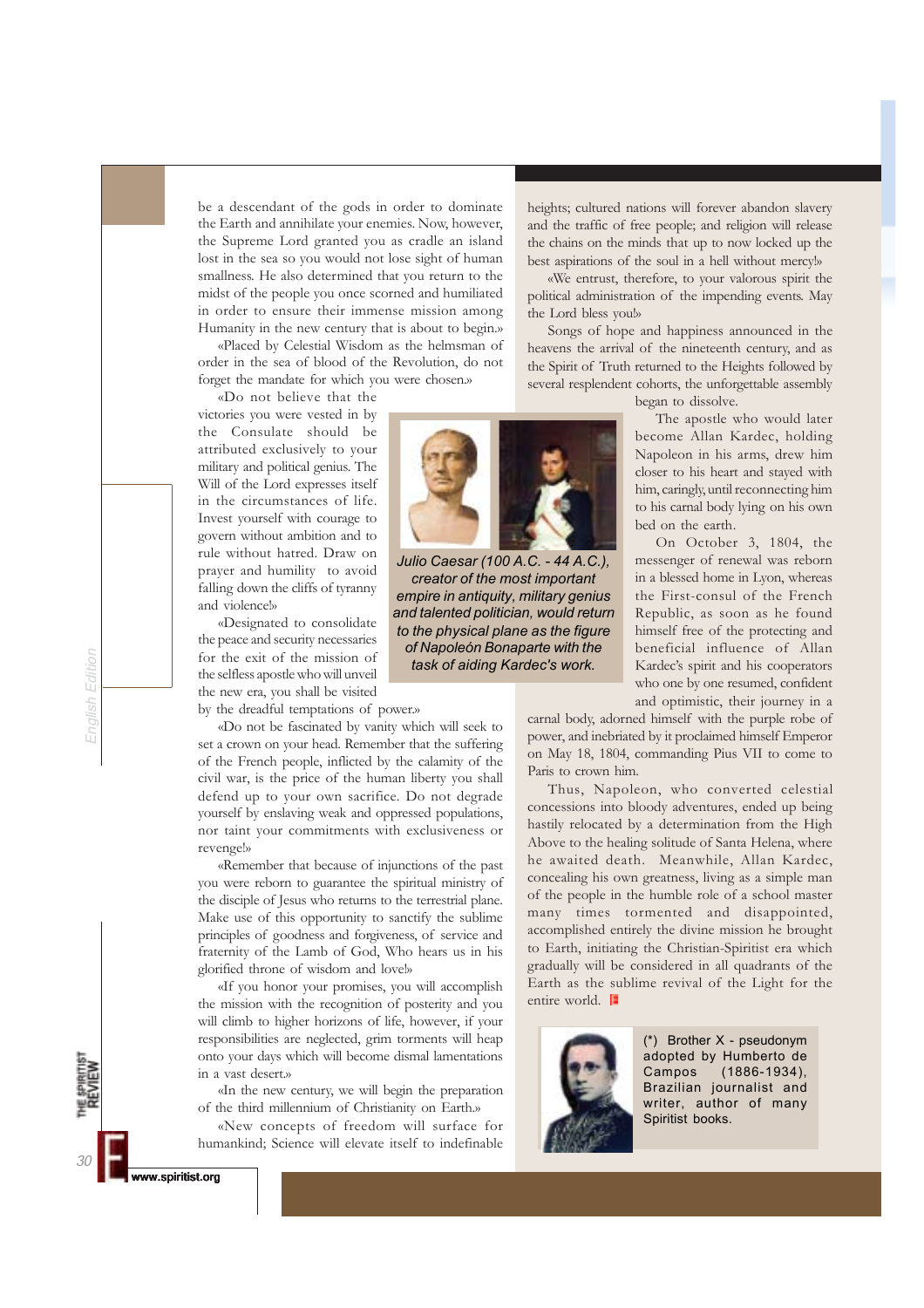#### INTERNATIONAL SPIRITIST COUNCIL

*General Secretariat - Phone:* (55.61) 322-3024 *- Fax:* (55.61) 321-8760 *SGAN Q. 603 – Conj. F - Brasília - DF - Brazil - Cep: 70830-03 www.spiritist.org spiritist@spiritist.org*

# 4 th WORLD SPIRITIST CONGRESS Paris October

Sponsored by: International Spiritist Council Hosted by: French and Francophone Spiritist Union Executed by: Kardec Association

### CENTRAL THEME

*«Allan Kardec: Builder of a New Era for the Regeneration of Humanity»* LOCATION Maison de la Mutualité Rue Saint Victor, 24 Paris - France 75005

## PROGRAM

## *2 Oct. - Saturday*

**I –** 7 PM - 9 PM **Opening Ceremony Lecture: «ALLAN KARDEC: THE EDUCATOR AND THE CODIFIER OF THE SPIRITIST DOCTRINE» Presented by: José Raul Teixeira (Brazil)**

## *3 Oct. - Sunday*

**II –** 9 AM - 12:30 PM **Panel: «***THE SPIRITS' BOOK***: SPIRITIST PHILOSOPHICAL PRINCIPLES FOR A NEW SOCIETY»**

**Objective:** To emphasize the doctrinal basis of Spiritism and the consequences of accepting the reality of the spiritual and immortal being.

#### **Activity / Theme**

- Philosophical Basis for the Spiritist Doctrine
- Mankind and Its Spiritual Evolution
- Influences of Spiritism on the March of Progress
- Spiritist Ethics

**III –** 2:30 PM - 6 PM

#### **Panel: «***THE MEDIUMS' BOOK***: MEDIUMISTIC INTERCHANGE BASED ON THE SPIRITIST DOCTRINE»**

*Objective***:** To emphasize the purpose of spiritual manifestations and guidelines for its practice based on Spiritist guidance. highlighting the role of this interchange in

the lives of people and families as a natural consequence of Spiritist knowledge.

#### **Activity / Theme**

- Influence of the Spirits in the History of Humanity
- Criteria for the Analysis of Mediumistic **Manifestations**
- Mediumistic Influence and the Identity of Communicating Spirits
- Mechanisms and Practice of Mediumship

**IV –** 16 PM - **Artistic Performance**

## *4 Oct. - Monday*

**V –** 9 AM - 12:30 PM **Panel: «***THE GOSPEL ACCORDING TO SPIRITISM***: ETHICAL AND MORAL BASIS OF**





2-5, 2004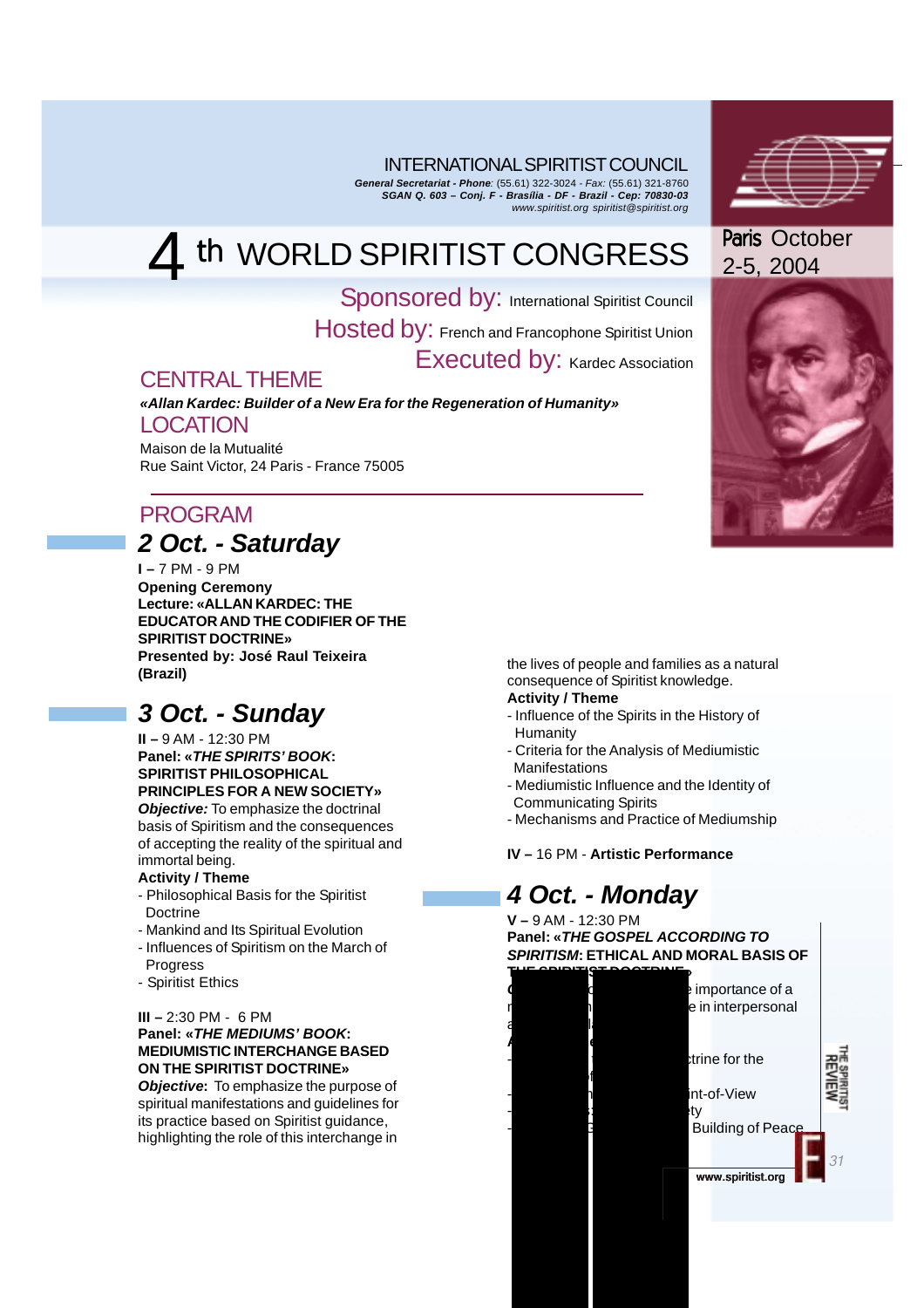#### INTERNATIONAL SPIRITIST COUNCIL

*General Secretariat - Phone:* (55.61) 322-3024 *- Fax:* (55.61) 321-8760 *SGAN Q. 603 – Conj. F - Brasília - DF - Brazil - Cep: 70830-03 www.spiritist.org spiritist@spiritist.org*



# WORLD SPIRITIST CONGRESS  $\frac{4}{2}$  th WORLD SPIRITIST CONGRESS  $\frac{P\text{aris October}}{2.5, 2004}$

#### **VI –** 2:15 PM – 4:30 PM

**Panel: «***HEAVEN AND HELL***: IMMORTALITY OF THE SOUL AND ITS CONSEQUENCES IN EDUCATION, CULTURE, AND SOCIETY»**

*Objective:* To emphasize psychological and social consequences based on the knowledge of the various states of the soul in the spirit world.

#### **Activity / Theme**

- Death and Spirit Life According to the Spiritist Doctrine
- States of the Souls of Communicating Spirits
- Repercussion of Messages from Spirits of Relatives
- Justice and Harmony of the Divine Laws

#### **VII –** 4:45 PM – 7 PM

#### **Panel: «***GENESIS***: INTERACTION BETWEEN THE SPIRITIST DOCTRINE AND SCIENCE»**

**Objective:** To focus on scientific evidence on the reality of the interchange with the spirit world and on reincarnation.

#### **Activity / Theme**

- Character of the Spiritist Revelation: The Relationship Between Spiritism and Science
- Role of the Perispirit in Reincarnation and Spiritual Manifestations
- Health, Bioethics, and Ecology in the Spiritist Doctrine
- Spiritism's Position on the Human Genome

**VIII –** 7 PM - **Artistic Performance**

## *5 Oct. - Tuesday*

#### **IX –** 9 AM – 11:15 AM

**Panel: «EVOLUTION OF THE SPIRITIST MOVEMENT»**

*Objective***:** To offer a panoramic view of the development of the Spiritist Movement in the international arena.

#### **Activity / Theme**

- Birth of the Spiritist Movement in the XIX **Century**
- Evolution of the Spiritist Movement in the XIX **Century**
- Spiritist Movement in the XX Century
- International Spiritist Movement: Current Phase

#### **X -** 11:30 AM - 12:15 PM

**Lecture: «***LA REVUE SPIRITE***: ITS HISTORY AND OBJECTIVES»**

Presented by: Roger Perez (France)

#### **XI –** 2:00 PM – 4:15 PM **Panel: «THE DISSEMINATION OF THE SPIRITIST DOCTRINE «**

*Objective***:** To offer a panoramic view on the experiences related to the Systematic Study and the dissemination of the Spiritist Doctrine. **Activity / Theme**

- Systematic Study Courses on the Spiritist Doctrine Campaign for the Dissemination of Spiritism
- Dissemination Through Radio, TV, and the Internet
- The Virtual International Encyclopedia Project

#### **XII –** 5 PM – 7 PM

#### **Closing Ceremony Lecture: «DISSEMINATION OF THE**

**ND ITS ROLE IN THE NEW ERA»** eira Franco (Brazil) **Illan Kardec,** t Movement in various as will be available to ughout the duration of the event.



 $2<sub>2</sub>$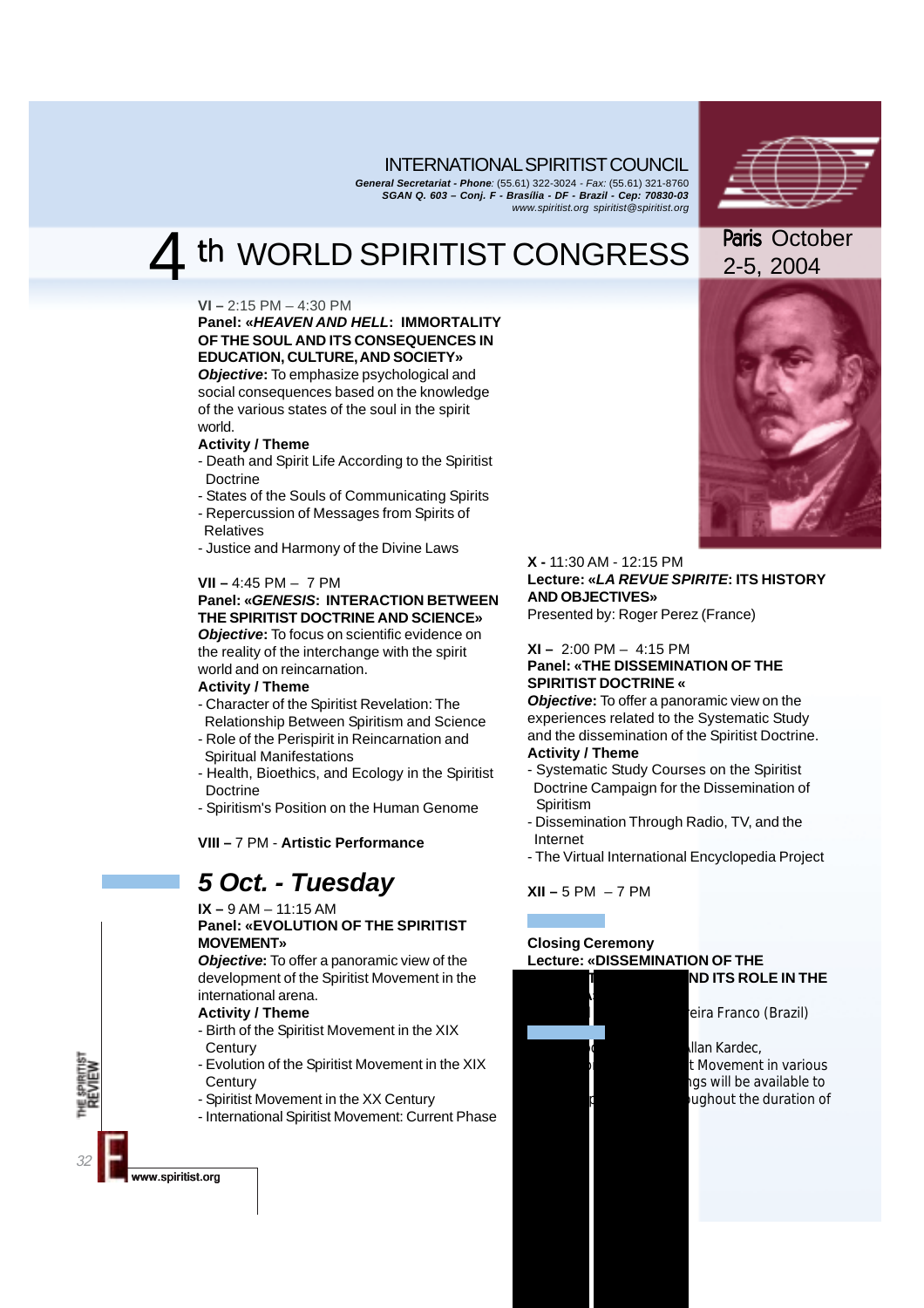# MEMBERS OF THE ISC

#### 1—ANGOLA

Sociedade Espírita Allan Kardec de Angola Rua Amilcar Cabral, 29 - 4°. B LUANDA - ANGOLA Tel/Fax: 00 2 442 334 030 (residencial) seakaangola@hotmail.com

#### 2-ARGENTINA Confederación Espiritista Argentina

Sánchez de Bustamante, 463 1173 - BUENOS AIRES - ARGENTINA Tel/Fax: 00 54 11 4862-63 14 ceaespiritista@ciudad.com.ar

3—BELGIUM Union Spirite Belge 43 Rue Maghin, B-4000 LIEGE - BELGIQUE (BÉLGICA) Tel: 00 32 (04) 227-6076

http://users.skynet.be/usb e-mail: usb@skynet.be 4—BOLIVIA FEBOL - Federación Espírita Boliviana Calle Libertad, 382 entre Seoane y Buenos Aires Casilla de Correo 6756 SANTA CRUZ DE LA SIERRA, BOLÍVIA Tel: 00 59 133363998 - 00 591 3 337.6060 www.spiritist.org/bolivia/ e-mail: cristinaeduardo@cotas.com.bo

 $5 - BRAZIL$ Federação Espírita Brasileira Av.L2 Norte - Quadra 603 - Conj.F - Asa Norte 70830-030 – BRASÍLIA - DF - BRASIL Tel: 00 55 (0) 61 321-1767 www.febnet.org.br

febnet@febnet.org.br  $6 - CHII$ Centro de Estudios Espíritas Buena Nueva Calle Nelson, 1721 – Ñuñoa – Santiago. SANTIAGO - CHILE Tel: 056 2 4757560.

...\_<br>uila@123mail.cl **7-COLOMBIA** Confederación Espiritista Colombiana Calle 22 A Sur No. 9-71/81 BOGOTÁ—COLOMBIA Tel/Fax: 00 57 1 287-0107 www.geocities.com/confecol

### confecol@yahoo.com<br>**8—EL SALVADOR**

Federación Espírita de El Salvador 39 Calle Poniente No. 579 y 571, Barrio Belén SAN SALVADOR - EL SALVADOR América Central Tel. 00 (503) 502 2596 sias@hotmail.com

#### 9—FRANCE

Union Spirite Française et Francophone 1, Rue du Docteur Fournier 37000 TOURS - FRANCE Tel/Fax: 00 33 (2) 4746-2790 -

http://perso.wanadoo.fr/union.spirite .<br>spirite@wanadoo.fr 10—GUATEMALA

Cadena Heliosóphica Guatemalteca 14 Avenida 9-66, Zona 12. Ciudad de GUATEMALA, GUATEMALA. 01012. Tel. 00 (502) 440 1292 - 00 (502) - 471 8511 www.guatespirita.org ebrace<br>o@terra.com.gt

#### $11 - ITALY$

Centro Italiano Studi Spiritici Allan Kardec<br>Casella Postale 207, Aosta Centro, 11100 - Aosta - ITALIA Alto da Damaia 2720 - Amadora www.spiritismoitalia.org Tel: 00 39 (0) 165 903487 .<br>ero.it

12—JAPAN Comunhão Espírita Cristã Francisco C. Xavier Codigo Postal 272-0143 Flat Top Valley 101 3-13-20 Ainokawa - Ichikawa-shi, CHIBA info@spiritism.jp

www.spiritism.jp  $13-MEXICO$ Central Espírita Mexicana Retorno Armando Leal 14- Apartado Postal No. 117-060. CP. 07091 - CIUDAD DE MÉXICO - D. F. - MEXICO Tel: 00 52 5715-0660 - Fax: 00 52 5715-2545

www.cenemex.org idominguezl@aol.com 14-THE NETHERLANDS Conselho Espírita Holandes Klokketuin 15 1689 KN - HOORN - HOLLAND Tel: 00 31 (0)229 234527 www.nrsp.nl info@nrspv.nl

15—NORWAY Gruppen for Spiritistiske Studier Allan Kardec Majorstuveien 26 0367 OSLO - NORGE Tel. 00 47 (22) 444293 www.geocities.com/athens/oracle/8299

geeak@chello.no<br>**16-PARAGUAY** Centro de Filosofía Espiritista Paraguayo Calle Amânio Gonzáles, 265 ASUNCIÓN – PARAGUAY Tel/Fax: 00 595 21 90.0318 www.spiritist.org/paraguay/

#### e-mail: arami@rieder.net.py 17—PERU

Federación Espírita del Perú - FEPERÚ Jr. Salaverry N° 632 - Dpto. 1A. Magdalena del Mar - LIMA 17 PERU Tef: 00 51 1 263 3201 www.spiritist.org/peru/<br>feperu27@hotmail.com feneru27@hotr

#### 18-PORTUGAL Federação Espírita Portuguesa

Casal de Cascais Lote 4 R/C -



LISBOA - PORTUGAL Tel: 00 351 21 497-5754 http://www.feportuguesa.pt

#### e-mail: feportuguesa@iol.pt 19—SPAIN

Federación Espírita Española C/Dr. Sirvent, 36 A. 0316 - Almoradí ALICANTE - ESPAÑA Tel: 00 34 626311881 www.espiritismo.cc xalvador@eresmas.com

20—SWEDEN Svenska Spiritistiska Förbundet c/o Olof Bergman Sotingeplan 44, 1tr - 16361 STOCKHOLM - SUÉCIA

Tel: 00 46 (8) 89-4105 www.spiritism.se info@spiritism.se 21-SWITZERLAND Union des Centres d'Études Spirites en Suisse Postfach: 8404 WINTERTHUR - SUIÇA

Tel.privé: ++ 41/ 055 210 1878 www.spiritismus.ch ucess2001@yahoo.com 22- UNITED KINGDOM

British Union of Spiritist Societies-BUSS 25 Blyte House

Kennington Park Road LONDON SE 11 5TX ENGLAND - UK

www.spiritistunionuk.org.uk<br>busslectures@aol.com<br>**23–UNITED STATES OF AMERICA** 

# United States Spiritist Council P.O .BOX 14026

20044-4026, WASHINGTON, D.C., USA Tel: 00 1 (240) 453.0361, Fax: 00 1 (240) 453.0362 www.usspiritistcouncil.org

#### na.<br>@iadb.org 24—URUGUAY Federación Espírita Uruguaya Arenal Grande, 1415

11100 - MONTEVIDÉO - URUGUAY Tel: 00 598 62 24980 centroespiritamaldonado@hotmail.com



GET TO KNOW SPIRITISM THROUGH THE BASIC WORKS OF THE CODIFICATION. SPIRITISM: OFFERING HUMANITY A REVELATION WITH GOOD SENSE AND LOGIC FOR MORE THAN 100 YEARS.

**ALLAN KARDEC** 

THE SPIRITS' BOOK (1857) THE MEDIUMS' BOOK (1861) THE GOSPEL ACCORDING TO SPIRITISM (1864) **HEAVEN & HELL (1865) THE GENESIS (1868)**